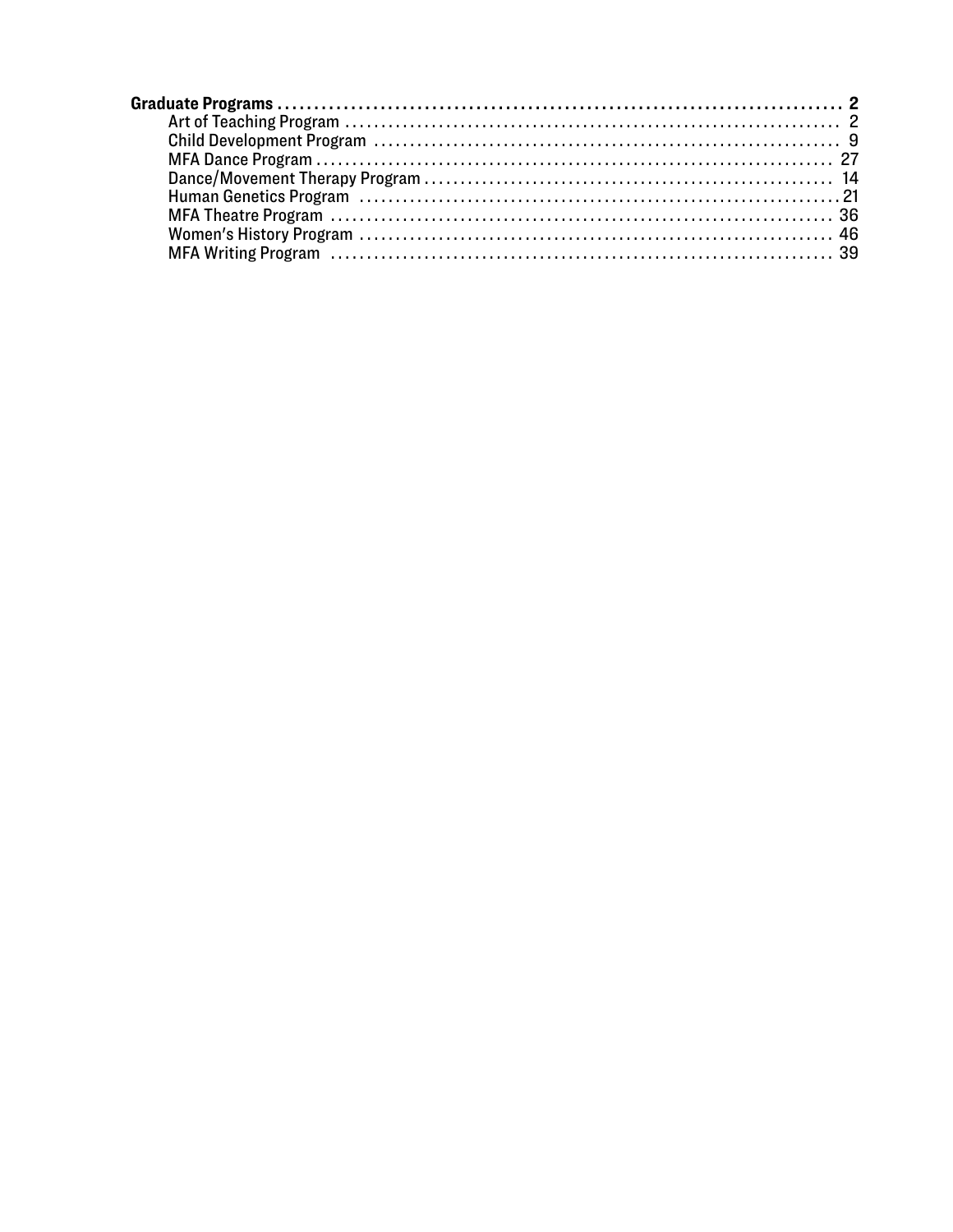# <span id="page-2-0"></span>SARAH LAWRENCE COLLEGE GRADUATE PROGRAMS

Sarah Lawrence College offers nine distinctive master's degree programs in the arts, humanities, and sciences, and three unique dual degrees. In these programs, you will find your academic home—a community comprised of vibrant thinkers and doers; a solid framework for your most complex ideas, interests, and investigations; and, perhaps most significantly, encouragement for deep specialization in a course of study that is uniquely yours.

# <span id="page-2-1"></span>**ART OF TEACHING PROGRAM**

Sarah Lawrence College's Art of Teaching graduate program leads to a Master of Science in Education degree and teacher certification in Early Childhood and Childhood (Elementary) Education.

We believe that teaching is indeed an art, uniquely satisfying, always made and remade. The Art of Teaching is child-centered and culturally sensitive, with observation at its core. Extensive observation and classroom teaching combine with academic discussions and course readings connecting theory with practice. Small seminar classes create an intimate environment that encourages the sharing of experiences and ideas. Our Childhood and Early Childhood certification program is committed to public education, particularly in urban areas, and graduates find teaching positions in a range of public and private schools. Course work may be considered in three categories: courses connecting content and pedagogy; pedagogical courses; and practicums.

#### **Advisement Seminar**

*Lorayne Carbon Graduate Seminar—Spring* 

The theme of the Advisement Seminar is to explore the connections among early childhood education, childhood education, and the ongoing education of teachers in the content disciplines. The seminar begins with observations of the very youngest children to help us begin to frame continuities and differences. Faculty from the Early Childhood Center and the undergraduate liberal-arts faculty help us to think about learning as an ongoing process across ages and stages of development, leading sessions devoted to curriculum and its evolution both for children in classrooms and for us as teachers. We consider intercultural perspectives and themes related to teaching in a diverse society; view videos and films of children in classrooms engaged in drawing, writing, reading, imaginative play, and social-studies explorations; read source material in the content disciplines; and engage in hands-on explorations.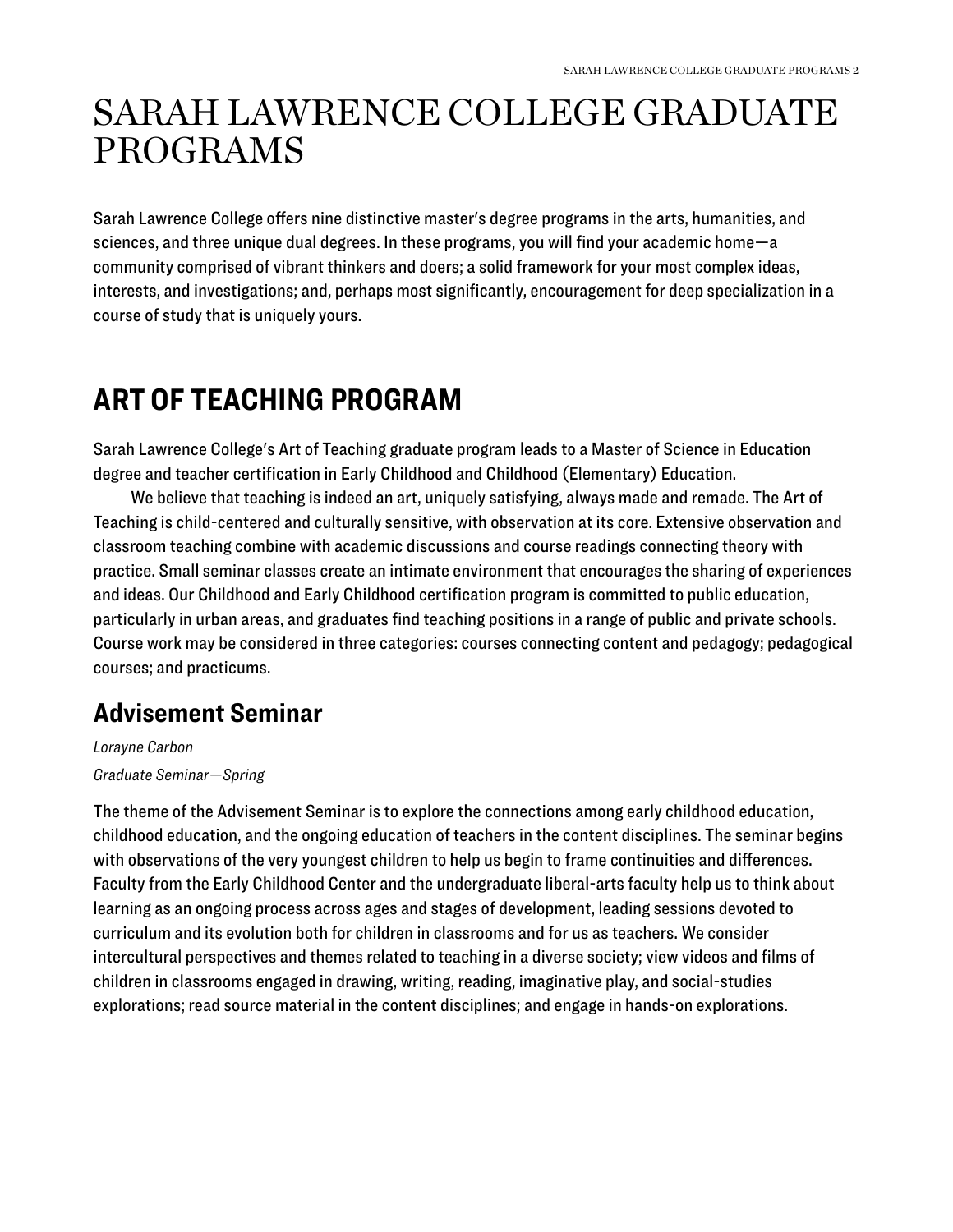### **Children, Families, and Identities**

#### *Denisha Jones Graduate Seminar—Summer/Spring*

Children must struggle with many issues while making their way toward adulthood. Teachers' understandings of family culture and the interconnections between development and learning are crucial to children's success in the classroom and central to the content of this course. We will study how families affect the development of children, for no other unit of analysis more richly displays gender, social, and cultural factors and their influence on individual behavior and development. Today, children spend more time than ever before in early childhood programs and grade schools. We will investigate how families and schools provide a framework for the exploration of the social world and socialize children according to cultural norms. Healthy development and learning are intertwined in the context of the child's social, emotional, intellectual, and physical development. In order for teachers to be equipped to help their students in the areas of social and emotional health, trauma, and toxic stress, we will review research on adverse childhood experiences, and how schools and communities can serve as protective factors. We will also examine racial identity development in young children. As teachers strive to enact anti-racist curriculums and pedagogies, they need a foundational understanding of racial identity development with a focus on the early years. Through readings and case-study analyses, students will explore the importance of teachers' understanding of the complexities of the lives of children and families in order to better prepare for the challenges of the classroom.

### **Children With Special Needs**

*Denisha Jones Graduate Seminar—Fall* 

All children in early childhood settings and the elementary grades have strengths and weaknesses. All children have areas in which they excel and areas in which they feel insecure. All children have times when academic learning is difficult for them while, at the same time, all children have the capacity to learn. Understanding the individual differences of an entire class of students is a challenge; and in order to meet the needs of our students, we must observe their differences and individual patterns of behavior. This course will explore the concepts of inclusion; special-needs diagnostic categories; designing curriculum that is responsive to children; and differentiating curriculum to support skill development, keeping in mind that each child is unique. The goals of the course are to integrate our perspectives of children's individual needs while planning classroom inquiry; to explore ways of working with parents of children who require special support; to understand how to access support and feedback for children that require additional assistance; and to consider implications for teaching in an inclusive classroom and school.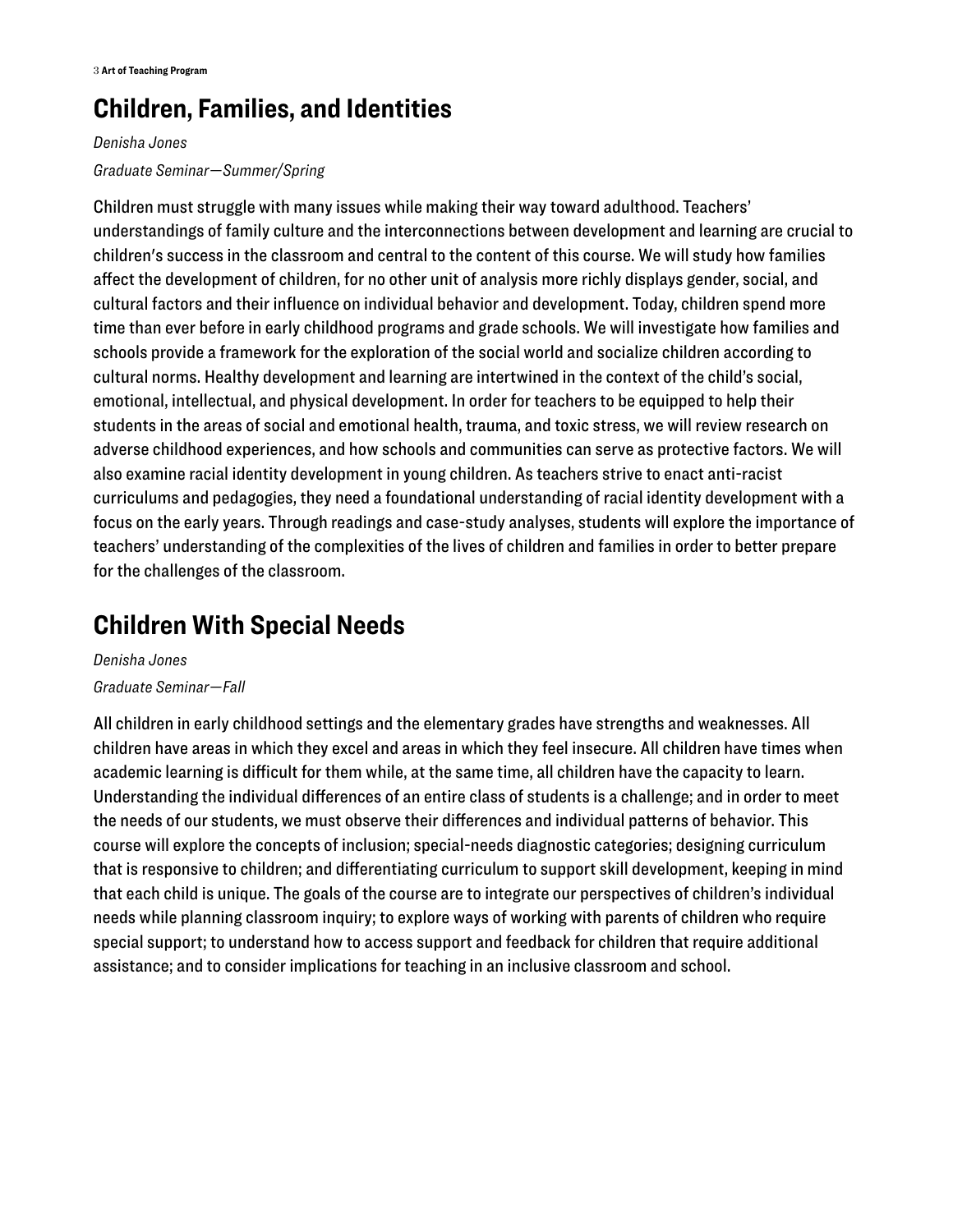### **Children's Literature and Artistic Development**

#### *Pamela Tanenbaum*

#### *Graduate Seminar—Summer*

This course emphasizes the role of children's literature in classrooms and schools. We look at story as world making; as an opportunity to encounter the experience of others; as a window on play, place, and period; as a reflection of cultural heritage; and, finally, as a motivation for literacy. Readings pair picture books and novels with nonfiction texts. There will be samples of simple narratives for the emerging reader and novels for fluent elementary-school students. The place of literature in the classroom involves careful choices on the part of teachers. Teachers must support the interests and heritage of young readers, intrigue them through pictures and text, and eventually lead them to discover new worlds within the covers of books. Throughout the course, we will consider the importance of reading aloud (both fiction and nonfiction) and the ways in which stories inspire artistic expression.

#### **Emergent Curriculum I and II**

*Patricia Virella* 

*Graduate Seminar—Year* 

Emergent Curriculum is a yearlong course in which children's interests and approaches to learning are at the forefront. Central to the course is understanding how to create a curriculum that is driven by ideas—striving for wholeness, integration, coherence, meaning—and focused on assisting children in applying knowledge and thinking to real-life problems. Classroom design and organization, media and materials, and approaches to teaching and learning across disciplines will be discussed, with an emphasis on the arts, sciences, and humanities. We will learn how to develop curricula with multiple entry points. We will reflect on ways of knowing in our own learning and that of the children and explore teaching strategies that expand children's knowledge and modes of thinking and learning. We will discuss curriculum and teaching strategies for individual subject areas, with an emphasis on the connections among disciplines, building toward an interdisciplinary approach to curriculum and instruction. The roles of the teacher as observer, provisioner, collaborator, and facilitator will be discussed. During the year, we will engage in hands-on inquiry in workshop settings and take multiple local field trips to environmental centers, historical sites, and arts museums—reflecting on our own learning in order to draw implications for classroom practice. We will discuss how children's interests and questions connect to the large ideas and questions at the core of the subject-matter disciplines. Value will be placed on enabling in-depth inquiry, experimentation, and discovery and on establishing classroom communities based on collaborative learning and rooted in social justice. National and state standards, including the New York State Standards for the Arts, Social Studies, and Sciences, will be critiqued and integrated into our work. By the end of the year, students will create their own multidisciplinary curriculum plan, which will become a resource for colleagues and Art of Teaching alumni.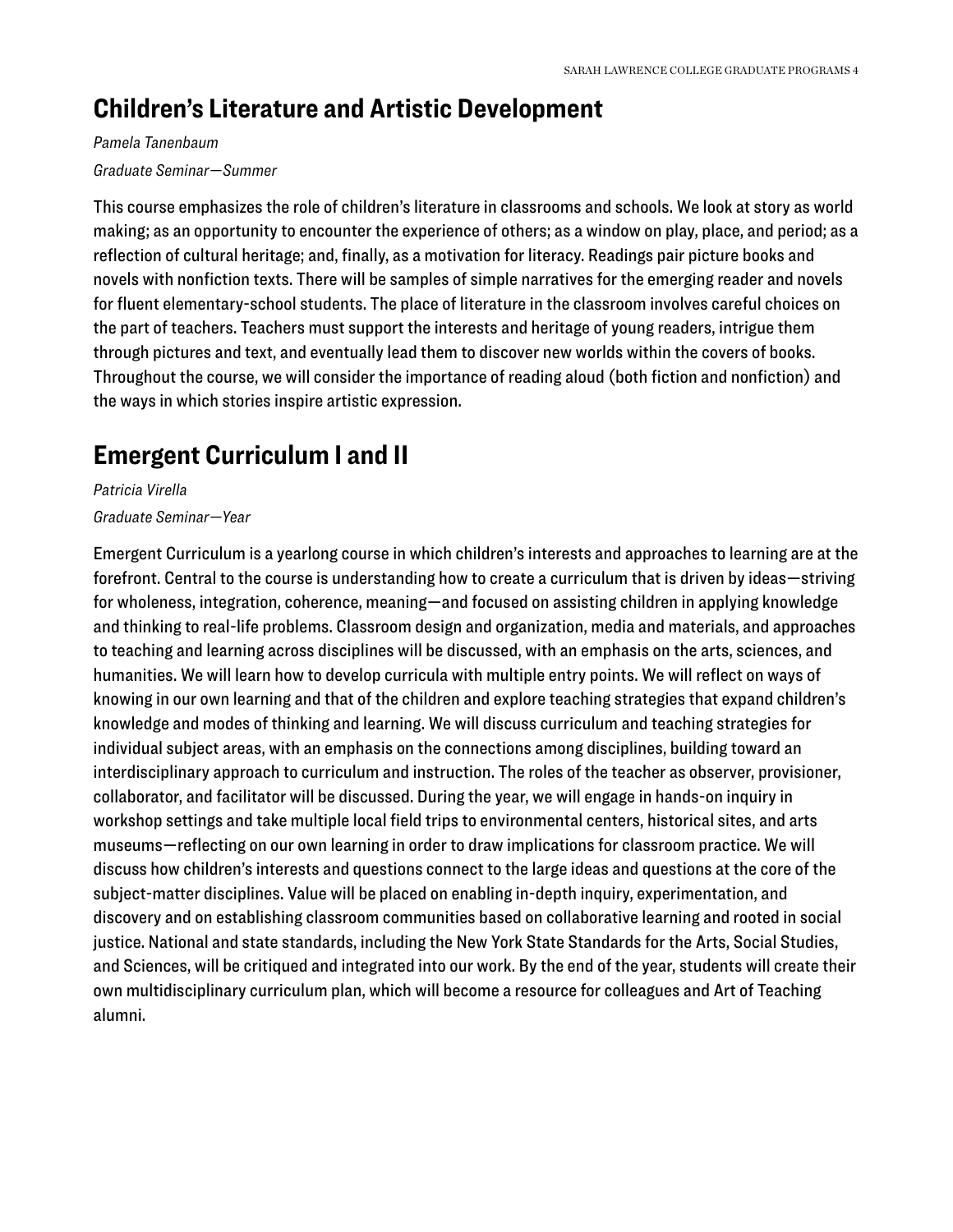# **Foundations of Education**

*Denisha Jones Graduate Seminar—Summer* 

This course will explore multiple lenses through which we view the concept of education, including theoretical, historical, political, sociological, and cultural perspectives. We will begin by considering the historical roots of contemporary education, with particular emphasis on the history of public education in the United States. Drawing on a variety of readings, films, and in-class projects, we will examine constructs of diversity including race, class, culture, language, ability, gender, and sexual identity and discover ways to create an inclusive learning environment for students and their families. The work of John Dewey and other progressive educators will provide a basis for looking at democratic ideals and "pendulum swings" in American education, including current debates concerning standards, testing practices, and political agendas. Throughout the course, students will be asked to reflect on their own school experiences and fieldwork observations in order to make connections between historical and current educational practices.

# **Language and Literacy I and II**

*Jerusha Beckerman Graduate Seminar—Year* 

This two-semester course focuses on the making of meaning and knowledge through listening, speaking, reading, and writing in early childhood and childhood. All children—English speakers and English language learners—are recognized as capable of learning and of becoming competent English language and literacy users. Emphasis is on teaching that takes into account each child's approach to learning and pace in learning, valuing the complexity in developing instruction that builds upon what the child already knows and can do.

- Learning is a process by which each person actively constructs meaning from experience, including encounters with print and nonprint texts.
- Language and literacy are social acts.
- Language and literacy develop in the pursuit of real-life enterprise.
- Reading and writing, as with spoken language, are best learned in rich, interactive environments where they serve real purposes.
- Reading and writing do not develop in predefined stages; rather, literacy understanding is complex and unique to the individual.
- Language and literacy cannot be separated from the total expressiveness of the person.
- Literacy is power, and children must have every opportunity to know its power.
- Literacy teaching and learning must be re-envisioned to accommodate a multimodal, multilingual, multimedia world.

We will build our knowledge of language and literacy learning upon these assumptions by reflecting on ourselves as readers, writers, and language users. We will explore how children learn to read and write by observing them as they use language and literacy for real purposes. We will consider new media and technologies as modes of communication and expression and consider how they are reshaping the future of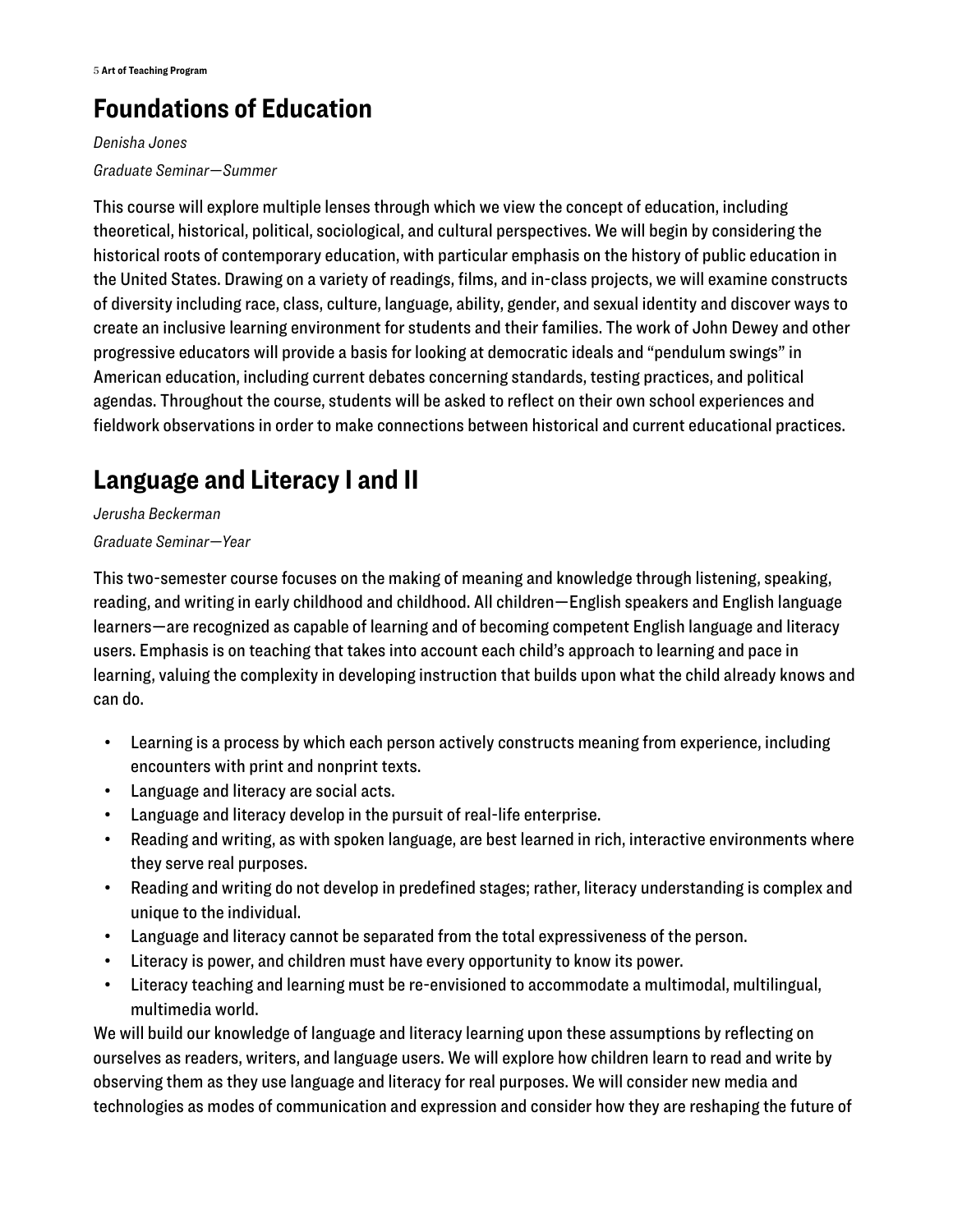literacy. Our observations of children and our own literacy stories will help us understand the range and complexity of meanings and approaches among any group of learners. Our observations and recollections also will provide an entry point for discussions regarding differences in race, class, ethnicity, gender, and learning style. The challenge for schools to be inclusive of the diversity—to enable each child to differ, yet belong to the community of learners—lies at the core of our work. We will—through our child studies, our recollections, and the readings—begin to develop a picture of inclusive classrooms and schools in which children have the "space to dance with others" and the "room to differ" (Patricia F. Carini). The course paper will be an in-depth inquiry focused on language and literacy teaching and learning and on classroom practice and work with children, examined through the lens of your own philosophy, thought, values, and standards.

#### **Mathematics and Technology I and II**

*Patricia Virella Graduate Seminar—Year* 

This course will place strong emphasis on students' own understanding of mathematics as directly related to the mathematics that they will be teaching in early-childhood and elementary-school classrooms. The course will focus on core concepts of mathematics teaching and learning: the science of patterns and number relationships. Patterns and functions will serve as the lenses through which students will examine connections and applications of the topics to the early childhood and childhood school curricula. Students will develop understandings of the content, concepts, computation, and teaching and learning strategies of mathematics in schools. Emphasis will be placed on constructivist teaching and learning; inquiry-based learning; problem solving; and mathematical reasoning, connections, and communication. Students will be exposed to techniques in differentiating instruction that addresses learning differences and the special needs of English-language learners, as well as ways to identify tasks that challenge and augment mathematical understandings. The use of technology as an integral support for the understanding and application of mathematics will also be a focus of the course. Each class session will provide students with opportunities to engage in authentic mathematical activities, followed by sharing these experiences and ways to implement similar, engaging mathematical tasks in classrooms. As part of their conference work, students will create a concept teaching game and a presentation of the solutions to complex problems.

### **Observation and Documentation**

#### *Jerusha Beckerman*

#### *Graduate Seminar—Fall*

In the Art of Teaching program, we place the observation and documentation of children and their learning at the center of teaching. The emphasis is on seeing every child as capable, unique, and knowable and on children as active makers of their own meaning and knowledge. Observing is focused on what the child can do and is interested in and on how each child thinks and learns. We assume that teachers create their knowledge of teaching and learning through longitudinal observation and documentation of each child as a thinker and learner. This knowledge is the foundation for curriculum development and instructional planning that accommodate individual interests and approaches to learning. The ideas and processes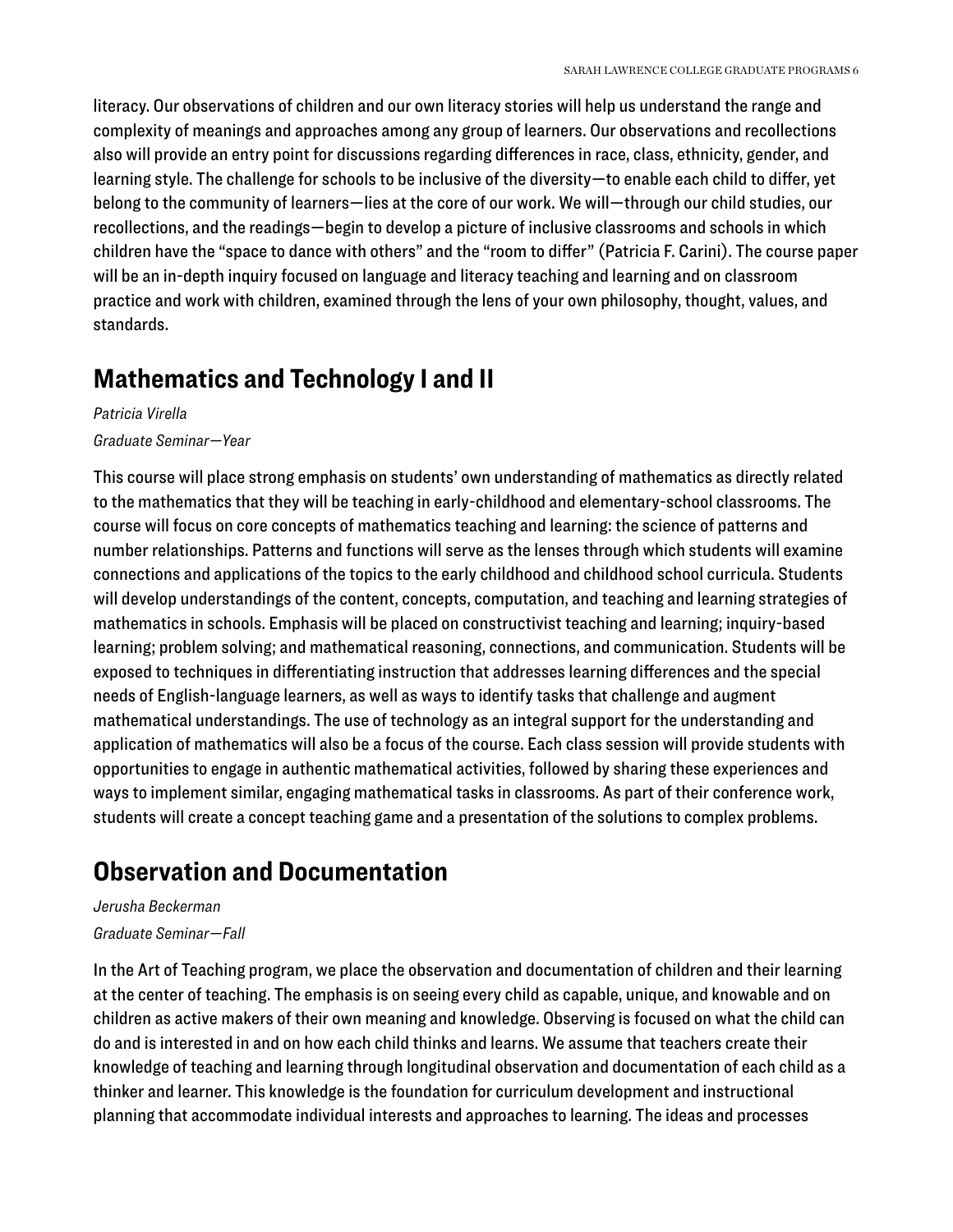developed at Prospect Archive and Center for Education and Research, by Patricia Carini and others, will be the foundation of the work throughout the course. The Prospect Descriptive Processes and, in particular, the Descriptive Review of the Child will give students a formal and systematic framework for drawing together their observations of children over time. In addition, the review processes developed at Prospect Center will be discussed as avenues for collaborative inquiry and meaning-making among educators and parents. Students will participate in a Descriptive Review and will review longitudinal collections of children's work. They will also learn about descriptive inquiry processes for reviewing curricula and teaching practice. Students will share observations of children in both early childhood and childhood education settings and develop a language of description. We will discuss the importance of creating classrooms where each child is visible through strength. Students will develop a child study that includes: a description of the child using the headings of the Descriptive Review, a collection of the child's work, and reflections on the implications that the longitudinal documentation of the child holds for teaching.

#### **Practicum Seminar**

*Patricia Virella, Jerusha Beckerman Graduate Seminar—Year* 

The Practicum Seminar is a yearlong course that supports early childhood and childhood student-teaching experiences and provides opportunities to draw together the ideas, processes, and approaches in early childhood and childhood teaching practice, curriculum development, and instructional planning across content disciplines in prekindergarten through grade two settings and in grades one-through-six classrooms. Issues and questions that arise in student teaching and continue to be present in classrooms and schools will be explored. These include the role of observation and documentation as they inform assessments of children's learning and of teaching itself; the creation of learning environments for children from birth through grade two and in grades one through six, inclusive of all children across racial, ethnic, socioeconomic, and learning differences; the development of approaches that enable continuity for children between home and school and in their school lives; the development of classrooms as communities of learners; and the exploration of the teacher's role and approaches to classroom organization and structure that relate to very young and elementary-age children. Other topics of importance in the course are the creation of opportunities and processes for collaboration among teachers, parents, and administrators and the development of strategies to reflect on, renew, and revise teaching with an emphasis on the importance of professional development. The Practicum Seminar also supports students in their continued efforts to understand the political nature of teaching, placing emphasis on educating for a democratic society. The roles of the family, school, and community in educating children are explored, as well as current philosophies and climate regarding home, school, and community relationships. Practicum Seminar students will keep a reflective journal of their field placement and student-teaching experiences, including observation and documentation of children, classrooms, activities, curriculum planning and facilitation, materials, and media. Students will also begin to develop, refine, and share their thinking regarding their master's project topics.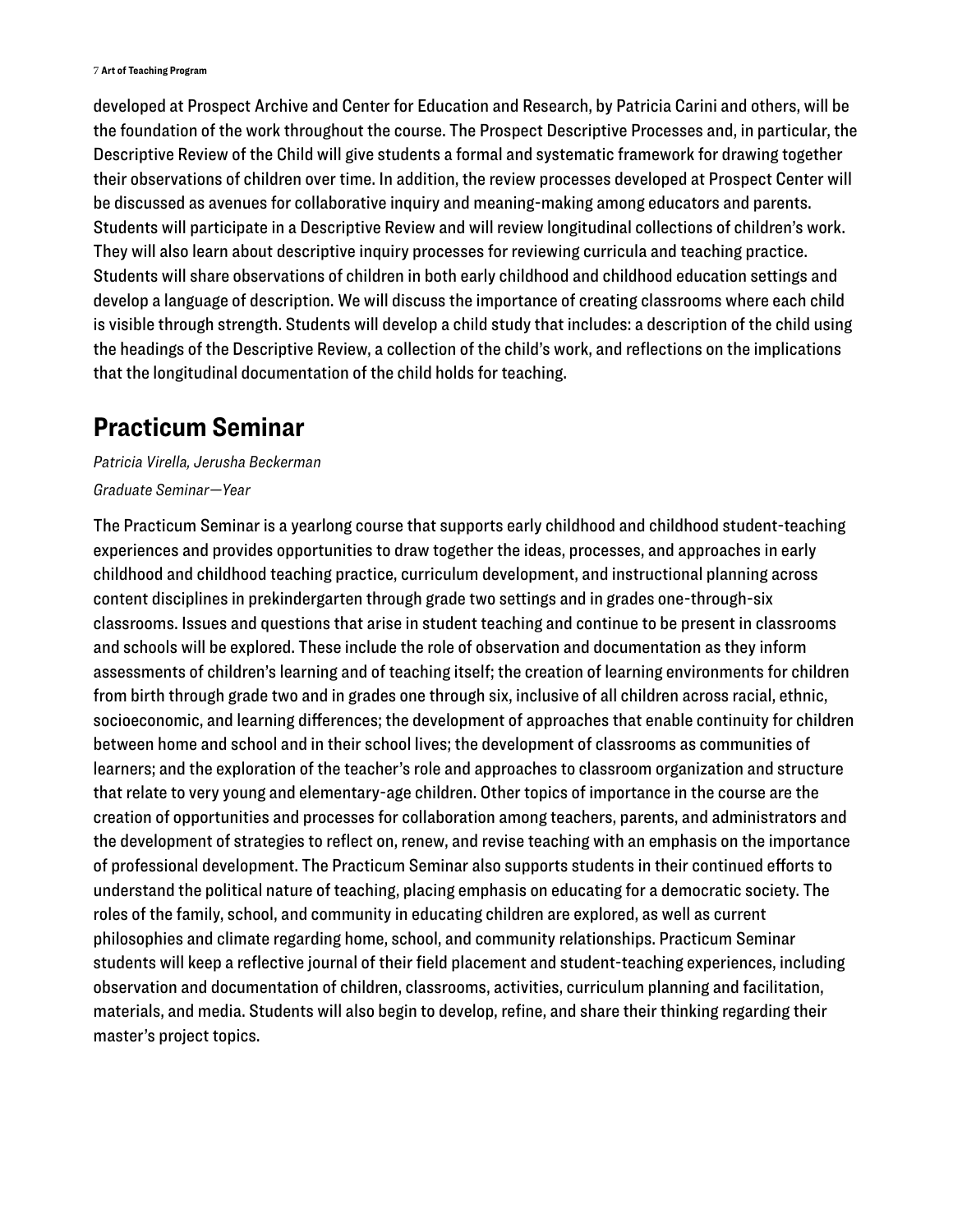# **Teaching for Diversity**

*Patricia Virella Graduate Seminar—Year* 

This course will provide instruction in the methodologies of teaching diverse communities of learners, with an emphasis on meeting the needs of at-risk students. The course will address racial and economic inequality, multilingual education, and the educational needs of diverse families, including single-parent, multiracial, foster, adoptive, blended, LGBTQ, and immigrant families. It will bring forward new researchbased practice, such as sheltered instruction operational protocol (SIOP), STEAM learning, and the project model. Engaging families and encouraging them to become collaborators in their child's schooling will be addressed. All students will attend a biweekly, discussion-based seminar and participate in campus initiatives that address key course themes, including the Art of Teaching's Film Series and the Undoing Racism Workshop. Students will integrate their experiential learning with theory, research, policy, and practice. Students in this course will be able to: identify the complex social factors of race, ethnicity, social class, gender, and ability that influence the teaching and learning process; examine their own cultural experience of race, ethnicity, social class, gender, and ability; incorporate developmentally appropriate, evidence-based practice into their classrooms; develop strategies for culturally responsive teaching and assessment; and create a learning environment that respects the dignity of all students.

### **Theories of Development**

*Denisha Jones Graduate Seminar—Summer* 

The field of developmental psychology has been shaped by several different, and often conflicting, visions of childhood experience. These visions have, in turn, influenced early childhood and childhood education practice. In this course, we will study the classical theories—behaviorist, psychoanalytic, and cognitivedevelopmental—as they were originally formulated and in light of subsequent critiques and revisions. We will focus on the kinds of questions that each theory asks and the "image of the child" that each puts forth. Recent challenges within the field have highlighted specific conceptual problems, which we will address. Are patterns of development universal or culture- specific? Can childhood experiences be thought of as proceeding in a series of stages? How do we construct methods for studying children that will recognize and validate the significance of differing social and cultural experiences? How can we forge a multicultural view of development such that development is understood in terms of how it is experienced within a given cultural context? The goal of the course is to prepare students to integrate theory and practice into their work with children. Required papers will reflect this integration.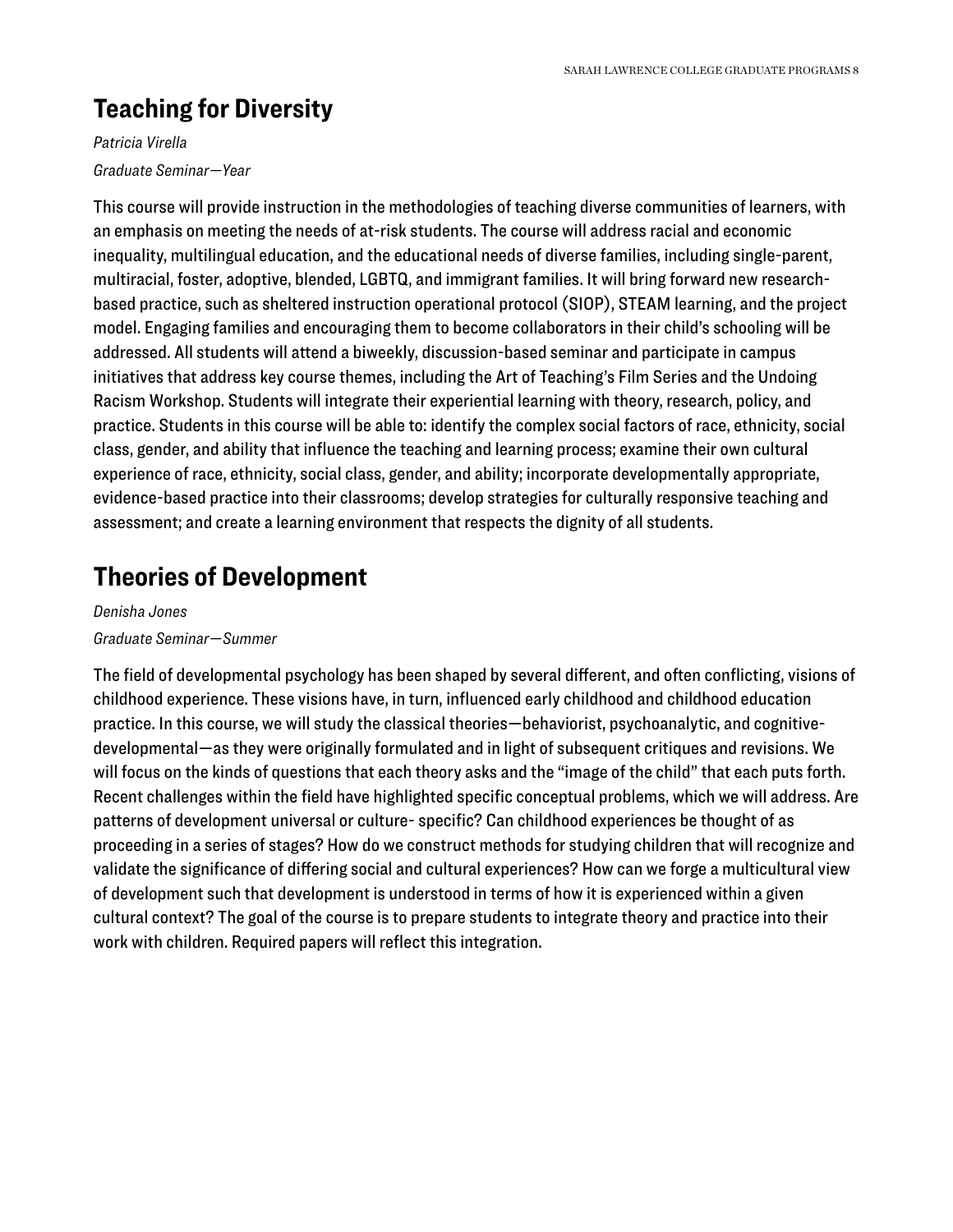# <span id="page-9-0"></span>**CHILD DEVELOPMENT PROGRAM**

Combining theoretical perspectives with practical fieldwork, the Child Development Program places the social, emotional, cognitive, and cultural lives of children at the forefront.

Students engage in research throughout the program, reading and learning directly from primary sources such as journals, current research, and the writings of leading psychologists—not textbooks. From the beginning, students are immersed in child development theory, which they relate to their experiences with children in small seminars and one-on-one conferences. Fieldwork opportunities abound, from therapeutic preschools to elementary or secondary schools to child-life programs on pediatric wards.

#### **Becoming Oneself: The Evolution of Psychoanalytic Theories of Personality Development**

*Jan Drucker* 

*Graduate Seminar—Fall* 

A century ago, Sigmund Freud postulated a complex theory of the development of the person. While some aspects of his theory have come into question, many of the basic principles of psychoanalytic theory have become part of our common culture and worldview. This course will explore psychodynamic developmental concepts about how personality comes to be through reading and discussion of the work of key contributors to psychoanalytic developmental theory since Freud. We will trace the evolution of what Pine has called "the four psychologies of psychoanalysis," as well as the more recent integrative relational perspective. This is a different approach from the social psychology work done on trait psychology, and we will consider its value for developmental understanding of the person. We will also consider the issues that this approach raises about a child's development into an individual with a unique personality within broad, shared developmental patterns in a given culture. Readings will include the work of Anna Freud, Erik Erikson, Margaret Mahler, Daniel Stern, Steven Mitchell, Peter Fonagy, Nancy Chodorow, George Vaillant, and others. Throughout the semester, we will return to fundamental themes, such as the complex interaction of nature and nurture, as yet unanswered questions (for example, about the development of personal style), and the cultural dimensions of personality development. An interest in theory and its applications is important, as is some background in psychology. Fieldwork at the Early Childhood Center or another appropriate setting is recommended, if possible, although conference projects may or may not center on aspects of that experience, depending on the individual student's interest.

### **Challenges to Development: Child and Adolescent Psychopathology**

*Jan Drucker* 

#### *Graduate Seminar—Spring*

We live in a society that often seems preoccupied with labeling people and their characteristics as either "normal" or "abnormal." This course covers some of the material usually found in "abnormal psychology" courses by addressing the multiple factors that play a role in shaping a child's development, particularly as those factors may result in what is often thought of as psychopathology. Starting with a consideration of what the terms "normality" and "pathology" may refer to in our culture, we will read about and discuss a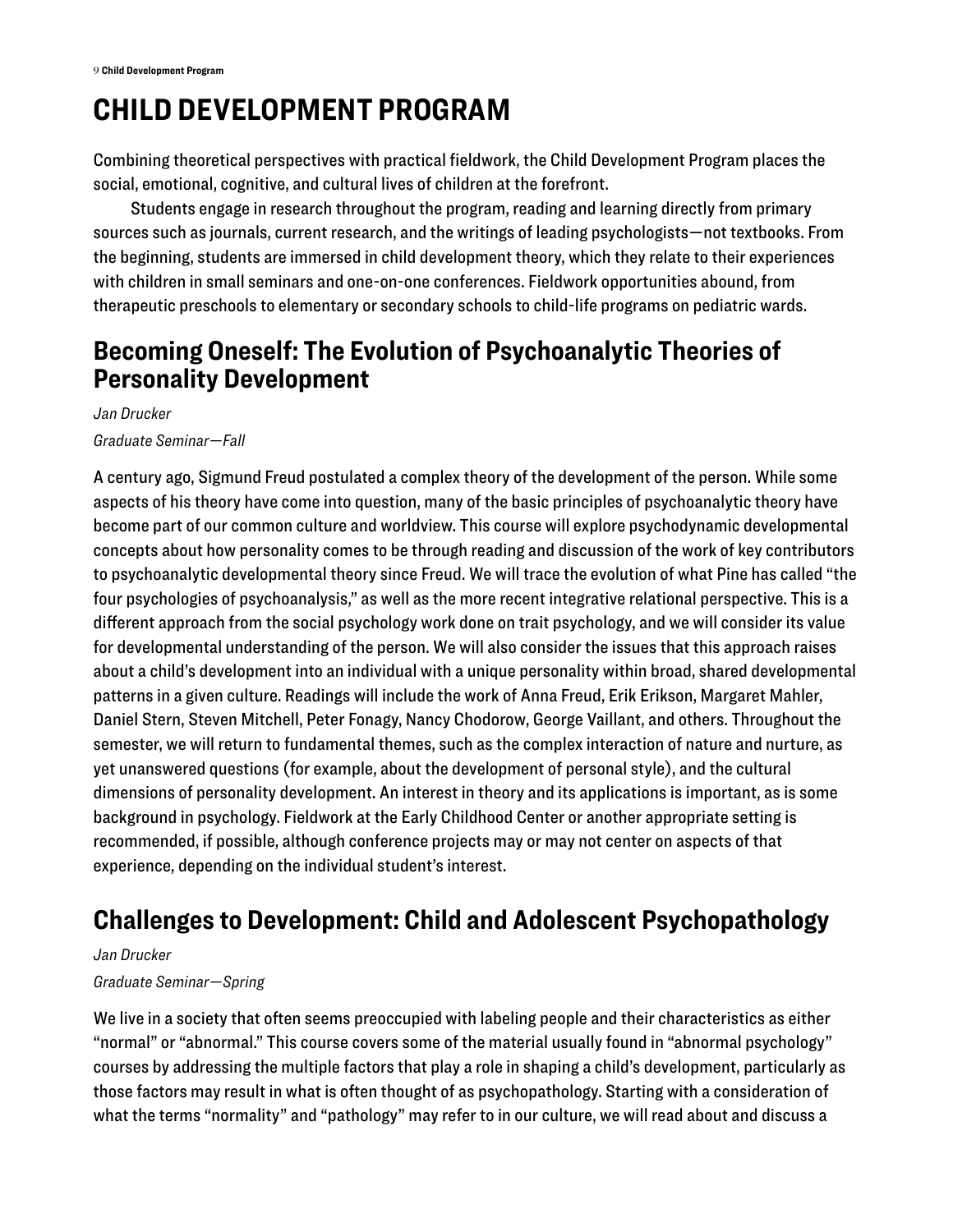variety of situations that illustrate different interactions of inborn, environmental, and experiential influences on developing lives. For example, we will read theory and case material addressing congenital conditions such as deafness and life events such as acute trauma and abuse, as well as the range of less clear-cut circumstances and complex interactions of variables that have an impact on growth and adaptation in childhood and adolescence. We will bring both critical lenses and a range of individual perspectives to bear on our discussion of readings drawn from clinical and developmental psychology, memoir, and research studies. In that process, we will examine a number of the current conversations and controversies about assessment, diagnosis/labeling, early intervention, use of psychoactive medications, and treatment modalities. Students will be encouraged to engage in fieldwork at the Early Childhood Center or elsewhere, although conference work need not draw on that experience.

#### **Children's Friendships**

*Carl Barenboim Graduate Seminar—Fall* 

Making friends, losing friends, keeping friends...through the use of psychological and literary texts, we will explore the important functions of friendship for children and adolescents. During much of the 20th century, psychologists had assumed that adults serve as the major social influence on a child's developing sense of self and personality, that perhaps only toward adolescence would children's social relations with peers come to play an important role in their lives. We now know better. In recent years, there has been a tremendous increase in the study of friendships and peer relations throughout childhood, even in toddlerhood. The important psychological benefits of having friends are increasingly recognized. So, too, are the potential problems of its obverse: Children who are truly without friends are at greater risk for later social-emotional difficulties. We will explore the writings of major theorists such as Sullivan, Youniss, Selman, and Rubin; read and discuss the recent studies that have observed "friendship in the making"; and examine what friendship means to children and adolescents in their own words.

#### **Children's Literature: Developmental and Literary Perspectives**

*Charlotte L. Doyle Graduate Seminar—Spring* 

Children's books are an important bridge between adults and the world of children. In this course, we will ask questions such as: What are the purposes of literature for children? What makes a children's book developmentally appropriate for a child of a particular age? What is important to children as they read or listen? How do children become readers? How can children's books portray the uniqueness of a particular culture or subculture, allowing those within to see their experience reflected in books and those outside to gain insight into the lives of others? To what extent can books transcend the particularities of a given period and place? Course readings include writings about child development, works about children's literature, and, most centrally, children's books themselves—picture books, fairy tales, and novels for children. Class emphasis will be on books for children up to the age of about 12. Among our children's book authors will be Margaret Wise Brown, C. S. Lewis, Katherine Paterson, Maurice Sendak, Mildred Taylor, E. B. White, and Vera B. Williams. Many different kinds of conference projects are appropriate for this course. In past years, for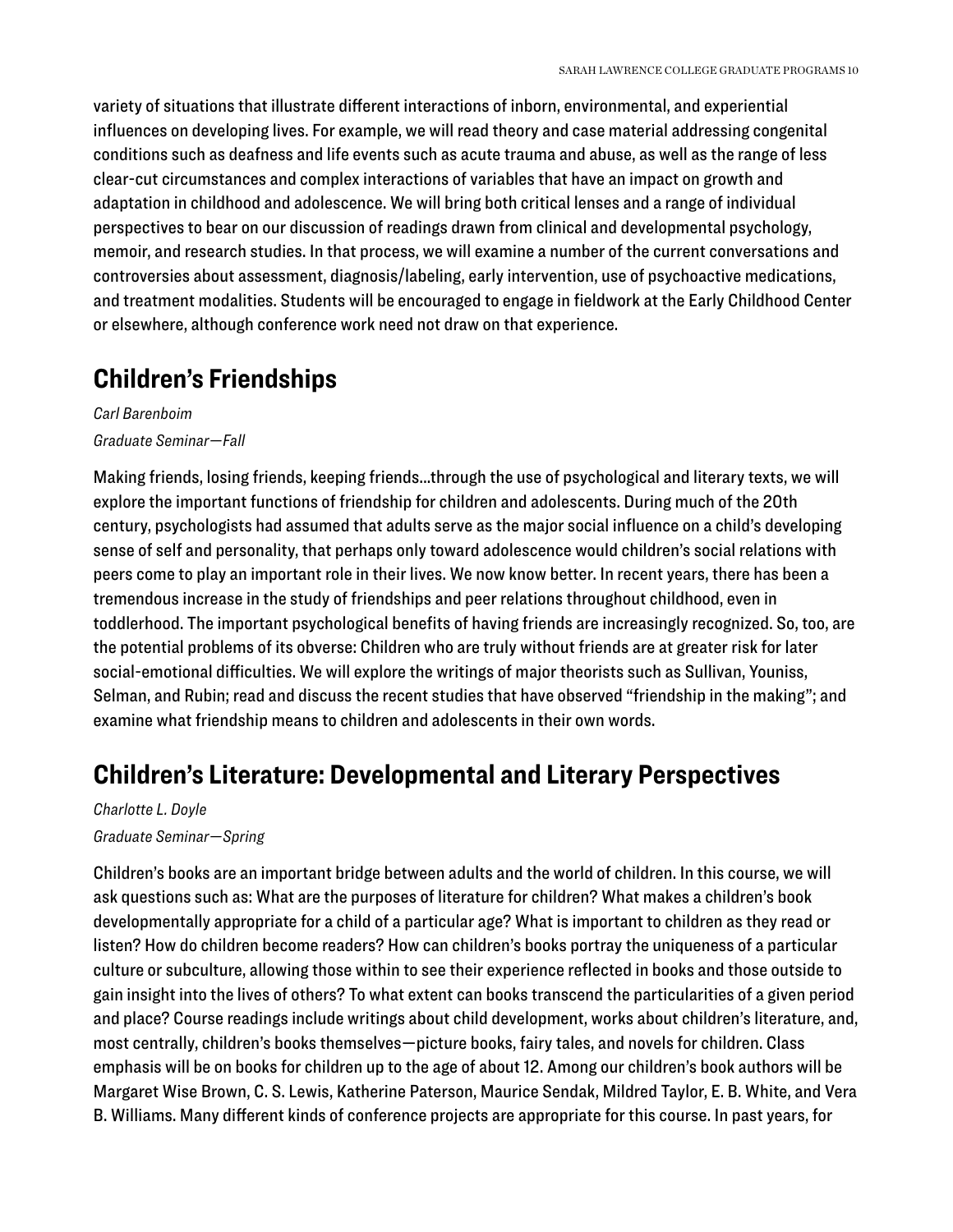example, students have worked with children (and their books) in fieldwork and service-learning settings, written original work for children (sometimes illustrating it, as well), traced a theme in children's books, explored children's books that illuminate particular racial or ethnic experiences, or examined books that capture the challenge of various disabilities.

#### **Culture and Mental Health**

*Deanna Barenboim Graduate Seminar—Spring* 

This interdisciplinary course in psychology and anthropology will address mental health in diverse cultural contexts, drawing upon a range of case studies to illuminate the causes, symptoms, diagnosis, course, and treatment of mental illness across the globe. We open the course by exploring questions of the classification of mental illness to address whether Western psychiatric categories apply across different local contexts. We explore the globalization of American understandings of the psyche, the exportation of Western mental disorders, and the impact of psychiatric imperialism in places like Sri Lanka, Zanzibar, Oaxaca, and Japan. Through our readings of peer-reviewed articles and current research in cultural psychology, clinical psychology, and psychological and medical anthropology, we explore conditions such as depression and anxiety, schizophrenia, autism, susto, and mal de ojo to understand the entanglements of psychological experience, culture, morality, sociality, and care. We explore how diagnostic processes and psychiatric care are, at times, differentially applied in the United States according to the client's race/ethnicity, class, and gender. Finally, we explore the complexities of recovery or healing, addressing puzzles such as why certain mental disorders considered to be lifelong, chronic, and severe in some parts of the world are interpreted as temporary, fleeting, and manageable elsewhere—and how such expectations influence people's ability to experience wellness or (re-)integration into family, work, and society. Several of our authors will join us as invited guest speakers to talk about their current work. Students will conduct conference projects related to the central topics of our course.

#### **Early Intervention Approaches for Young Children and Their Families**

#### *Cindy Puccio Graduate Seminar—Spring*

This course will explore several early intervention approaches for young children and their families, with a particular emphasis on the theory and technique of play therapy. While the course will focus mostly on child-centered play therapy (CCPT), we will also look at the methodology of other types of approaches and the ways in which those approaches address treatment issues. In addition, course material will highlight cultural considerations, therapeutic work with parents, challenges in treatment, self-reflection, and analysis of case studies. Readings, class discussion, group play-based activities, video illustrations, and reflection will provide students with both a theoretical and a clinical basis for how play-based therapeutic work with young children factors into early intervention.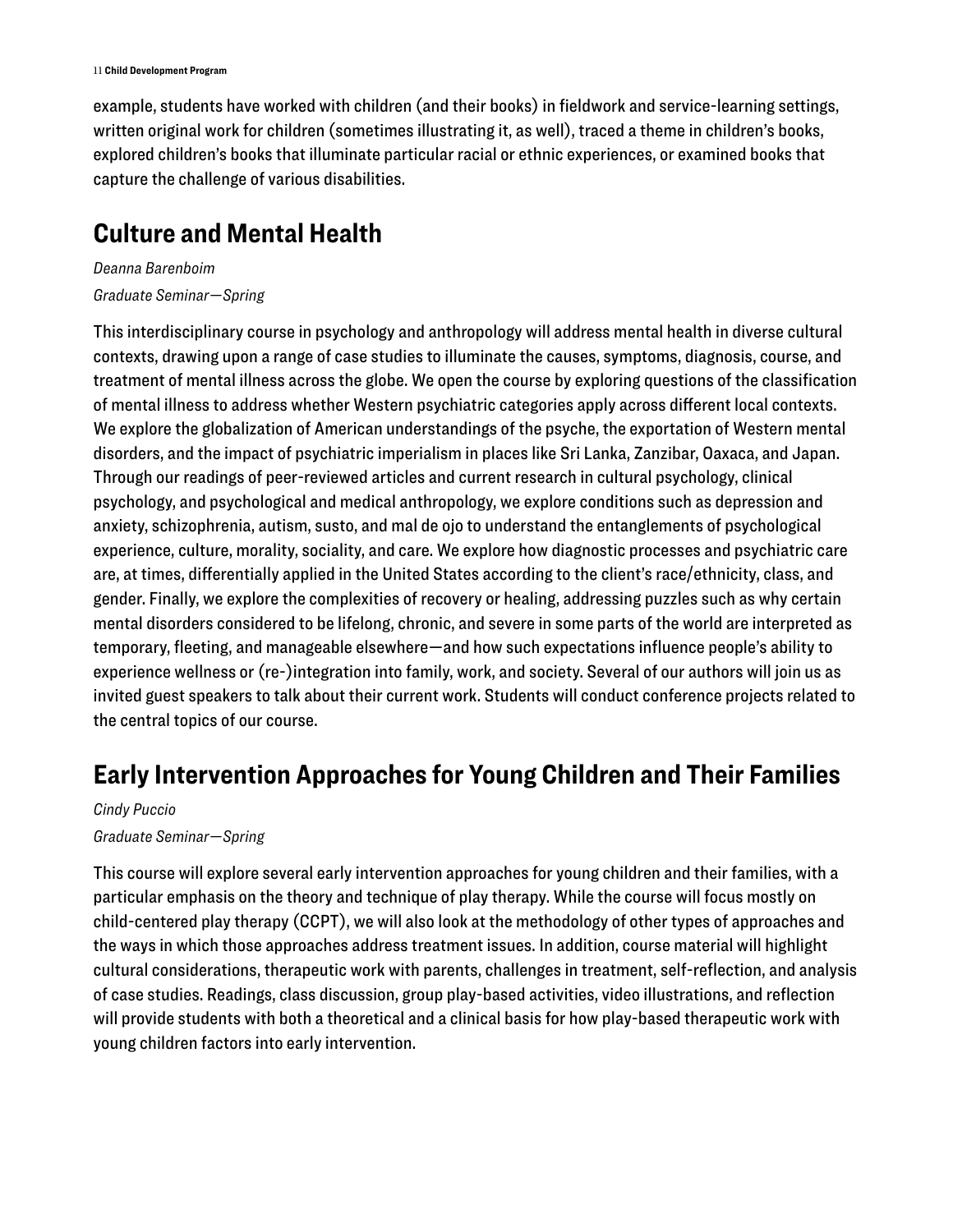### **Emerging Adulthood**

*Linwood J. Lewis Graduate Seminar—Spring* 

*We have time, energy, questions, and few responsibilities. We want to push the envelope, resist compromise, lead revolutions, and turn the world upside down. Because we do not yet know quite how to be, we have not settled and will not let the dust settle around us.* —Karlin & Borofsky, 2003

Many traditional psychological theories of development posit a brief transition from adolescence to adulthood; however, many people moving into their 20s experience anything but a brief transition to "feeling like an adult," pondering questions such as: How many SLC alums can live in a Brooklyn sublet? What will I do when I finish the Peace Corps next year? In this course, we will explore the psychological literature concerning emerging adulthood, the period from the late teens through the 20s. We will examine this period of life from a unified biopsychosocial and intersectional perspective.

# **Health in a Multicultural Context**

*Linwood J. Lewis Graduate Seminar—Spring* 

This course offers, within a cultural context, an overview of theoretical and research issues in the psychological study of health and illness. We will examine theoretical perspectives in the psychology of health, health cognition, illness prevention, stress, and coping with illness and will highlight research, methods, and applied issues. We will also explore the effects of the COVID-19 pandemic within the frame of these theoretical perspectives. This class is appropriate for those interested in a variety of health careers. Conference work may range from empirical research to bibliographic research in this area. Community partnership/service-learning work may be an option in this class.

# **Mindfulness: Science and Practice**

*Elizabeth Johnston Intermediate, Seminar—Fall* 

Mindfulness can be described as nonjudgmental attention to experiences in the present moment. For thousands of years, mindfulness has been cultivated through the practice of meditation. More recently, developments in neuroimaging technologies have allowed scientists to explore the brain changes that result from the pursuit of this ancient practice, laying the foundations of the new field of contemplative neuroscience. Study of the neurology of mindfulness meditation provides a useful lens for study of the brain in general, because so many aspects of psychological functioning are affected by the practice. Some of the topics that we will address are attention, perception, emotion and its regulation, mental imaging, habit, and consciousness. This is a good course for those interested in scientific study of the mind. One of our two weekly meetings will be devoted to a mindful yoga practice.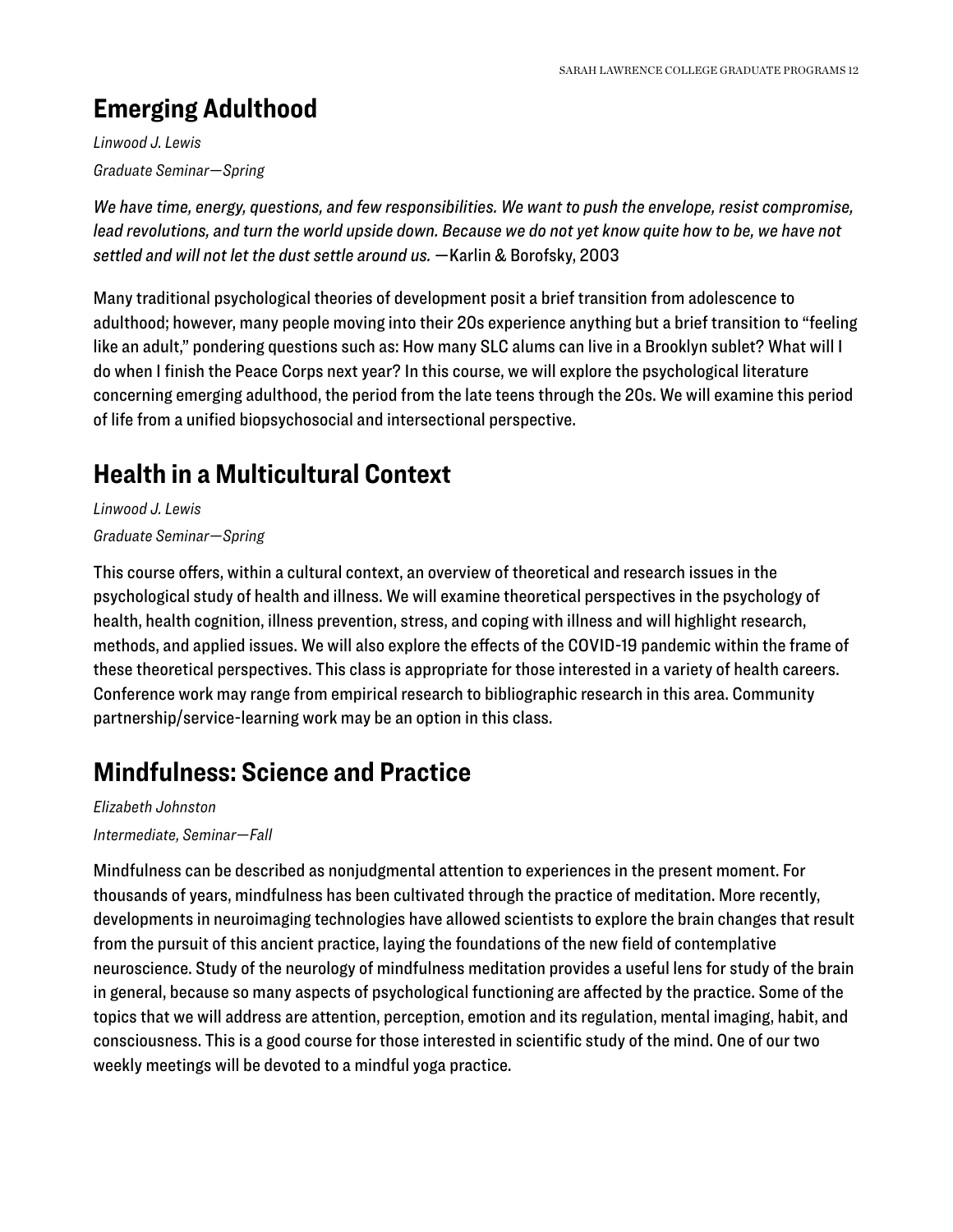# **Social Development Research Seminar**

#### *Carl Barenboim Intermediate/Advanced, Seminar—Spring*

The goal of this course is to have each student propose and conduct an original piece of research within the broad sphere of social development in childhood and adolescence. The course is intended for students who have completed a previous conference project in the social sciences that raised interesting questions for them, questions that could be addressed by taking the next step of conducting their own study of the subject. The work could be done, for example, through quantitative testing, observation, direct interviews, or questionnaires. The course will be divided into three parts. In the first part, we will be reading a range of past studies that exemplify different types of research approaches to the study of children and adolescents—and we will discuss the strengths and possible weaknesses of each approach. At the same time, in conference, students will begin the planning process for their own study. In the second part of the course, students will take turns serving as the facilitator of class discussion by assigning the readings for that particular week (on studies relevant to their own project) while sharing with the class the current progress on their own research ideas. In that week, the classmates will serve as a "working group" to provide feedback and helpful suggestions on the student's project. In subsequent weeks, each student will serve as part of the "working group," while another student presents his/her "project-in-the-making." The final portion of the course will involve students presenting the findings of their studies.

### **Theories of Development**

*Barbara Schecter Intermediate, Seminar—Fall* 

"Knowledge is there in the seeing." What we observe when we look at children is related to adult assumptions, expectations, and naïve theories that we carry with us from our own families and childhoods. How are those theories related to the ways that theorists have framed their questions and understandings of children's experiences? Competing theoretical models of Freud, Skinner, Bowlby, Piaget, Vygotsky, Werner, and others have shaped the field of developmental psychology and have been used by parents and educators to determine child-care practice and education. In this course, we will read the classic theories in their primary sources (psychoanalytic, behaviorist, attachment, and cognitive-developmental) as they were originally formulated and in light of subsequent critiques and revisions. Questions that we will consider include: Are there patterns in our emotional, thinking, or social lives that can be seen as universal, or are these always culture-specific? Can life experiences be conceptualized in a series of stages? How else can we understand change over time? We will use theoretical perspectives as lenses through which to view different aspects of experience—the origins of wishes and desires, early parent-child attachments, intersubjectivity in the emergence of self, symbolic and imaginative thinking, and the role of play in learning. For conference work, students will be encouraged to do fieldwork at the Early Childhood Center or in another setting with children, as one goal of the course is to bridge theory and practice.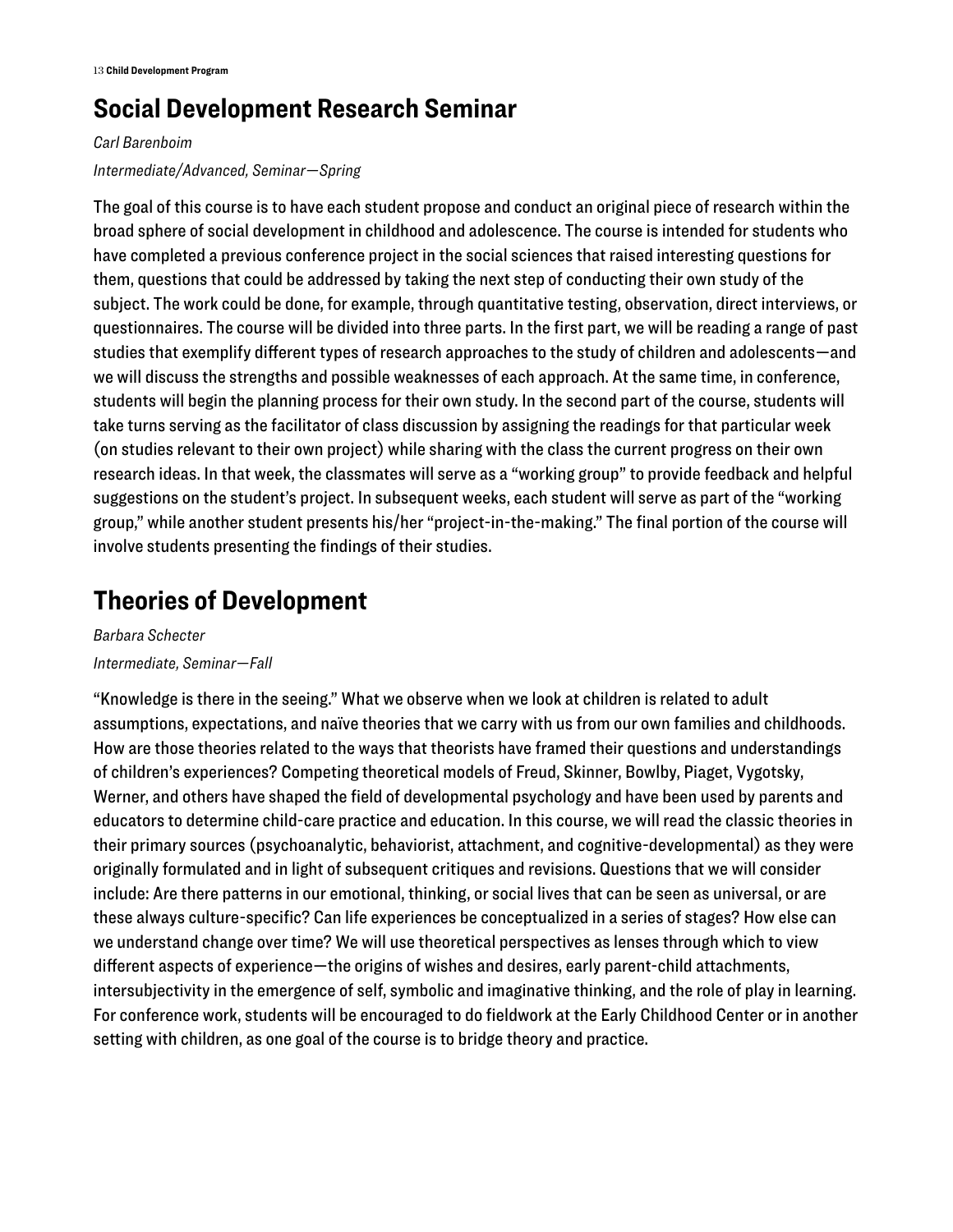# <span id="page-14-0"></span>**DANCE/MOVEMENT THERAPY PROGRAM**

Dance/movement therapy is the psychotherapeutic use of movement to further the emotional, cognitive, physical, and social integration of the individual.

Therapy is based upon the empirically supported premise that the body and mind are interconnected and interact in both health and illness. Body movement provides both a means of assessment and a mode of intervention for dance/movement therapists, working either with individuals or with groups, in the treatment of developmental, medical, social, physical, or psychological impairments.

### **Anatomy and Kinesiology**

*Peggy Gould Graduate Seminar—Fall* 

This course is an introduction to the study of human movement/kinesiology and human anatomy. Students will gain a beginning understanding of key systems in the human body and their integral effect on functional and expressive behavior. Key anatomical landmarks and features will be highlighted in the context of both common and individual choices and characteristics. Students will explore how understanding the different body systems aids in movement observation and intervention.

### **Clinical Fieldwork Orientation**

*Susan Orkand Graduate Seminar—Fall* 

Clinical Fieldwork Orientation combines course work to support fieldwork placements in a clinical setting. This course is designed to provide the student with professional orientation and direct exposure to dance/ movement therapy practice, an orientation to health and educational systems, and an understanding of the role and function of the dance/movement therapist within each system. Hours earned in clinical fieldwork placement are not counted toward the clinical internship requirement of 700 hours.

# **Clinical Internship Practicum I**

*Elise Risher Graduate Seminar—Fall* 

This course will use a group supervision format to oversee and develop the internship experience by strengthening clinical appraisal skills and movement and observation assessment through oral presentation of cases, along with written diagnostic evaluations that will include the student's clinical process and interventions. Academic content related to assessment, diagnosis, interventions, and the supervision process will be fluid within the overall structure of the course and weekly classes in order to meet the specific needs of each internship setting.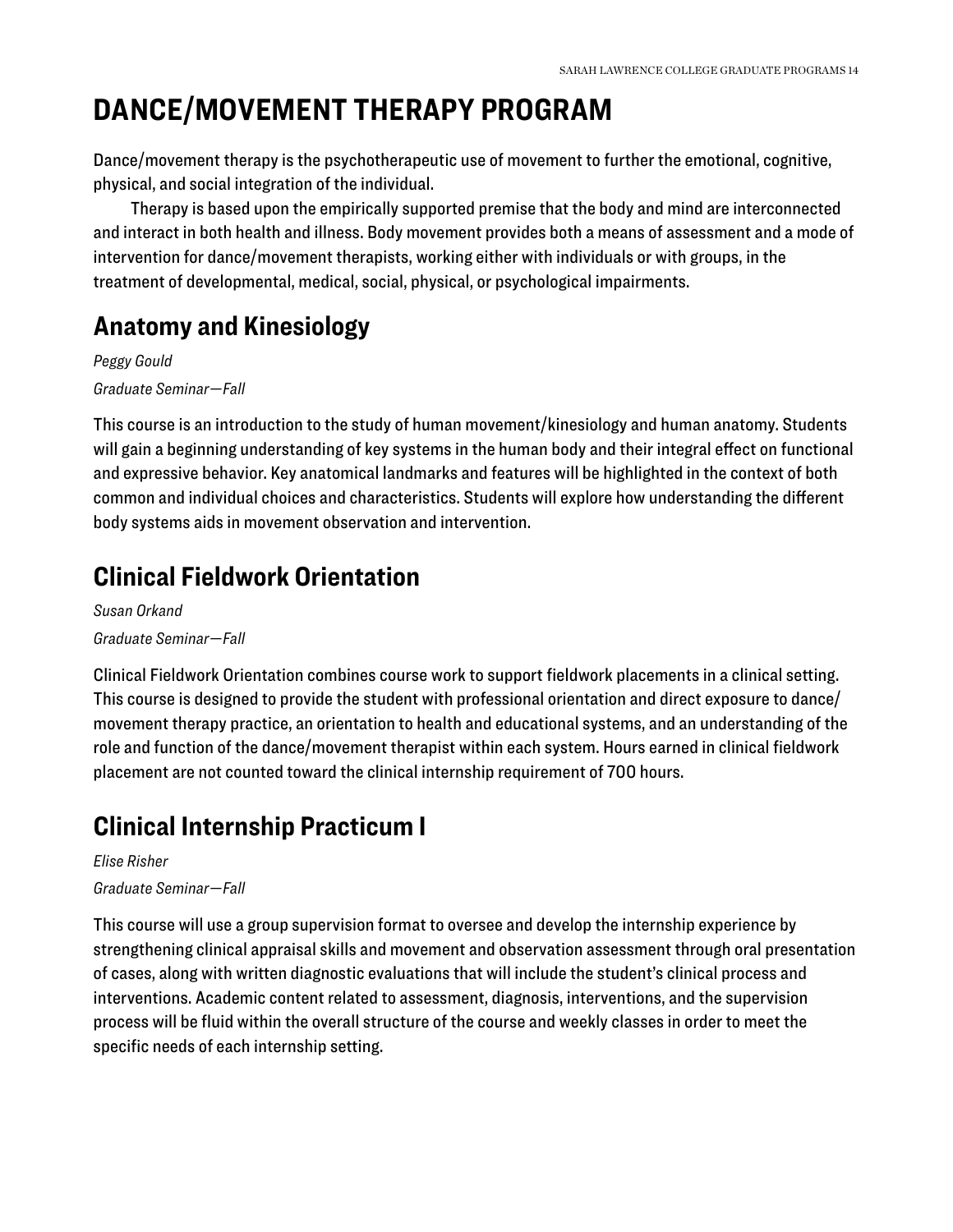# **Clinical Internship Practicum II**

*Elise Risher Graduate Seminar—Spring* 

This course serves as a continuation of Clinical Internship Practicum I and will use a supportive group supervision format to oversee and develop the internship experience by strengthening clinical appraisal skills and movement and observation assessment through oral presentation of cases, along with written diagnostic evaluations that will include the student's clinical process and interventions. Academic content related to assessment, diagnosis, interventions, and the supervision process, including the therapeutic termination process, will be fluid within the overall structure of the course and weekly classes in order to meet specific needs of each internship setting.

# **Clinical Treatment Planning**

*Alma Watkins Graduate Seminar—Fall* 

In this course, students will build on concepts learned in Graduate Seminar in Methods and Theory of DMT I and II, Human Growth, Psychopathology, and Movement Observation I and II to refine their assessment skills in developing treatment plans consistent with DSM-5 criteria and the application of dance/movement therapy principles and interventions. The role of pharmacotherapy will be included. We will also examine clinical and treatment planning with a focus on developing clinical writing skills as they relate to specific settings and populations, including children, adolescents, adults, and geriatrics.

# **Graduate Seminar in Methods and Theory of DMT I**

*Susan Orkand Graduate Seminar—Fall* 

This is the first in a four-part series of process-oriented seminars that function as a laboratory for the study of dance/movement therapy methods and theory. In this course, we combine didactic, experiential, and collaborative learning to examine the historical, cultural, and clinical aspects of DMT. Students will learn about DMT pioneers, their theoretical contributions, and the relationship of DMT to the origins and development of psychology. Students will also be introduced to foundational movement-based techniques intrinsic to the practice of DMT, as they begin to develop a common conceptual and kinesthetic framework rooted in developmental and integrative movement.

# **Graduate Seminar in Methods and Theory of DMT II**

*Susan Orkand Graduate Seminar—Spring* 

This is the second part of a four-semester, process-oriented course that functions as a laboratory in which to study the methods and theory of DMT. The course will combine didactic, experiential, and collaborative learning as it builds on the first semester to synthesize dance/movement therapy practice with knowledge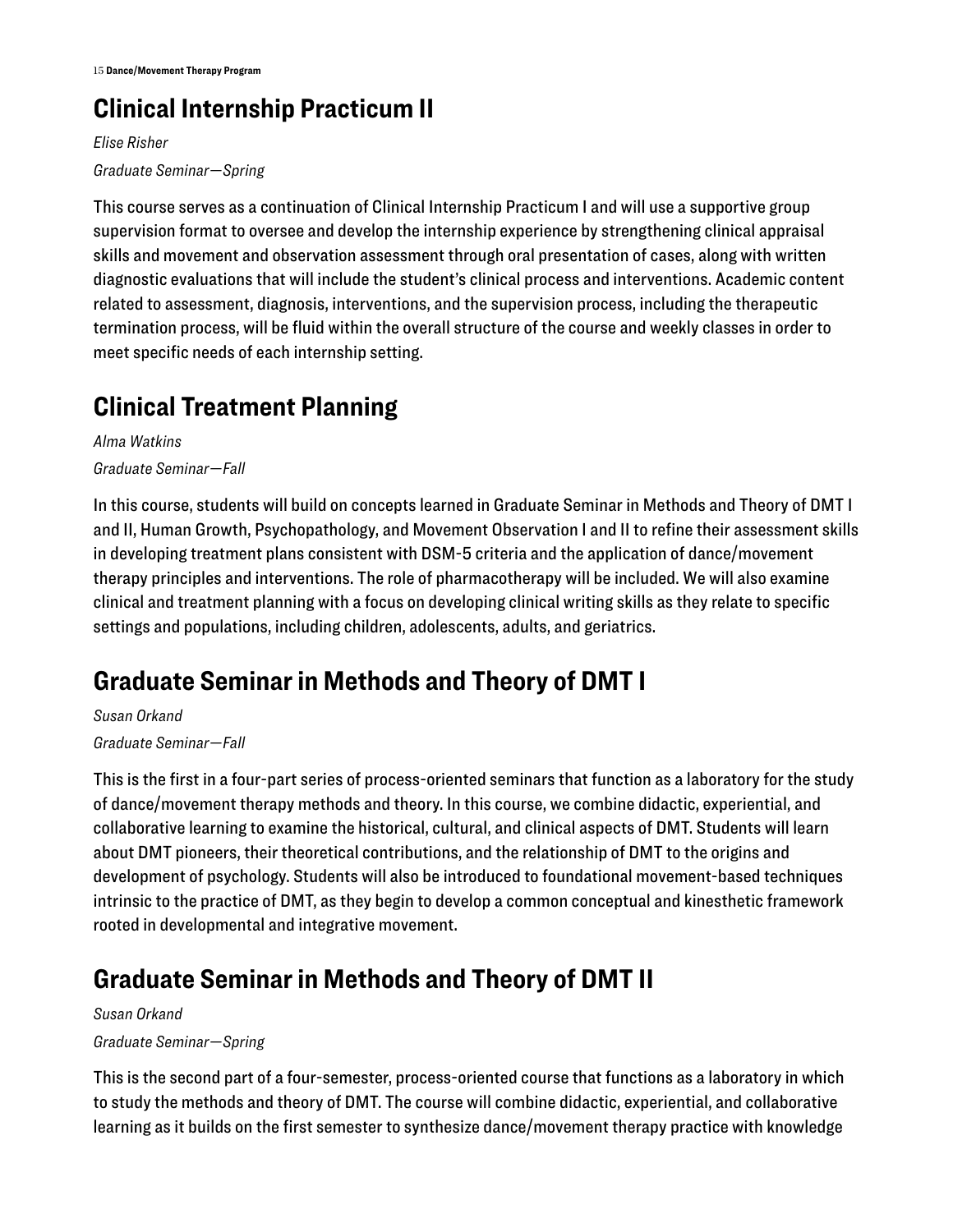of human development for application in various clinical circumstances. Students will learn techniques of practice specific to clinical populations, such as children, adolescents, the physically ill, and/or those coping with aging, physical disabilities, mental illness, or addiction disorders—or who are survivors of physical and/ or emotional trauma.

#### **Graduate Seminar in Methods and Theory of DMT III**

*Susan Orkand Graduate Seminar—Fall* 

This course is the third in a series of four on the methods and theory of dance/movement therapy for clinical practice. Our focus will be on the experience of embodiment and on broadening and deepening the students' practice of dance/movement therapy as we examine cultural, spiritual, and socioeconomic perspectives on dance and healing.

# **Graduate Seminar in Methods and Theory of DMT IV**

*Susan Orkand* 

*Graduate Seminar—Spring* 

This final course in the series of four on the methods and theory of dance/movement therapy for clinical practice will examine clinical applications of expressive arts modalities—such as art, music, poetry, and drama—for the purpose of understanding their relationship to DMT and how they can be used in conjunction with DMT to enhance and support treatment interventions. We will also examine the use of the artistic elements of dance—such as choreography and performance—to support a variety of mental and physical health goals. The course will have several visiting faculty with expertise in the arts and creative-arts therapies.

# **Graduate Thesis I**

*Elise Risher Thesis—Fall* 

Each student in the dance/movement therapy program is required to complete a thesis project. The thesis provides the opportunity to integrate, using research methods, theory from multiple disciplines, existing literature in dance/movement therapy, and personal experience. This course will offer students the structure to apply what they have learned in the Research Methods course toward developing their own research project with the goal of completing and submitting a research prospectus and outline. Group support, consultation, and technical assistance will be provided in class.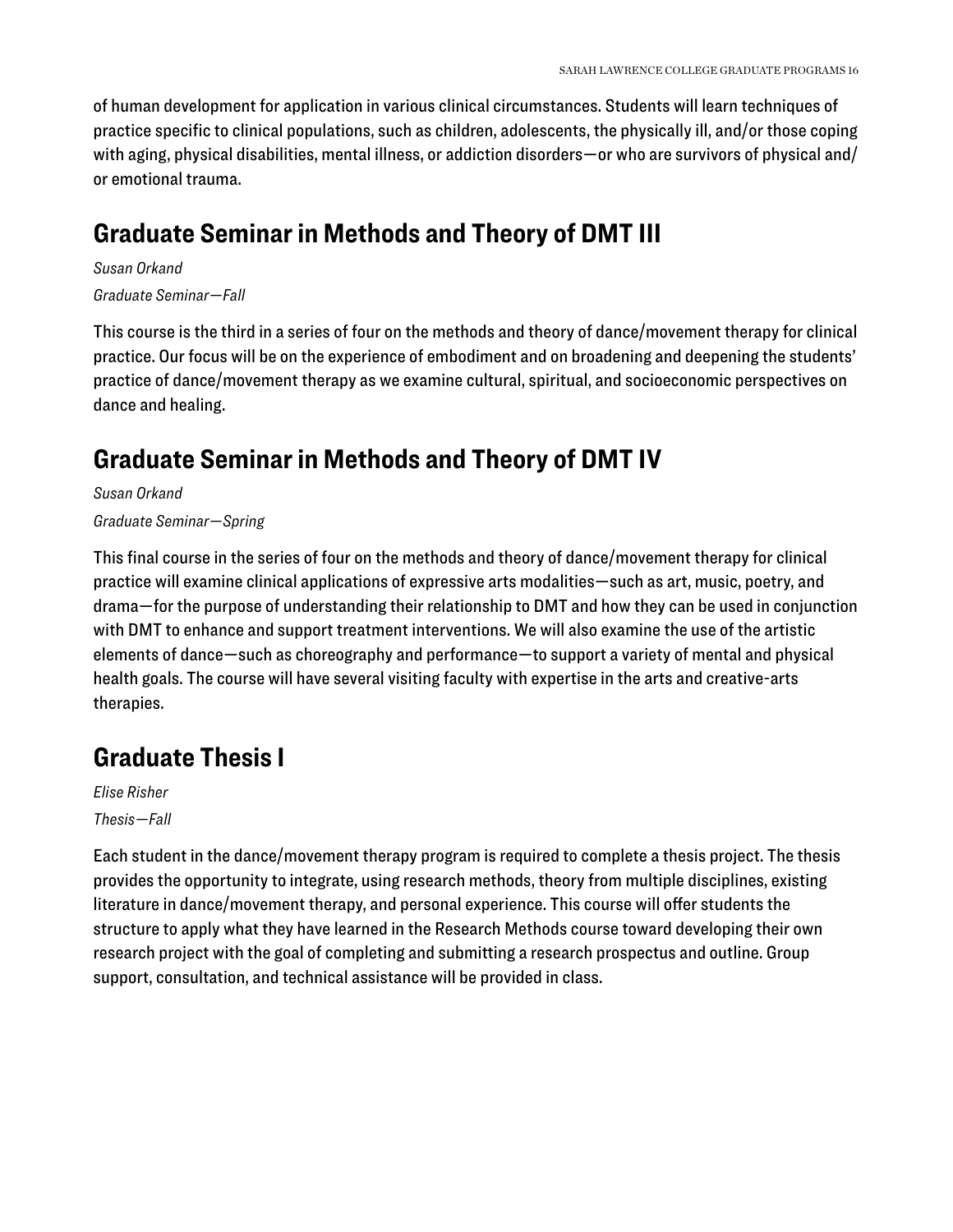# **Graduate Thesis II**

*Elise Risher Thesis—Spring* 

Group support, consultation, and technical assistance will be provided in this class for students who will be working with their thesis advisors and second readers to continue the work begun in Graduate Thesis I and complete their final thesis project.

### **Group Work Theory and Practice I**

*Alma Watkins* 

*Graduate Seminar—Fall* 

In this course, students will learn clinical skills and roles needed for the effective practice of group work as dance/movement therapists in varied clinical settings. We will examine theoretical constructs of group work that include Yalom's interpersonal approach, Shulman's interactional approach, Falck's membership perspective, and Steinberg's model of mutual aid. Students will be expected to identify the central ideas and methods of group work and recognize its emotional, cognitive, and behavioral applications, as well as behavior that disrupts the work of group process; to demonstrate an understanding of the effects of transference and countertransference; to discuss group work theory and techniques used to facilitate problem solving and specific skill building to reduce psychiatric symptoms; and to understand group characteristics, including multiculturalism, diversity, dynamics, and stages of development and interventions.

# **Group Work Theory and Practice II**

*Alma Watkins Graduate Seminar—Spring* 

In this course, students will expand their knowledge of the basic theories, methods, concepts, and clinical applications learned in Group Work Theory and Practice I. We will explore the core elements of systems approaches to group work theory and DMT clinical practice. Specifically, we will examine the contributions of Monica McGoldrick's influential work concerning ethnocultural aspects affecting families, including the impact of race, class, religion, historical factors, and migration experiences and attitudes about sexual orientation and intermarriage. Other theoretical models will include the relational-cultural paradigm developed at the Stone Center's Jean Baker Miller Training Institute and the principles of resilience theory that emerged from the research of Dr. Emmy Werner. These models have implications for the development of therapeutic interventions and will inform our study of the clinical roles and skills needed for the effective practice of DMT group work with children, adolescents, and families in various clinical settings.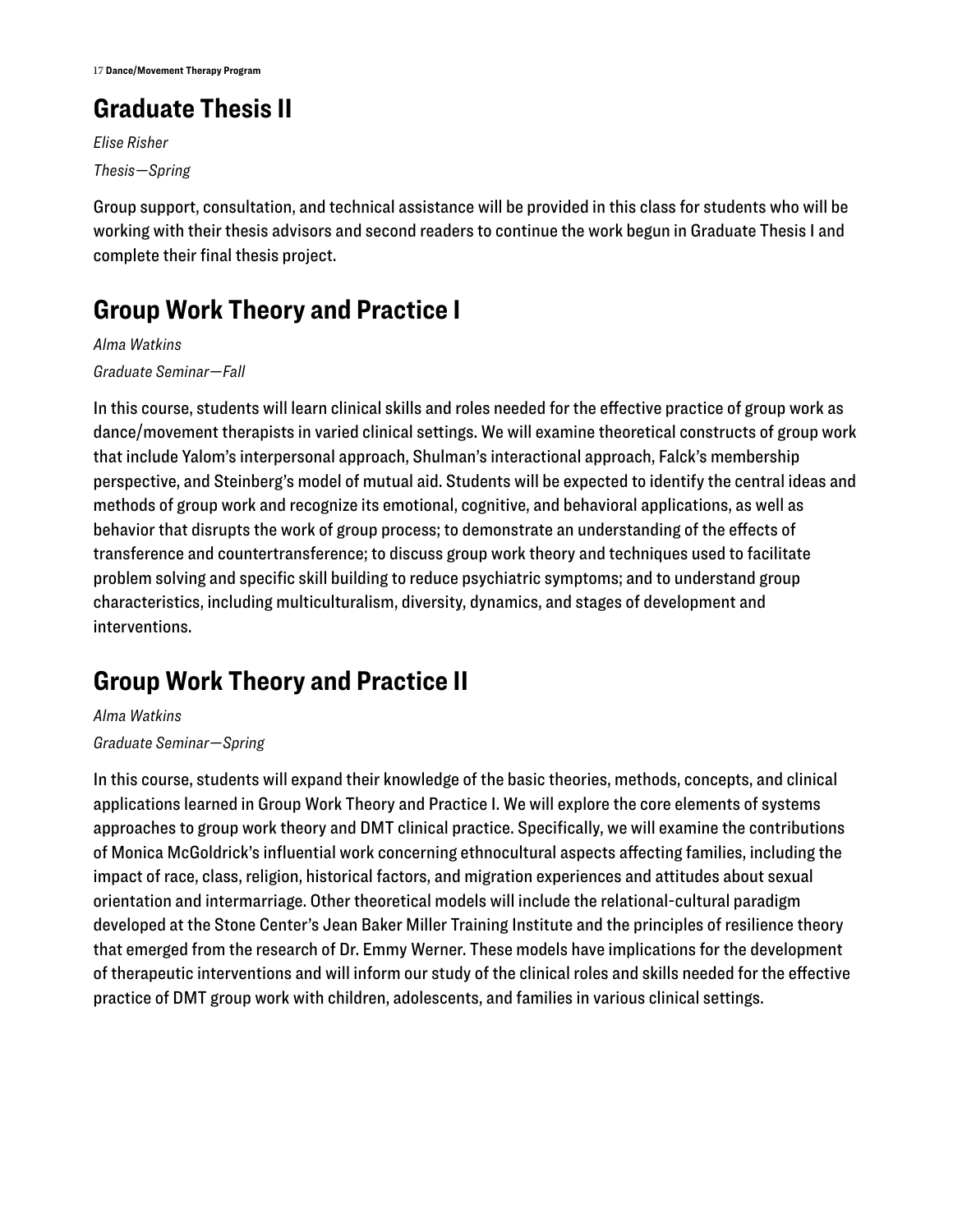# **Human Growth and Development**

*Elise Risher Graduate Seminar—Fall* 

This course will outline the interrelationships between physiological, psychological, cognitive, and sociocultural factors and their effects on human growth, development, and behavior. Students will gain a basic knowledge of brain development and neuroscience, as well as an overview of developmental theories and their relevance to dance/movement therapy theory and practice. In particular, students will explore the developmental basis of mirroring, attunement, and kinesthetic empathy and the implications for functioning in adulthood.

### **Movement Observation I**

*Susan Orkand Graduate Seminar—Fall* 

This class is the first in a series of three on movement observation and assessment skills. The course provides an introduction to Bartenieff Fundamentals and Laban Movement Analysis (LMA) and their application in dance/movement therapy. The relationship of Bartenieff Fundamentals, human development, and effort-space-shape will be discussed and explored through movement. Course work in anatomy and kinesiology will be used to support understanding of these frameworks.

# **Movement Observation II**

*Erin Humbaugh, Sandra Muniz-Lieberman Graduate Seminar—Spring* 

This course is an introduction to Laban Movement Analysis (LMA), with a primary focus on dance/ movement therapy. The class is the second in a series of three on movement observation and assessment skills and is designed to familiarize the student with the Laban concepts and principles for the observation and description of movement, integrating other relevant perspectives for understanding human movement. Students will learn to embody and observe foundational components of physical action by exploring concepts in the categories of body, effort, space, and shape. LMA provides insight into one's personal movement preferences and increases awareness of what and how movement communicates and expresses. In addition—through readings, movement experimentation, and discussion—students will explore the principles of the Bartenieff Fundamentals, which involve concepts such as movement initiation and sequencing, connectivity, weight transference, spatial intent, effort intent, and breath support. These fundamental ideas, when present in movement, develop dynamic alignment, coordination, strength, flexibility, mobility, kinesthetic awareness, and expression and also help facilitate relationship.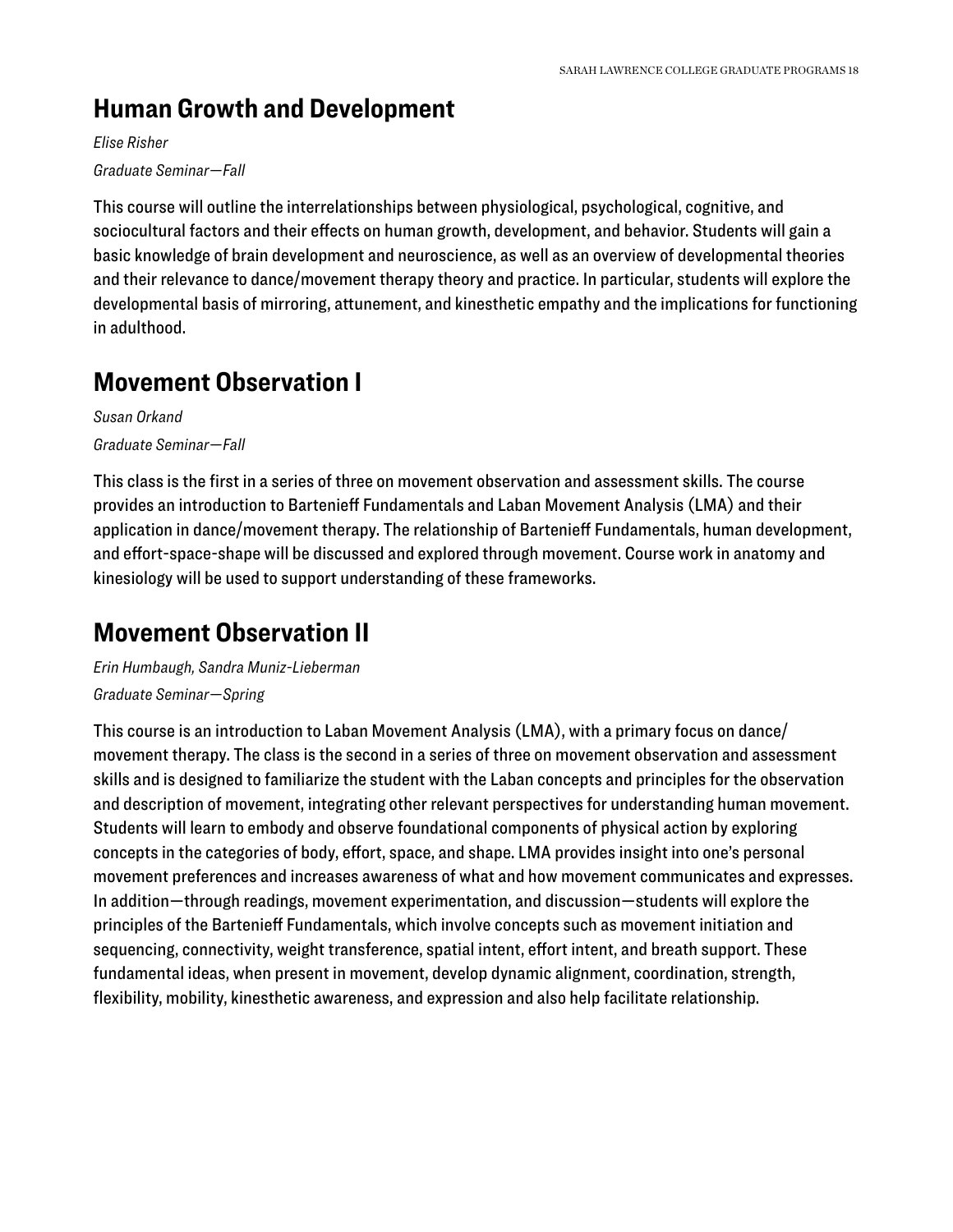# **Movement Observation III**

*Erin Humbaugh, Susan Orkand Graduate Seminar—Fall* 

Movement Observation III serves as a continuation of the course work in Movement Observation I and II. Movement Observation III introduces the fundamentals of the Kestenberg Movement Profile (KMP), a theoretically-based assessment tool that examines psychological development through body movement. Students' understanding of Laban Movement Analysis (LMA) and its application in the therapeutic process is deepened with the addition of KMP as part of the movement development, relationship, learning, and psychological process. Additionally, ways of organizing observations and developing targeted assessments utilizing KMP will be considered. Students will also learn about current theories in neuroscience and their relation to movement observation.

### **Movement Observation of Children Fieldwork**

*Susan Orkand Fieldwork—Fall And Spring* 

Fieldwork provides opportunities for students to be exposed to an early childhood setting and to observe the role of the dance/movement therapist in that setting. Students will observe and interact with children ages six months to five years, with the goal of gaining a greater understanding of the physical, social, and emotional development that occurs during this period of growth. Additionally, students will participate in dance/movement therapy sessions and practice group leadership and also receive group and individual supervision of their work. For this first year of placement, students are expected to be participant observers, actively observing and engaging in the process of dance/movement therapy without the full responsibility of a leadership role. Students are required to complete 200 fieldwork hours in the first year of training. Those fieldwork hours must be completed before beginning the clinical internship.

# **Professional Orientation and Ethics**

*Nada Khodl Graduate Seminar—Spring* 

Students will learn the fundamental tenets underlying professional ethics and ethical decision-making in the practice of dance/movement therapy. We will identify and explore ethical concepts, standards, and guidelines that will inform your clinical judgment and make you aware and mindful of the ways in which your personal ethics relate to your role as a professional DMT. In addition to course readings, we will study the ADTA Code of Ethics and Standards of Ethical Practice and the New York State Education Department requirements and standards for licensure in creative arts therapy, including training in the identification and reporting of child abuse and maltreatment.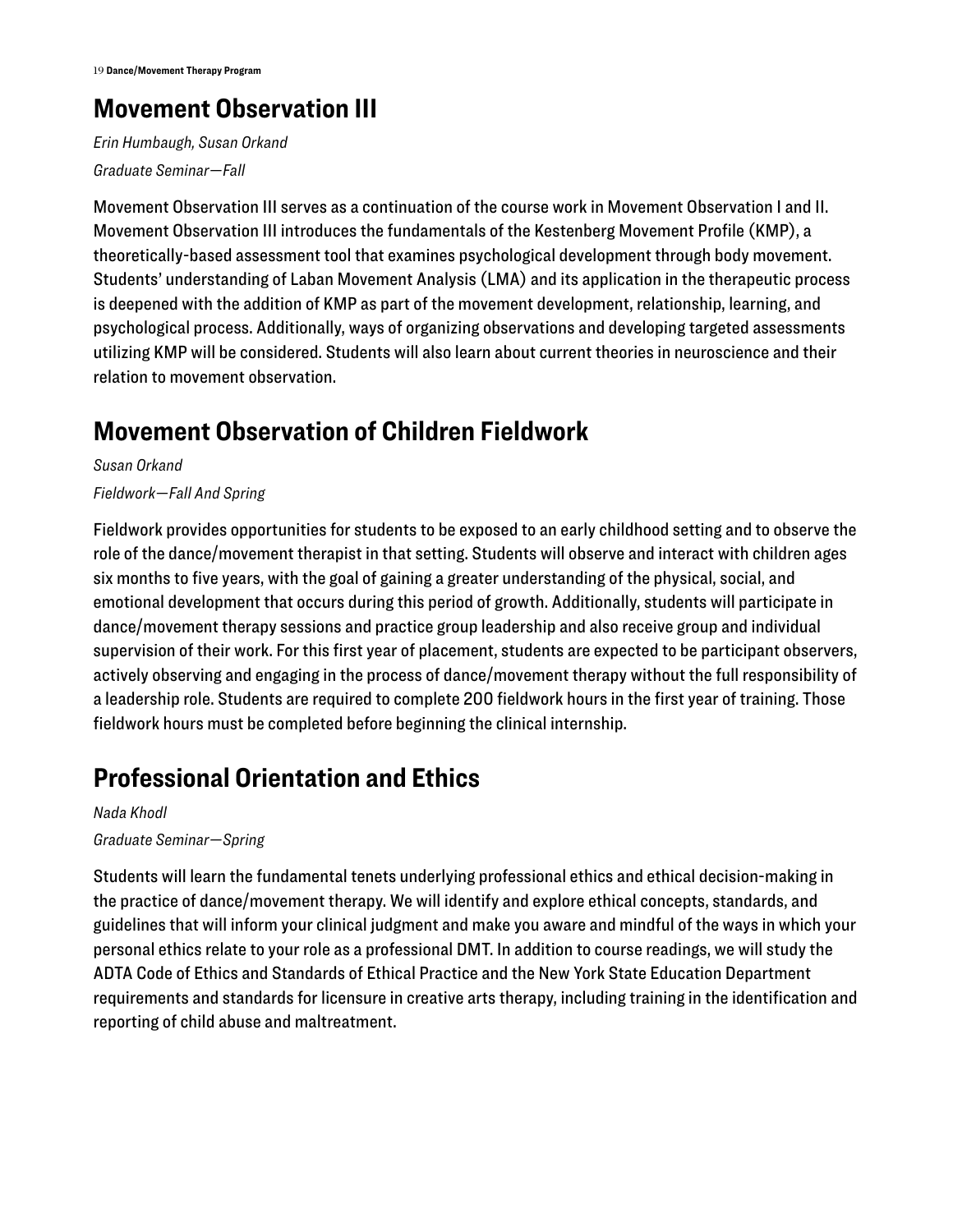# **Psychopathology**

*Alma Watkins Graduate Seminar—Spring* 

This course is designed to provide students with a base of knowledge in psychopathology and to familiarize students with current conceptions and empirical findings in psychopathology research. Beginning with the question of how abnormality is defined, we will explore contemporary perspectives on psychopathology and focus more specifically on psychological disorders, their development and treatment, and controversies within the field. Additionally, this course will focus on the physiologic and motoric manifestations of illness, the role of dance/movement therapy in treatment, and challenges particular to dance/movement therapy intervention. This course will use the current version of the *Diagnostic and Statistical Manual of Mental Disorders*, the DSM-5. Reading of the current manual will include discussion of recent changes and the impact on diagnostic understanding and treatment formulation.

# **Research Methods**

*Elise Risher Graduate Seminar—Spring* 

This course is an introduction to qualitative and quantitative research methodologies and techniques. Students will learn to apply research techniques, such as data collection and analysis, both as researchers and to enhance clinical interpretation and practice skills. We will explore issues around the importance of research to the field of dance/movement therapy, particular challenges and opportunities associated with dance/movement therapy research, and the history of research in the field. While this course will provide a base of knowledge for the practicing dance/movement therapist to interpret and evaluate research, the goal is to create not only consumers but also creators of research. As such, students will learn about the process of research design, including ethical and legal considerations, and will create their own research proposal.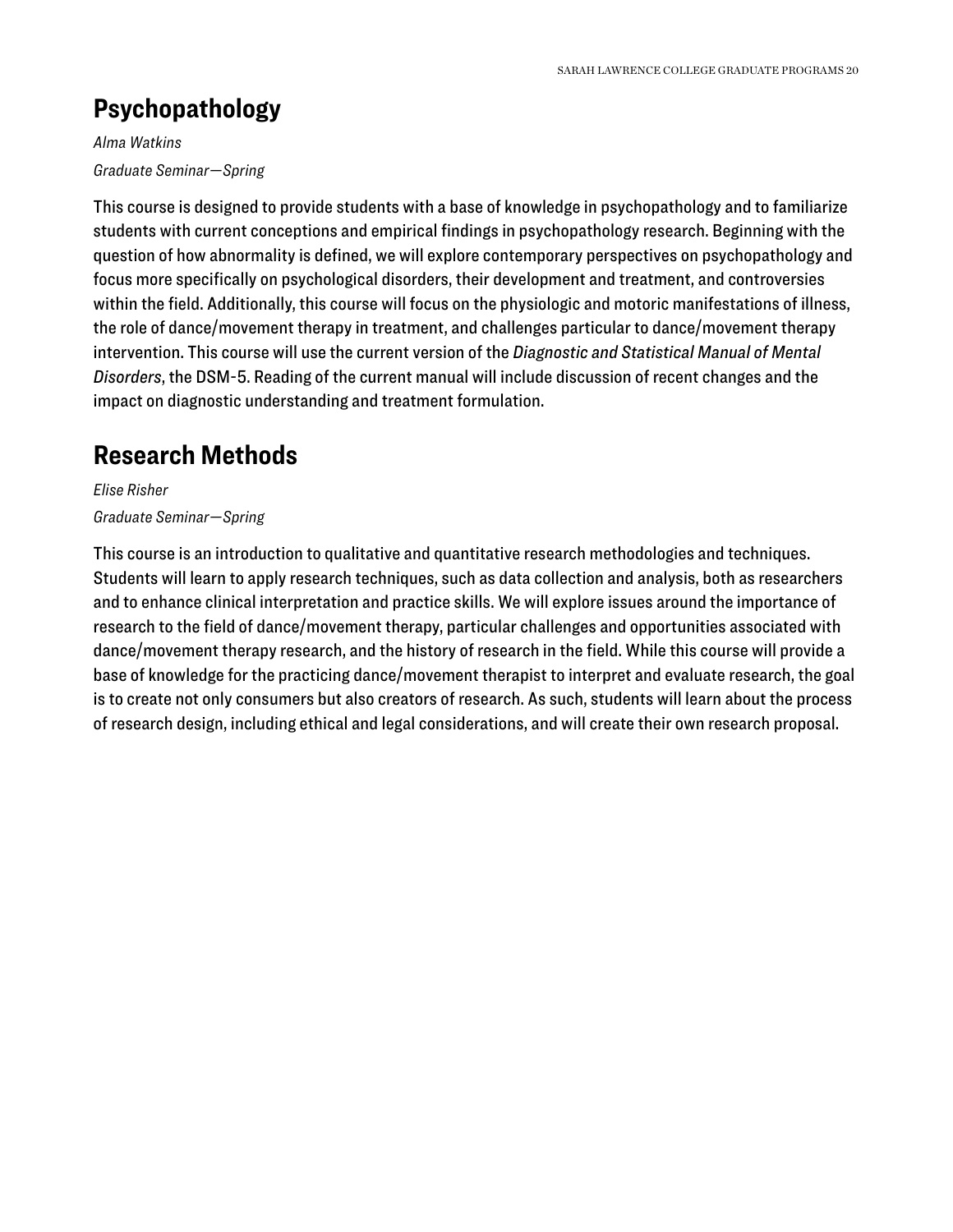# <span id="page-21-0"></span>**HUMAN GENETICS PROGRAM**

Home of the nation's first—and still the largest—program in genetic counseling, Sarah Lawrence College has trained more genetic counselors than any other academic institution in the world. This celebrated program integrates education, health care, and humanism as it prepares genetic counselors to work in a growing, dynamic field.

Students learn that the field of genetics now includes genetic disorders ranging from rare diseases to prevalent conditions such as cardiovascular disease, Alzheimer's, and diabetes. Each student is placed at a total of seven sites from a wealth of fieldwork options at nearly 50 centers in the New York City area. As the hub of international growth in the field, the College recruits to its faculty top scientists, physicians, and genetic counselors from the area's genetic centers and brings leading researchers and speakers to campus weekly to discuss current topics. Each student also develops a community outreach project, targeting an audience to educate about a particular set of relevant genetic information.

### **Direct-to-Consumer Genetic Testing: Past, Present and Future**

*Laura Hercher* 

#### *Graduate Seminar—Fall*

Direct-to-consumer genetic testing is a fast-growing and expanding marketplace. Many assume that DTC options will play a big role in integrating genetics into society, for better and worse. Historically, clinical providers of genetic medicine have cast a cold eye on the commercial companies selling unmediated access to genetic testing, as have government regulators. Today, most positions are more nuanced and the types of testing that are on offer are more varied. Using lecture, case studies and guest speakers, we will examine a variety of the tests and modes of access often lumped together in the DTC bucket, and consider the risks and benefits of online access to genetic testing, the regulatory options, and the role that genetic counselors should play in pre- and post-test counseling for DTC results.

# **Understanding Barriers and Building Alliance in Genetic Counselling**

#### *Meghan Jablonski Graduate Seminar—Fall*

In even brief and time limited work, establishing a mutually respectful and empathic working alliance can be key to the effective delivery of counselling. In practice, each individual carries the context of their larger experience into the consulting room, which may present barriers to their engagement in counselling. Through considering factors that may impact an individual's engagement - such as their relational experiences; spiritual beliefs; experiences with medical care; family and personal values; trauma histories; experiences with racial, socio-economic and/or gender discrimination, etc. - students will consider ways of building a mutually constructed working alliance through which each client is best able to engage in the content of genetic counselling.

In this elective seminar, students will explore cognitive, emotional, cultural and socio-economic factors that may impact an individual's engagement in genetic counselling, as well as psychodynamic, cognitive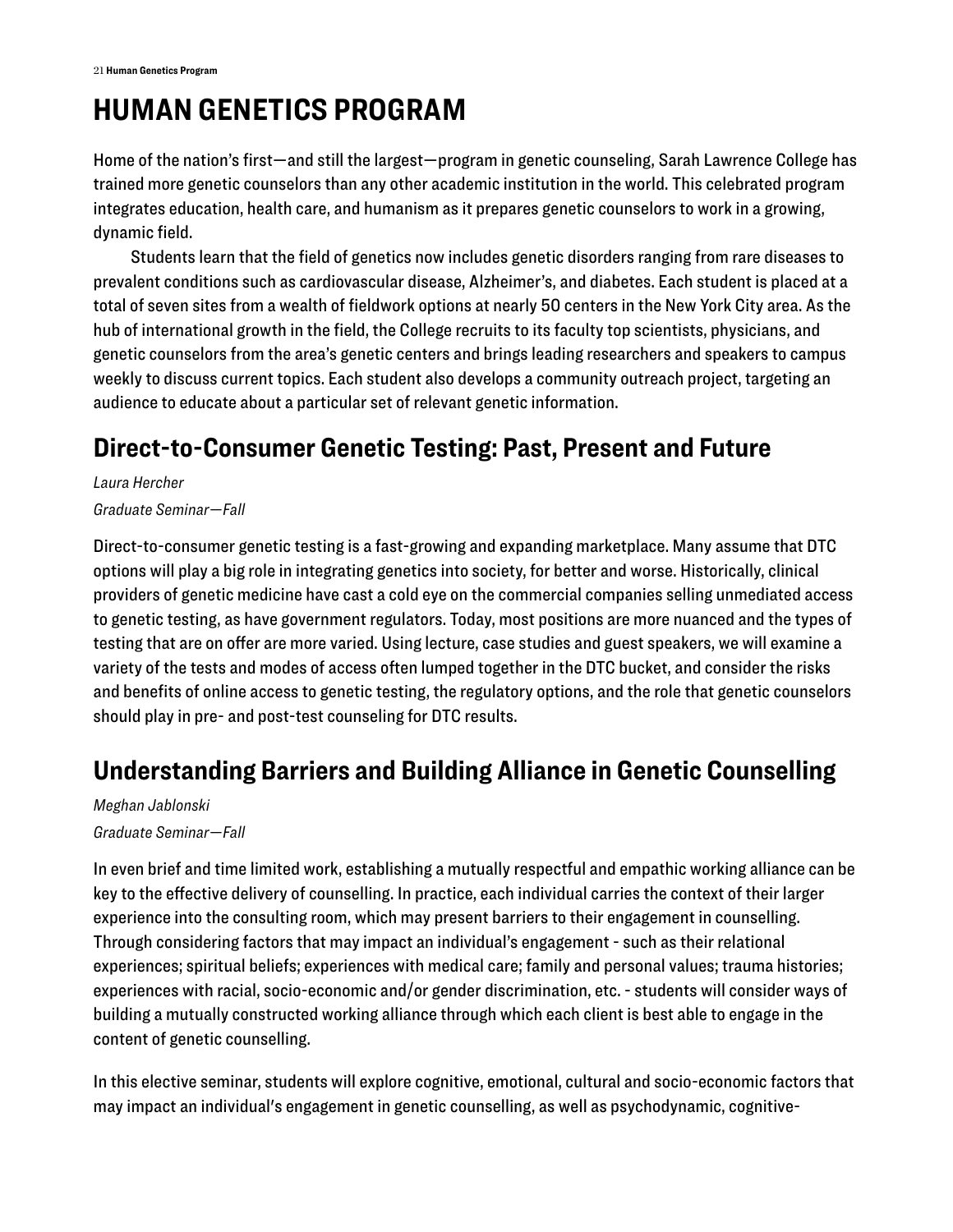behavioral, and mindfulness based approaches to building an empathic and productive working alliance. Relevant history, theory, and evidence-based research will be examined and explored through relevant case studies. Students will have the opportunity to formulate case summaries considering contextual factors and working alliance.

#### **Special Topics: Gestalt Genetics: Health Humanities for Genetic Counselors**

*Claire Davis Graduate Seminar—Fall* 

Genetic counseling is a complicated, bifurcated profession – one that forges connections between technological sciences and lived experiences of risk, health, and illness. In pursuit of expertise, we are steeped in complex concepts, mechanisms, regulations, specifications – part and parcel to the work of health professionals. The science is intricate and engrossing, yes… but what about the care and concern we provide for others, curiosity for individuals and the sense they make of the genetic challenges they face, the value of our work for ourselves, those we serve, and humanity? Health humanities is a discipline which enables us to glean such insights by interacting with the arts and humanities; by reading, writing, watching, and moving, we'll mine for meaning and understanding, wisdom and wit. This course aims to build empathic understanding and critical consideration of genetic counseling practice by exploring genetics, genetic illness, and the profession of genetic counseling as conveyed through books, films, and other media.

#### **Advanced Human Genetics**

*Lindsey Alico Graduate Seminar—Fall* 

The Advanced Human Genetics course provides students with a foundation in human genetics in preparation for their clinical training and other course work in the genetic counseling program. The course is organized into lectures, self-study activities, and team-based learning. The team-based learning and other student-driven activities enable students to apply, in a clinically relevant way, information presented in the lectures and readings.

### **Embryology**

*Eva Botstein Griepp Graduate Seminar—Fall* 

The Embryology course considers the normal development of the human embryo from the earliest stages to birth. The course focuses on the stages, developmental mechanisms, and organ systems with the greatest potential for improving the understanding of the pathophysiology of congenital abnormalities and malformation syndromes. Students learn from discussion and written analysis of clinical cases, as well as from didactic material.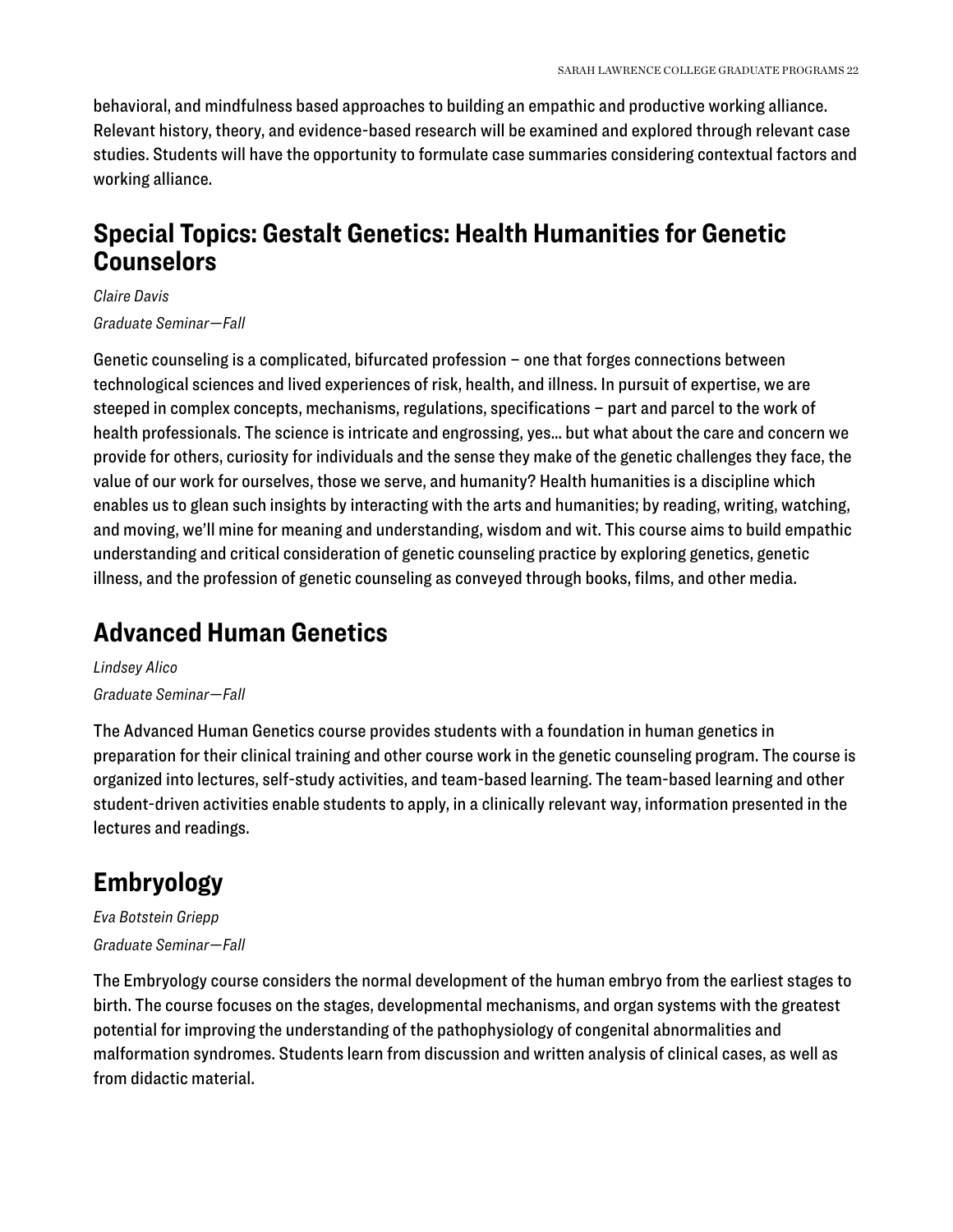# **Pathophysiology**

*Tom Evans Graduate Seminar—Fall* 

The Pathophysiology course provides students with an understanding of human anatomy and physiology of most of the major organ systems. Through course readings and oral presentations, students learn to identify, synthesize, and understand physiological mechanisms of the human body; explain a genetic condition from a physiological standpoint; and identify and access information resources pertinent to physiological diseases.

# **Disability Service Learning**

*Sara Gilvary, Radhika Sawh Graduate Seminar—Fall* 

The Disability Service Learning course and practicum broadly covers contemporary topics of disability. Through guest speakers, panels, and internships, students gain an understanding of the impact of disability; improved communication skills with individuals, families, and service providers; and an increased awareness of the contributions that genetic counseling can make to persons with or without disabilities.

# **Clinical Pediatric Genetics**

*Graduate Seminar—Spring* 

Clinical Pediatric Genetics provides students with an introduction to the basic vocabulary, case scenarios, and genetic counseling issues encountered in a pediatric genetics session. Emphasis is on understanding the previous medical records, symptoms, and physical signs needed to construct the targeted questioning and differential diagnosis. The course structure includes readings, lectures, and group discussions.

# **Fundamentals of Genetic Counseling I**

*Claire Davis, Janelle Villiers Graduate Seminar—Fall* 

Fundamentals of Genetic Counseling I introduces students to skills necessary for genetic counseling. The course is structured around key components of a genetic counseling encounter. Readings provide foundational knowledge of relevant concepts, and class discussions encourage the comparison of different perspectives and applications. Course instructors demonstrate each skill, and students then engage in skill development through role-play, peer feedback, and self-assessment.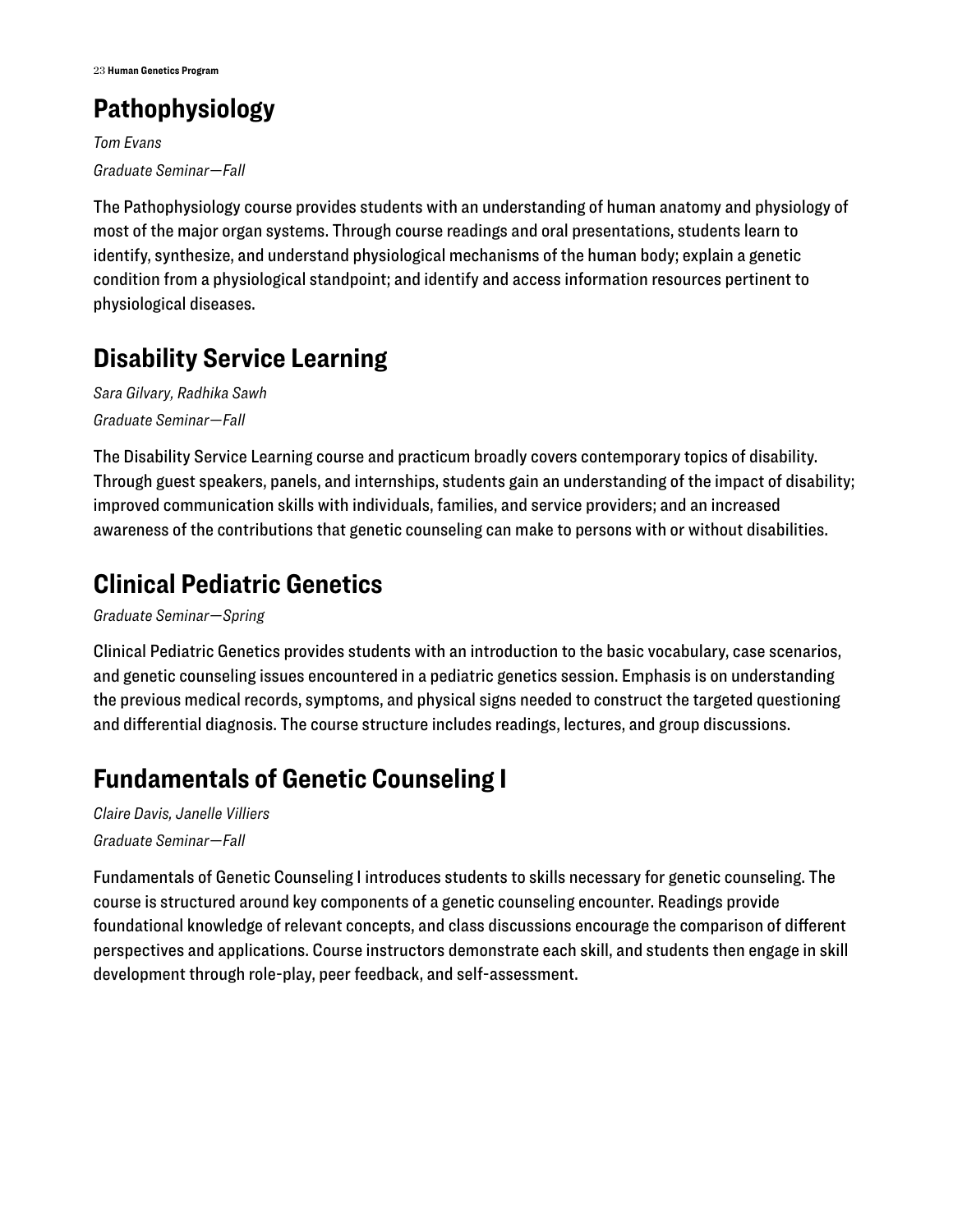### **Fundamentals of Genetic Counseling II**

*Claire Davis, Janelle Villiers Graduate Seminar—Spring* 

Building on the skill set of Fundamentals of Genetic Counseling I, Fundamentals of Genetic Counseling II develops skills relevant to psychosocial assessment and interventions. Focus is placed on first exploring patient characteristics and concerns, then utilizing appropriate counseling skills to respond in a patientcentered way. Course activities include discussion, small-group activities, demonstration, and role-play with peer feedback.

# **Clinical Genomics**

*Lindsey Alico Graduate Seminar—Spring* 

The Clinical Genomics course builds upon topics covered in Advanced Human Genetics. Early, current, and future uses of genomic technologies are covered, especially as they apply to clinical care. Students develop critical thinking skills related to testing strategies and genomic data interpretation, with a focus on Whole Exome Sequencing variant interpretation. The course also explores the psychosocial, ethical, and legal factors associated with genomic testing. Students apply their learning to various case examples.

#### **Reproductive Genetics**

*Komal Bajaj, Emily Goldberg Graduate Seminar—Spring* 

The Reproductive Genetics course prepares students for clinical practice in reproductive genetic counseling. Using sample cases, students offer and interpret genetic testing and develop case management skills. Students will be expected to read and present peer-reviewed journal articles and utilize core genetics databases. Course structure includes lectures, interactive learning activities, and case discussions.

# **Cancer Genetics**

*Lindsey Alico, Erin Ash Graduate Seminar—Spring* 

The Cancer Genetics course provides students with an understanding of cancer genetic counseling through case-based study of clinical services. Students are introduced to the anatomy and physiology of affected organs, screening modalities, and treatment options; become familiar with the pathology and cancer genetic counseling; interpret pedigrees and utilize cancer risk models; understand testing criterion, options, and interpretation of results; and explore the psychosocial aspects of hereditary cancer syndromes.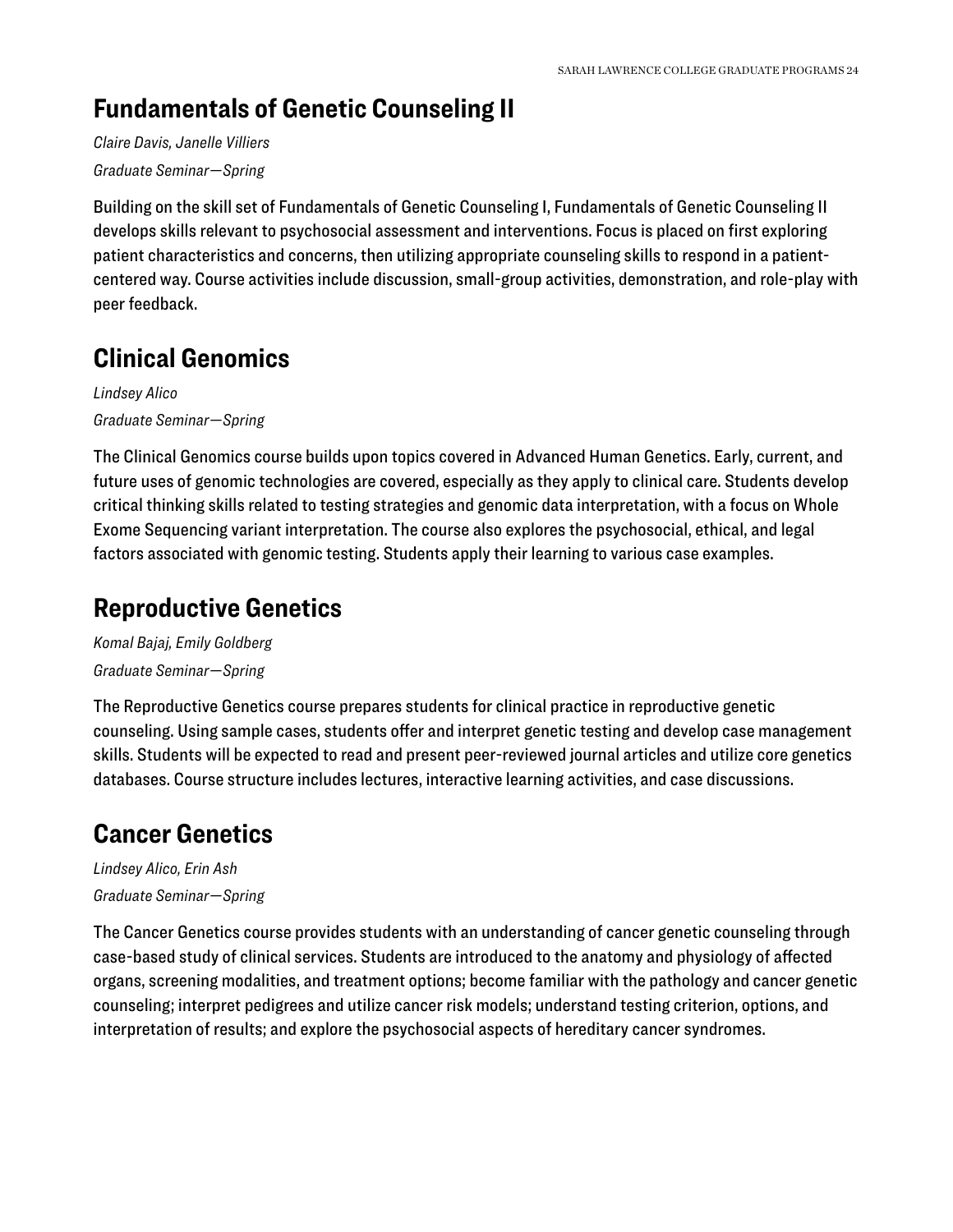# **Research Methods**

*Graduate Seminar—Spring* 

The Research Methods course serves as an introduction to the research process, with multiple connections to the development of thesis projects. Students are encouraged to become better consumers of the scientific literature—including the use of search engines, a reference program, and critical reading skills—in the construction of a literature review as a first step toward study design and publication. The course includes a review of qualitative and quantitative research models; development of surveys, focus groups, and questionnaires; and the basics of data analysis and working in SPSS.

# **Ethics**

*Laura Hercher Graduate Seminar—Fall* 

The Ethics course covers the principles of medical ethics and their application in the field of genetic counseling. The significance of current and historical examples of eugenics and how past abuses affect the clinical practices of genetic medicine today are explored. Through a combination of lecture and discussion, the class reviews hot-button issues such as abortion, "designer babies," and genetic engineering. The course also covers legal and ethical dilemmas with specific relevance to genetics, including genetic discrimination, the genetic testing of minors, and the extent of a genetic clinician's responsibility to biological relatives.

# **Medical Genetics Seminar I, II**

*Radhika Sawh Graduate Seminar—Fall And Spring* 

The Medical Genetics Seminar courses introduce students to topics relevant to clinical genetic counseling. Experts in the field lecture on topics ranging from significant genetic conditions and syndromes to current testing options. Students learn from and interact with authorities in their respective fields, gaining an indepth understanding of the genetic conditions covered in the course and related issues that they will later encounter in their careers.

# **Professional Issues in Genetic Counseling**

#### *Janelle Villiers*

#### *Graduate Seminar—Fall*

The Professional Issues in Genetic Counseling I course covers topics relevant to professional development and career management, including resumé development, interviewing, membership in professional organizations, and billing and reimbursement. The course structure include guest speakers, panel discussions, and small-group work.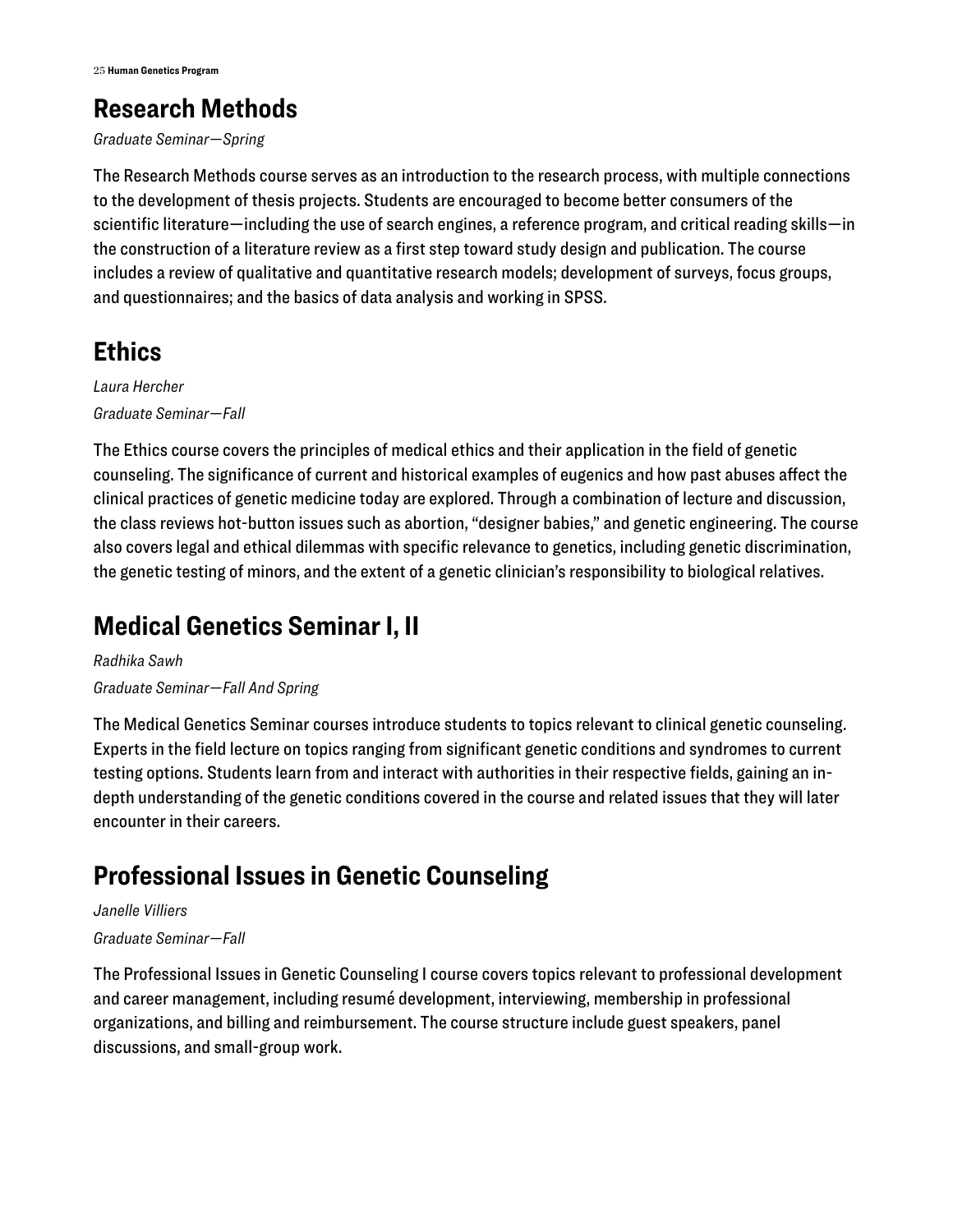### **Interviewing and Counseling-Based Methods in Genetic Counseling**

*Erin Ash* 

#### *Graduate Seminar—Fall And Spring*

This Interviewing and Counseling-Based Methods in Genetic Counseling course provides exploration and practice of counseling skills applied to the genetic counseling practice. Counseling skills are applied to genetic counseling scenarios, as well as to professional interactions. Students learn to utilize different counseling models, identify counseling strategies that can be applied to specific patient scenarios, and apply motivational interviewing in a genetic counseling session to facilitate patient management. *This course is offered in both fall and spring semesters.* 

#### **Case Management Practicum**

*Sara Gilvary Graduate Seminar—Spring* 

The Case Management Practicum utilizes a standardized patient model to provide students with the opportunity to demonstrate and assess their skill levels in competencies necessary for the practice of genetic counseling. Students participate in prepared role-playing exercises, followed by class discussion and feedback. The course structure allows students to demonstrate competence in key skills, assess their own strengths and weaknesses and those of their peers, and formulate a plan for addressing areas needing improvement.

#### **Public Health Genomics**

*Lavanya Misra Graduate Seminar—Spring* 

The Public Health Genomics course introduces students to the epidemiologic approach to genetic disease, counseling, and testing. The course examines the applications of genetic information and genetic counseling in both public health and international contexts. Students learn to identify various types of study design, including their strengths and weaknesses. By working through case studies and course exercises, students learn key genetic epidemiologic and public health concepts and consider application of those to the development and implementation of new initiatives.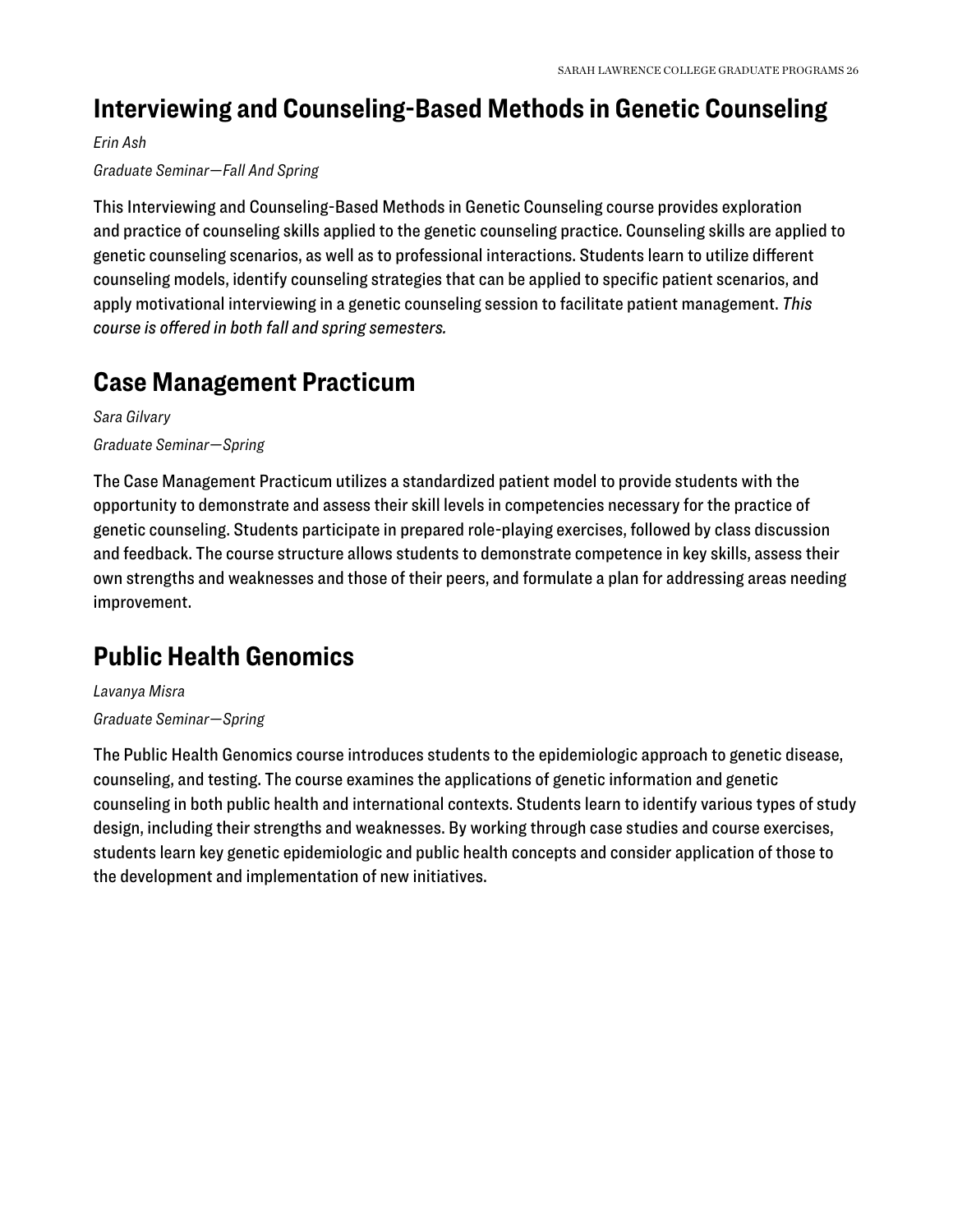# <span id="page-27-0"></span>**MFA DANCE PROGRAM**

The Sarah Lawrence College MFA in Dance is based on the premise that the art of dance is an integration of body, mind, and spirit learned through creative, technical, and intellectual practices.

Students are exposed to vital aspects of the art as performers, creators, and observers and are encouraged to study broadly, widen their definitions of dance and performance, and engage in explorations of form and function. The program combines seminars in reading, writing, and research; choreographic inquiry; and a daily physical practice chosen from contemporary dance, classical ballet, African dance, yoga, t'ai chi ch'uan, and studies in world dance. All students also study experiential anatomy, dance history, lighting design and stagecraft, and music for dancers.

### **Graduate Seminar I: Independent Research in Dance**

*Peggy Gould Graduate Seminar—Year* 

This is a research tutorial course that provides an opportunity to explore foundational texts in dance and performance in the context of the Master of Fine Arts in Dance program. With our programmatic focus on performance and choreography, there are, nevertheless, important writings and discussions in our field that will be essential for students to engage as they prepare for careers in dance and performance. In concert with our reading and discussion, each student will undertake substantive independent research and writing. The emphasis is on developing a line or lines of inquiry, devising strategies with which to effectively and meaningfully follow learning pathways to produce well-crafted writing. This will entail identifying specific research topics, sources, and methods; engaging with those resources and practices; and reporting on the process in successive stages. Projects will evolve throughout the year, culminating in a final revision of writing and in-class presentation. Students will produce periodic reports and multiple drafts of writing during each semester and will serve as readers for colleagues, as well.

# **Graduate Seminar II: Choreographic Lab**

*John Jasperse Graduate Seminar—Year* 

This course is designed as an imaginative laboratory in choreographic practice. It is time and space for rigorous play, where we engage critically with our own respective creative processes. All class sessions are devoted to choreographic practice in a mentored laboratory setting. Students are charged with bringing in choreographic proposals or ideas on which to work with their peers during these sessions. Throughout the course, specific compositional and/or artistic concerns will be highlighted that will frame our investigations. Those concerns will be used to focus our critical analysis on an aspect of our choice rather than as a score that defines the choreographic proposal itself. Much of our work will focus on refining the process of choreographic practice in order to better understand how the processes with which we engage to make work shapes what we make.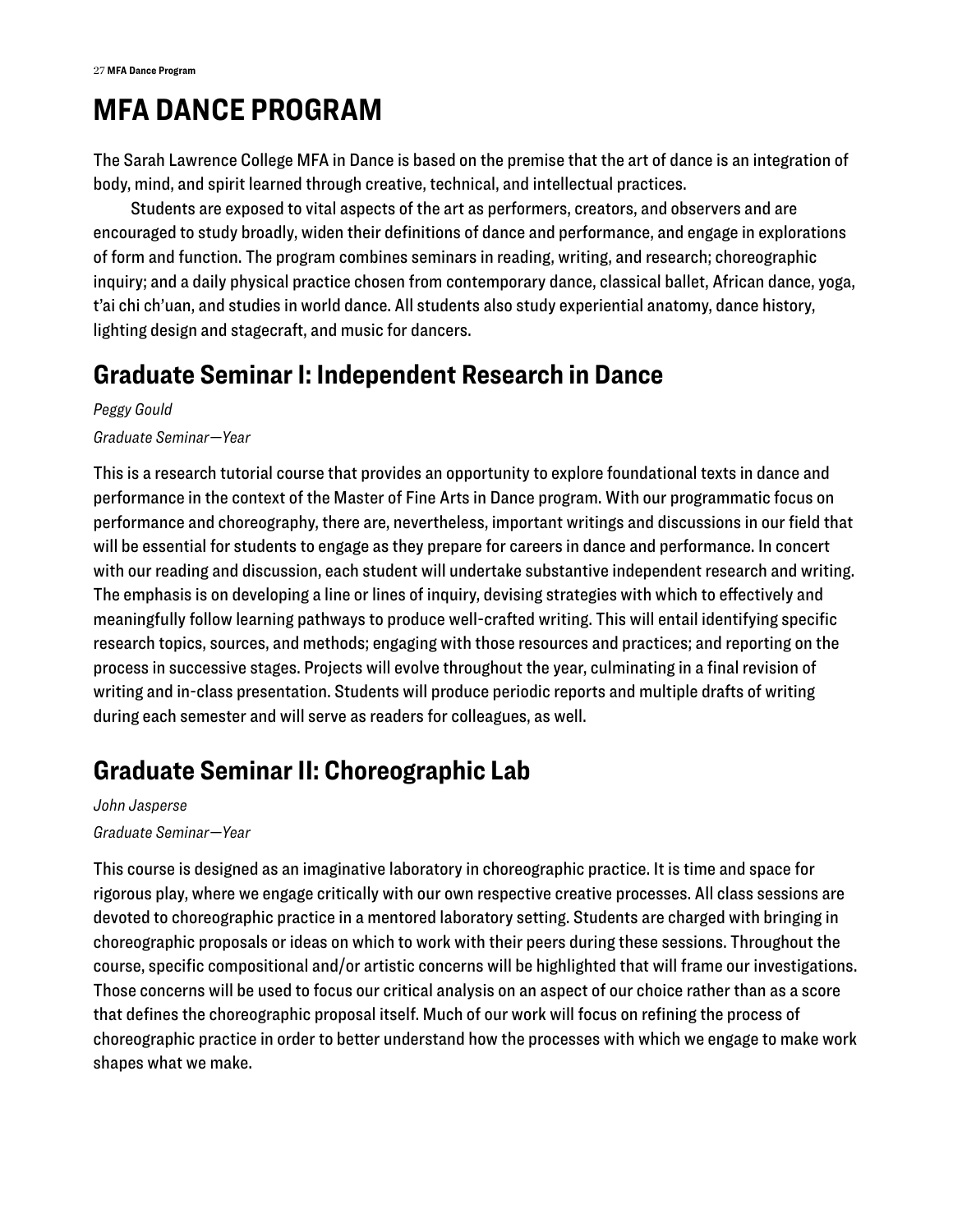### **Anatomy**

*Peggy Gould Component—Year* 

How is it possible for us to move in the countless ways that we do? Learn to develop your X-ray vision of human beings in motion through functional anatomical study that combines movement practice, drawing, lecture, and problem-solving. In this course, movement is a powerful vehicle for experiencing, in detail, our profoundly adaptable musculoskeletal anatomy. We will learn Irene Dowd's *Spirals©*—a comprehensive warm-up/cool-down for dancing that coordinates all joints and muscles through their fullest range of motion, facilitating study of the entire musculoskeletal system. In addition to movement practice, drawings are made as part of each week's lecture (drawing materials provided), and three short assignments are submitted each semester. Insights and skills developed in this course can provide tremendous inspiration in the process of movement invention and composition.

### **Anatomy Research Seminar**

*Peggy Gould* 

*Component—Year* 

This is an opportunity for students who have completed a full year of anatomy study in the SLC dance program to pursue functional anatomy studies in greater depth. In open consultation with the instructor during class meetings, each student engages in independent research, developing one or more lines of inquiry that utilize functional anatomy perspectives and texts as an organizing framework. Research topics in recent years have included investigation of motor and experiential learning, development of a unique warm-up sequence to address specific individual technical issues, inquiry into kinetic experience and its linguistic expression, detailed study of knee-joint anatomy, and study of the kinematics and rehabilitation in knee injury. The class meets biweekly to discuss progress, questions, and methods for reporting, writing, and presenting research, alternating with weekly studio/practice sessions for individual and/or group research consultations.

### **Ballet**

*Component—Spring* 

Ballet students at all levels will be guided toward creative and expressive freedom in their dancing, enhancing the qualities of ease, grace, musicality, and symmetry that define this form. We will explore alignment, with an emphasis on anatomical principles; we will cultivate awareness of how to enlist the appropriate neuromuscular effort for efficient movement; and we will coordinate all aspects of body, mind, and spirit, integrating them harmoniously.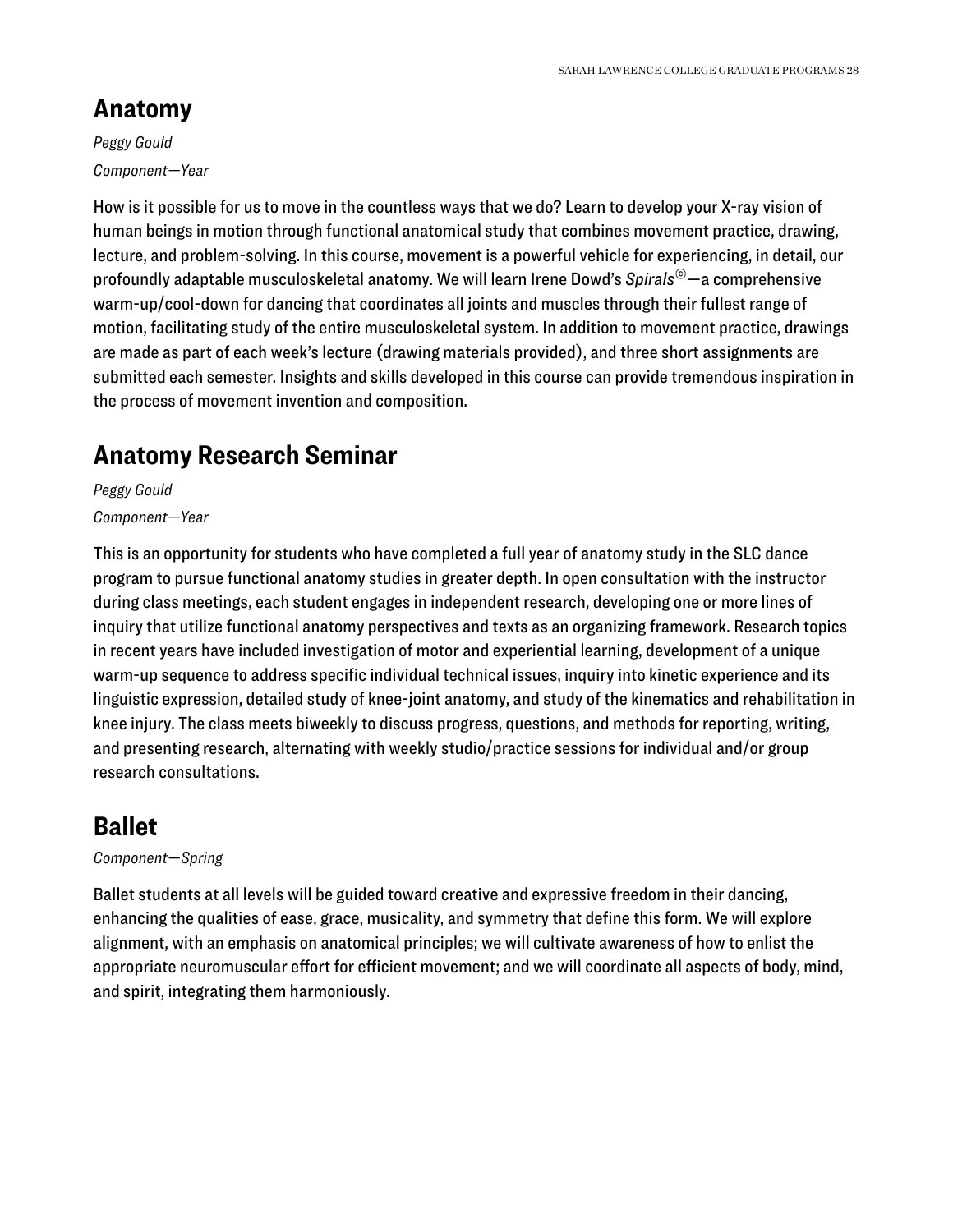### **Butoh**

#### *Component—Spring*

In this class, students will engage in a series of somatic, improvisational movement and vocalization practices that reflect principles of butoh, Zen, and Noguchi Taiso (Water Body Movement). Through engaging in those practices, we will explore a way to liberate our body from a sense of self and from existing concepts of a body in order to realize unprecedented transformation and evolution of the body. Students will be descending a ladder into a well that is hidden deep inside the body and will keep digging the well until the water splashes out.

#### **Composition**

*Beth Gill Component—Spring* 

Composition literally means placing materials (i.e., beings, both animate and inanimate), movements, actions, sounds, words, light, etc. with one another. Composition is the process of creating relationships, both between materials and within time and space. Various faculty members bring distinct approaches to the contemporary practice of artistic creation and composition. This course is taught in and through an embodied practice of dance, but the principles are universally applicable to any art form. Students will be asked to create and perform studies, direct one another, and share and discuss ideas and solutions with peers. Students are not required to make finished products but, rather, to involve themselves in the challenges and joys of rigorous play. This course is most appropriate for students who have already completed Beginning Improvisation.

### **Conditioning for Dancers**

*Eleanor Hullihan Component—Fall* 

This class gives students tools to develop practices that support longevity in the moving body. A weekly anatomy and kinesiology discussion will be followed by movement practices rooted in Pilates, yoga principles, body weight exercises, cardiovascular training, methods of releasing, and physical therapy exercises—all tailored for a dancer's needs. We will investigate how these modalities support somatic and contemporary dance practices, thus building more range and opportunity in the body. The class is a space for students to investigate personal movement patterns and develop tools to support their individual dance practices.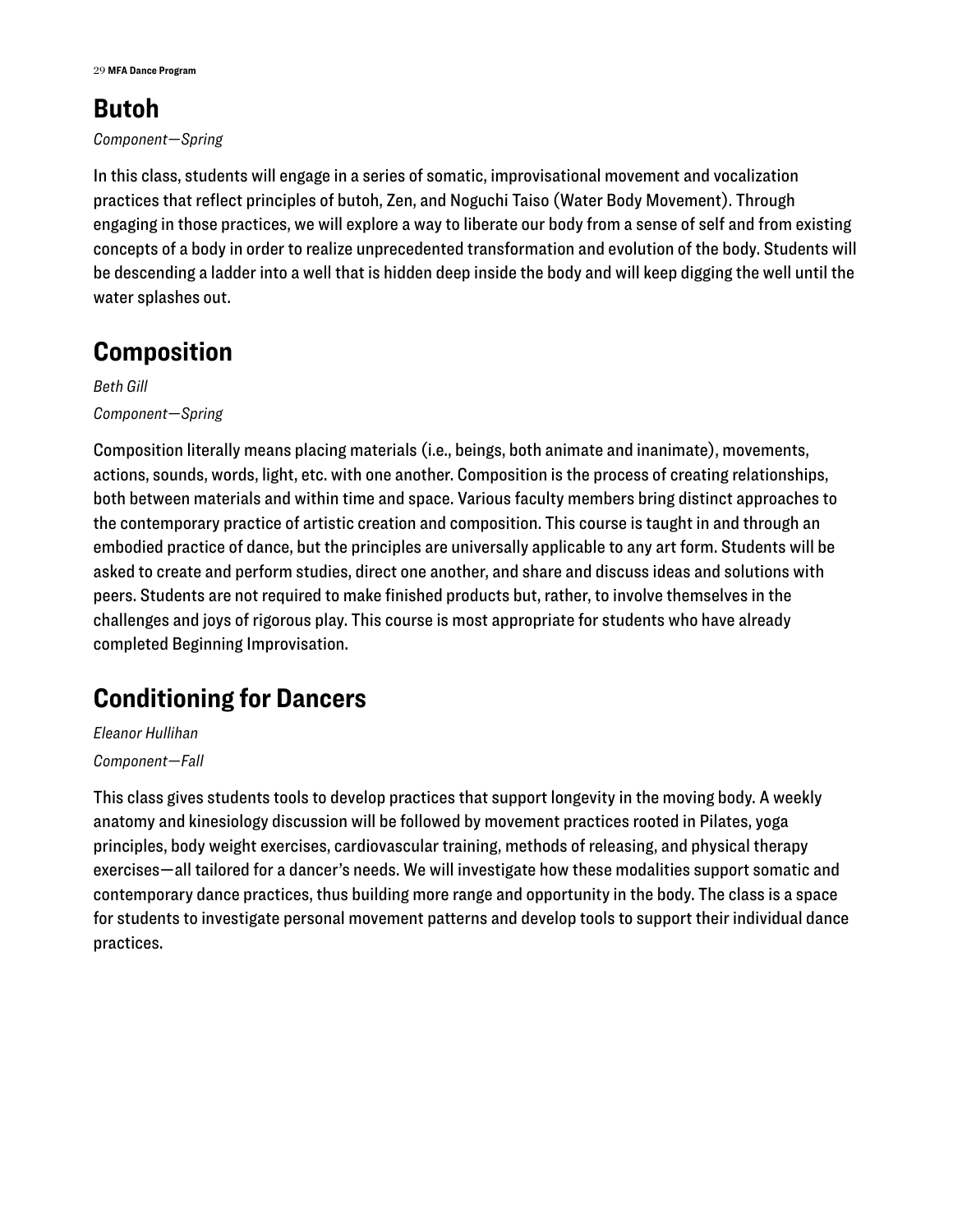#### **Creative Practices in Performance: Movement-Based Composition and Improvisation**

#### *Peggy Gould Component—Fall*

Improvisation and composition are innate resources that we are constantly employing—consciously or not! Every day, we respond improvisationally to countless unexpected momentary shifts in our internal and external environments and make (compose) arrangements to address needs and desires. Building on those abilities by using movement as a central focus, improvisation can yield rich materials for instant performance, as well as dynamic elements for composing in multiple performance media. Improvisation and composition each support the advancement of our technical skills as performers and provide opportunities for us to build reliable connections as members of a creative community. In this course, we will engage in a variety of approaches to generating and arranging movement, using activities that range from highly structured to virtually unstructured. The unique experiences and background of each participant will serve to inform explorations throughout the semester. Goals will include building capabilities for sustained exploration and development of ideas, honing perceptive and communicative skills to cultivate a durable terrain from which to work creatively. We will explore expressive potentials inherent in movement; learn to master kinetic vocabularies; and incorporate music, sound, gesture, text, and objects in pursuit of individual, collaborative, and collective visions. Students will create and perform a series of studies over the course of the semester, directing one another and sharing ideas and solutions in class discussions.

# **Dance Meeting**

#### *Component—Year*

This is a twice-monthly meeting of all Dance Thirds (undergraduate and graduate students), during which we gather for a variety of activities that enrich and inform the dance curriculum. In addition to sharing department news and information, Dance Meeting features master classes by guest artists from New York City and beyond, workshops with practitioners in dance-related health fields, panels and presentations by SLC dance faculty members and alumnae, and casting sessions for departmental concerts created by the Dance Making class. For reference, the 2019-20 guest artists included Mary Armentrout, Christopher Williams, Miguel Gutierrez, Shelley Senter, Patricia Hoffbauer, and Jaamil Olawale Kosoko.

### **Dancing in Progress: Perspectives on Teaching and Learning**

#### *Peggy Gould*

#### *Component—Spring*

Students in this course will develop skills to bring their artistry into a teaching setting, combining practical and theoretical studies. We will work systematically and imaginatively to develop teaching practices in dance and movement forms that move us most deeply, addressing individual and collective concerns throughout the process. We will explore strategies for teaching a variety of techniques, from codified dance forms to generative forms, including improvisation and composition. Over the course of the semester, with all members of the class serving as both teachers and students, each participant will develop a cohesive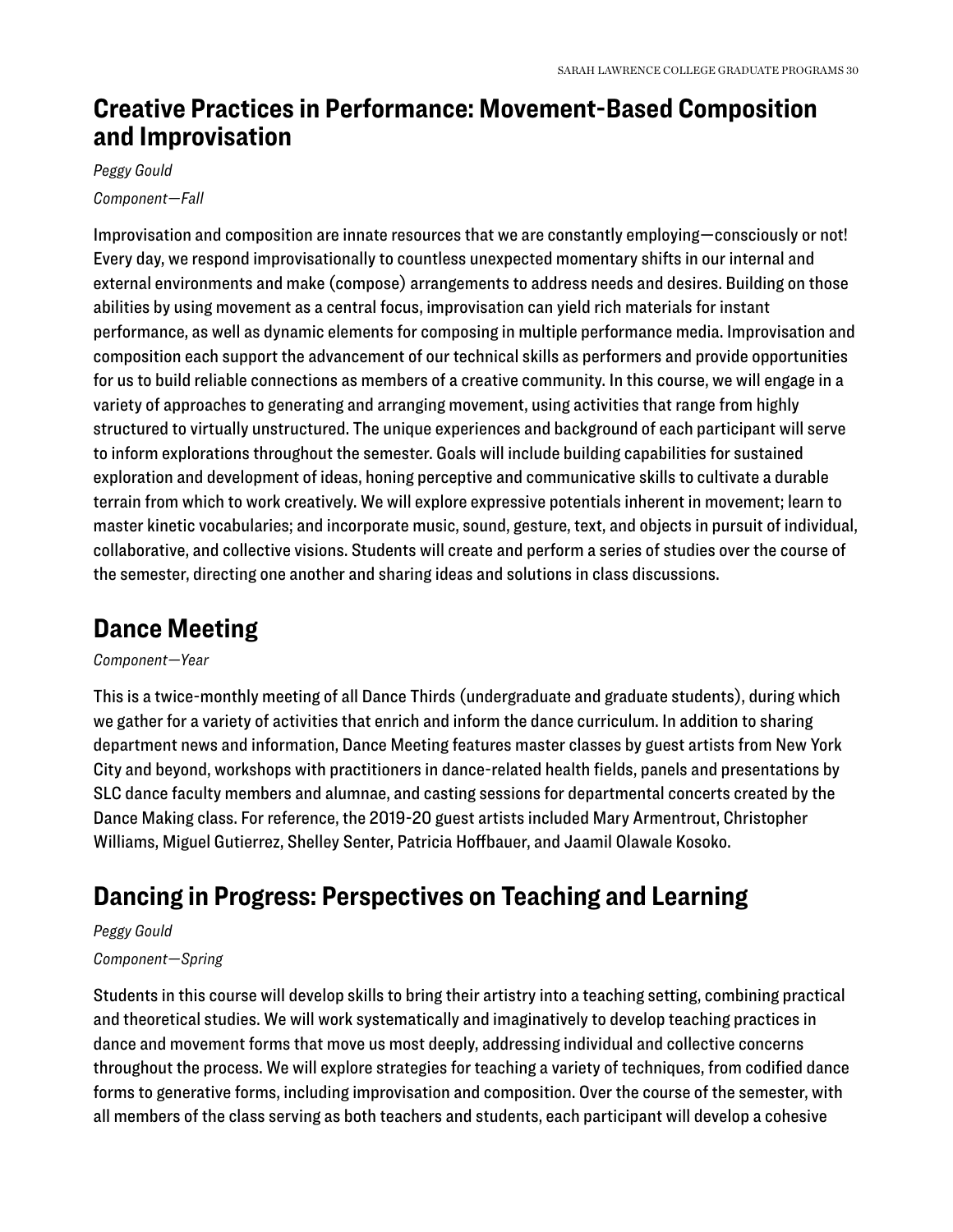plan for teaching in professional settings. Studio practices—including movement, observation, discussion, and class exercises—will support in-depth exploration of teaching and learning as intrinsically related aspects of education at its best. In addition to work in the studio, independent research will entail surveying literature in the field of dance education and training, as well as potential sources beyond the field, according to individual interests. Practical and theoretical research will form the basis of a final presentation (teaching one or more sections of the curricular plan) and a final written report with annotated bibliography, summarizing and documenting the development process, as well as providing a basis for future promotional material.

#### **Decolonizing Dance History**

*Charmian Wells Graduate Seminar—Spring* 

This course offers an investigation of the history of concert dance by examining its relationship to colonization and its decolonizing moves and potentials. The study of dance—as a performing art, everyday practice, and humanities discipline—engages the significance of embodiment in human experience. This course takes an interdisciplinary approach to the study of race, gender, sexuality, and bodies in motion through the lenses of dance studies, postcolonial theory, and critical race theory. By examining the impact of African American, Native American, Asian, Caribbean, and European dance practices on theatrical dance, we explore multiple critical approaches to understanding the impact of global histories of colonization on dancing bodies and the agency afforded by dance in struggles of decolonization. Each session is designed around a historical, theoretical, and aesthetic paradigm through which to explore a range of critical issues. Through lecture, seminar, video analysis, student presentation, group discussion, and written assignments, students will learn methods of observation, analysis, interpretation, and evaluation. The goal of this course is two-fold: (1) to understand how dance practices are bodily enactments of specific historical, cultural, and political developments and (2) to investigate different approaches to choreography and writing history.

#### **Guest Artist Lab**

#### *Component—Spring*

This course is an experimental laboratory that aims to expose students to a diverse set of current voices and approaches to contemporary dance making. Each guest artist will lead a module of three-to-seven class sessions. These mini-workshops will introduce students to that artist and his/her creative process. Guests will present emergent, as well as established, voices and a wide-range of approaches to contemporary artistic practice.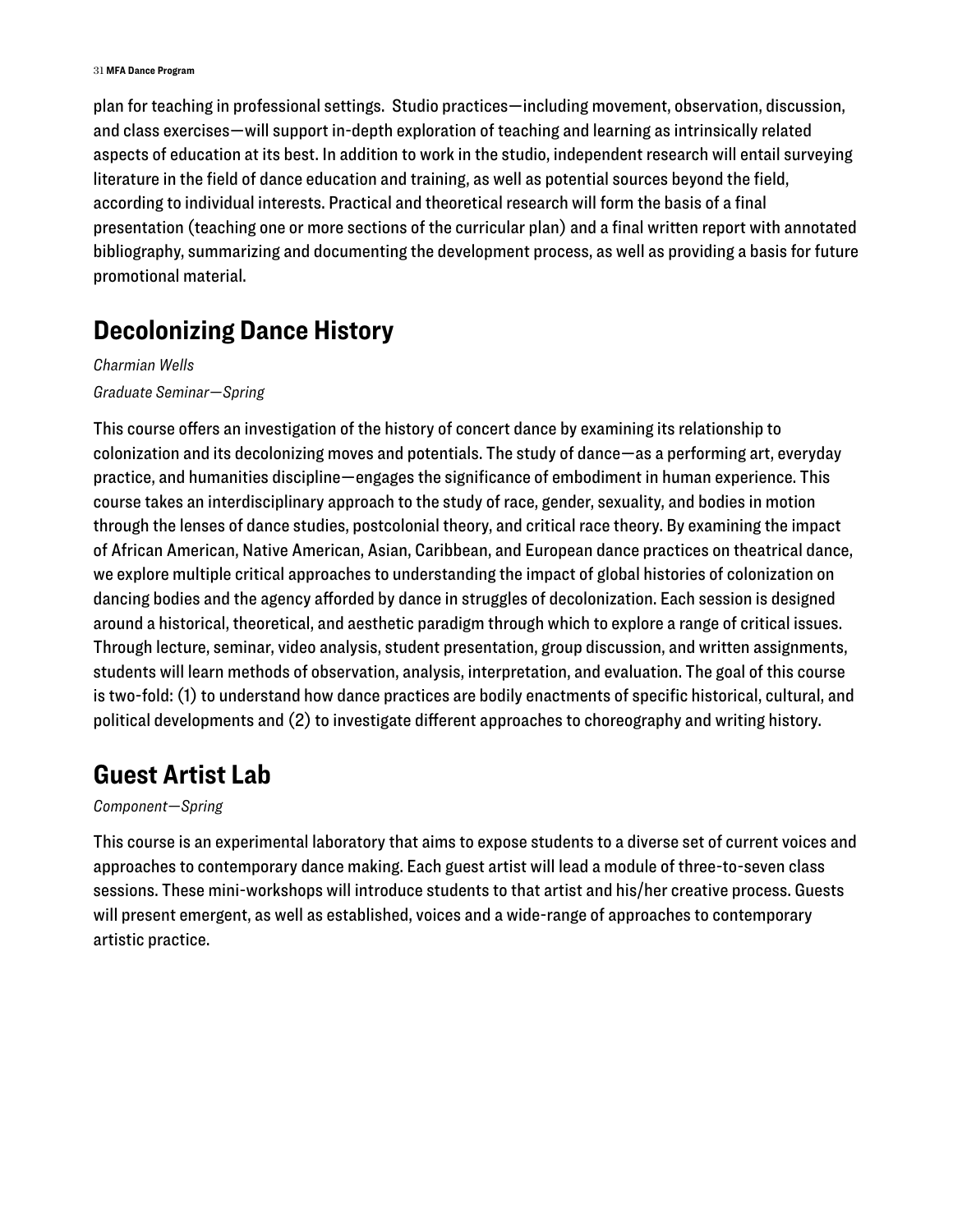#### **Hip-Hop**

*Matthew Lopez Component—Year* 

An open-level course teaching and facilitating the practice of hip-hop/urban dance technique and performance, the class will examine the theory, technique, and vocabulary of hip-hop dance. The course will facilitate the student's development and ability to execute and perform hip-hop/urban dance steps.

# **Hip-Hop: Dancing Diaspora from the Local to the Global**

*Charmian Wells* 

#### *Graduate Seminar—Fall*

This course focuses on hip-hop as a dance form, from its origins in the South Bronx to its current status as a global phenomenon. We will explore hip-hop culture in the broader framework of the African diaspora—as a way to envision worldwide connections among people and cultures of African descent and to understand hip-hop's lineage in a context of black social dance. We will also consider extensions of hip-hop into other dance forms, such as house and voguing, foregrounding issues of gender and sexuality. Themes of the course include dance in hip-hop as a mode of resistance and critique, a site of struggle over ownership in capitalism, and a means for imagining black liberation. Key theorists such as Naomi Bragin, Imani Kai Johnson, and Thomas DeFrantz will be discussed. The goal of this course is two-fold: (1) to understand how dance practices are bodily enactments of specific historical, cultural, and political developments; and (2) to investigate different approaches to writing about their significance in order to develop critical perspectives as thinkers and dancers.

#### **Hula**

*Makalina Abalos Component—Fall* 

This beginning-level dance class is designed to introduce students to Hawaiian hula dance through percussion, song, and dance. Through demonstrations and movement participation, students will explore a variety of movements and learn basic hula terminology from the distinct and unique culture of the Polynesian islands. Students will design a storyline through the hula movements learned over the course of the semester.

#### **Intersections of Dance and Culture: Studying Assumptions, Framing Experiences**

*Peggy Gould Graduate Seminar—Year* 

When we encounter dancing, what are we seeing, experiencing, and understanding? How do current representations of dance perpetuate and/or disrupt assumptions about personal and social realities?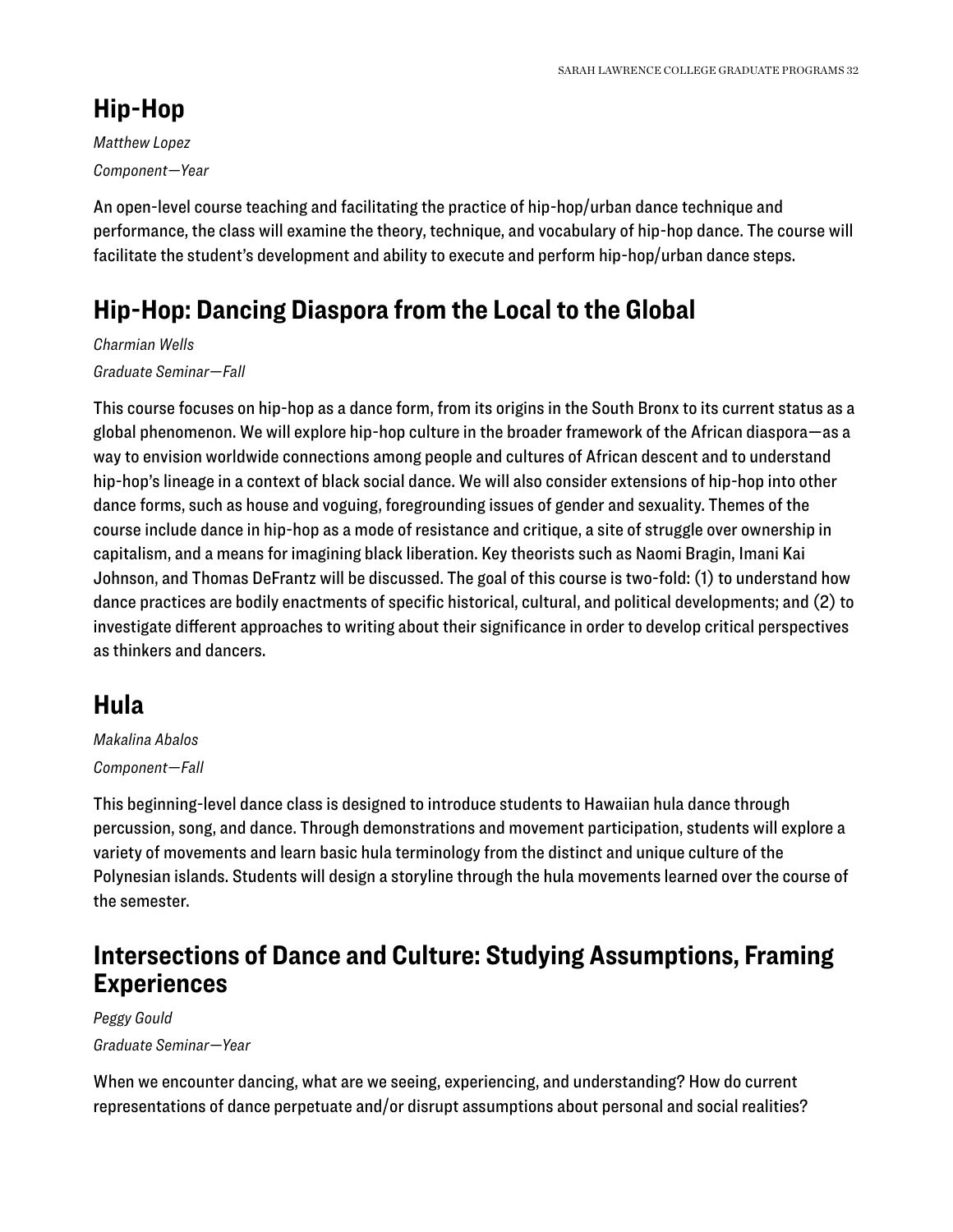Embedded historical notions and enforcements based on race, economic class, gender, social/sexual orientation, nationality/regional affiliation, and more are threaded through our daily lives. Performing arts, both inside and outside of popular culture, often reinforce dominant cultural ideas. Can they also propose or inspire alternatives? In this class, we will view examples of dancing on film, digital/internet media, television programs and commercials, as well as live performance. These viewings—along with readings of selected texts from the fields of dance and performance, literary criticism, feminist theory, queer theory, and cultural studies—will form the basis of class discussions and exercises. Each student will develop an independent research project arising from one or more class activities. Independent research will include reading, writing, and presentation. The central aim of this course is to cultivate generously informed conversation, using academic research and experiential knowledge to advance our appreciation of dance as an elemental art form.

#### **Lighting in Life and Art**

*John Jasperse Component—Year* 

Light is a form of electromagnetic radiation that allows us to see. Light's qualities and its interaction with space have profound effects on the affect of an experience. We all know that the feel of a midsummer afternoon is not the same as that of a cloudy, gray afternoon or a subway car or a sunset or a night with a full moon. What qualities of light generate these disparate feelings? The art and practice of crafting light is the subject of this component. We will examine the theoretical and practical aspects of light in multiple settings. This will begin with a practice of noticing what we might typically ignore. From there, we will approach learning how to craft the conditions of light primarily, though not exclusively, within a theatrical environment. Understanding the historical conventions of theatre—in particular, those of theatrical dance in the United States—will provide a point of departure to begin to think beyond those historical conventions. Emphasis will be on learning basic lighting skills, including those of stagecraft. Students will collaborate with, and create original lighting designs for, the Time-Based Art works when such needs are appropriate to the artistic proposal.

#### **Movement Studio Practice**

*Peggy Gould, John Jasperse, Jodi Melnick, Angie Pittman* 

*Component—Year* 

In these classes, emphasis will be on the steady development of movement skills, energy use, strength, and articulation relevant to the particular style of each teacher. At all levels, attention will be given to sharpening each student's awareness of time and energy and to training rhythmically, precisely, and in accordance with sound anatomical principles. Degrees of complexity in movement patterns will vary within the leveled class structure. All students will investigate sensory experience and the various demands of performance.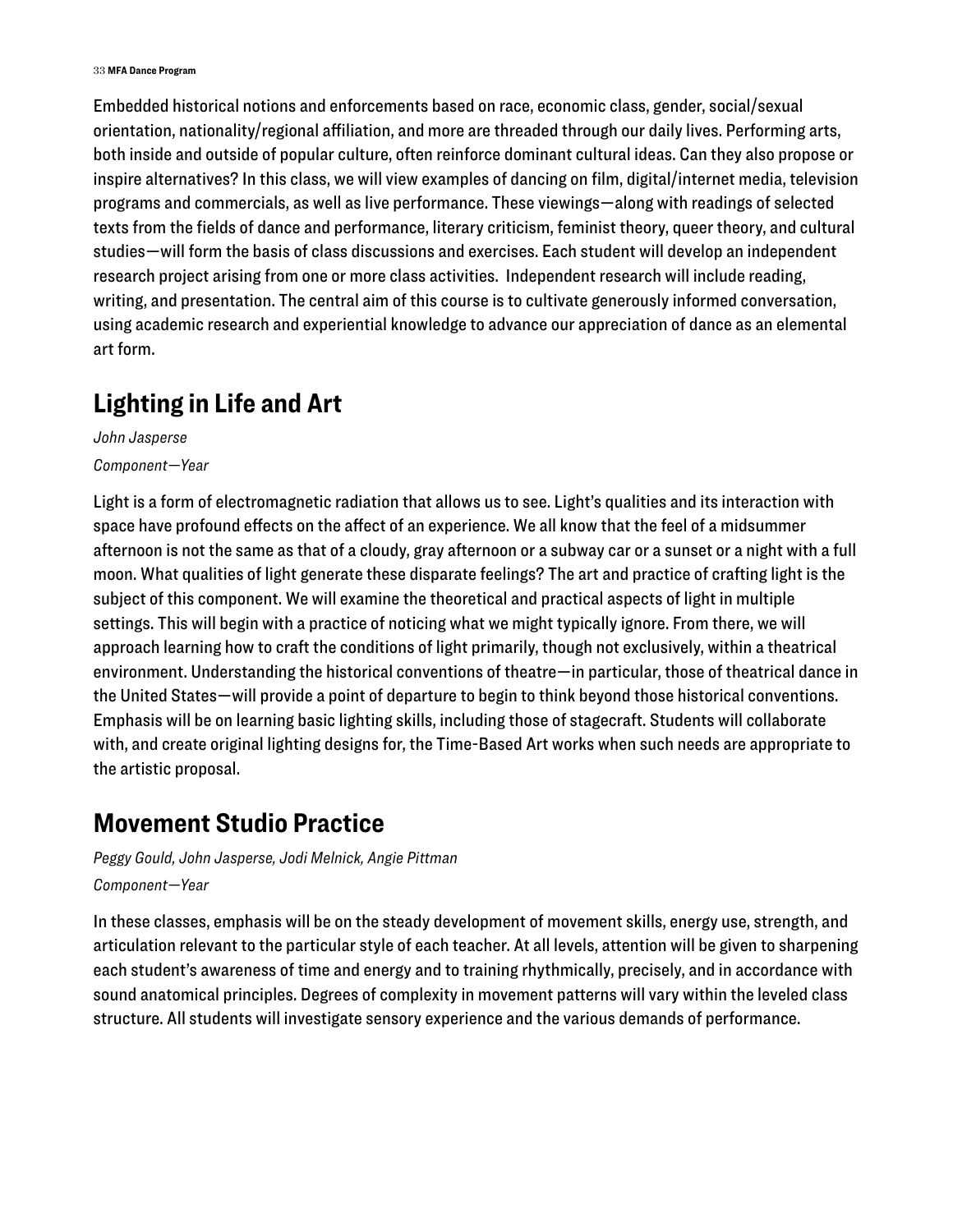### **Music for Dancers: The Logic of Interaction**

#### *William Catanzaro*

#### *Component—Spring*

This component will provide students with the opportunity to play a full array of percussion instruments from around the globe: African djembes, Brazilian zurdos, Argentinian bombo, Peruvian cajon and quijada, Indian tabla, traditional traps, and more. Students will also be able to program and execute electronic drums, such as the Wavedrum and Handsonic. The focus will be prevalent toward enhancing a dancer's full knowledge of music but will expand the vocabulary for choreographers, actors, and composers, as well. The purpose of the component is to grant students the tools needed to fully immerse themselves in the understanding of the relation of music, dance, and the performing arts. Students will expand their knowledge of terminology and execution and will be able to learn the basic rudiments of notation. We will analyze the interaction of music from both intellectual and cultural points of view. We will learn how to scan musical scores with various degrees of complexity and explore the diverse rhythmic styles that have developed through time and through different geographical and social conditions. Classes will consist of group playing. All instruments will be provided and made available for practice.

#### **Performance Project:** *Rosas danst Rosas*

#### *John Jasperse*

#### *Component—Fall*

In 1983, Anne Teresa De Keersmaeker had her international breakthrough with *Rosas danst Rosas*, a performance that has since become a benchmark in the history of postmodern dance. *Rosas danst Rosas*  builds upon the minimalism initiated in *Fase* (1982): Abstract movements constitute the basis of a layered choreographic structure in which repetition plays the lead role. The fierceness of these movements is countered by small, everyday gestures. *Rosas danst Rosas*, originally created in 1983, is unequivocally feminine: Four female dancers dance themselves, again and again. While the choreography will remain the same, this restaging in 2020 will be framed with a contemporary viewpoint on gender; students of any gender identity are welcome. The exhaustion and perseverance that come with it create an emotional tension that contrasts sharply with the rigorous structure of the choreography. The repetitive, "maximalistic" music by Thierry De Mey and Peter Vermeersch was created concurrently with the choreography. This restaging of *Rosas danst Rosas* will focus primarily on the 2nd movement. The Fall 2020 Dance Program Performance Project, *Rosas danst Rosas* (1983) by Anne Teresa De Keersmaeker, is made possible with the generous support of the Barbara Bray Ketchum Artist-in-Residence Fund. *Fumiyo Ikeda, assisted by John Jasperse* 

#### **Time-Based Art**

*John Jasperse Graduate Seminar—Year* 

In this class, graduates and upperclass undergraduates with a special interest and experience in the creation of time-based artworks across various disciplines will design and develop individual creative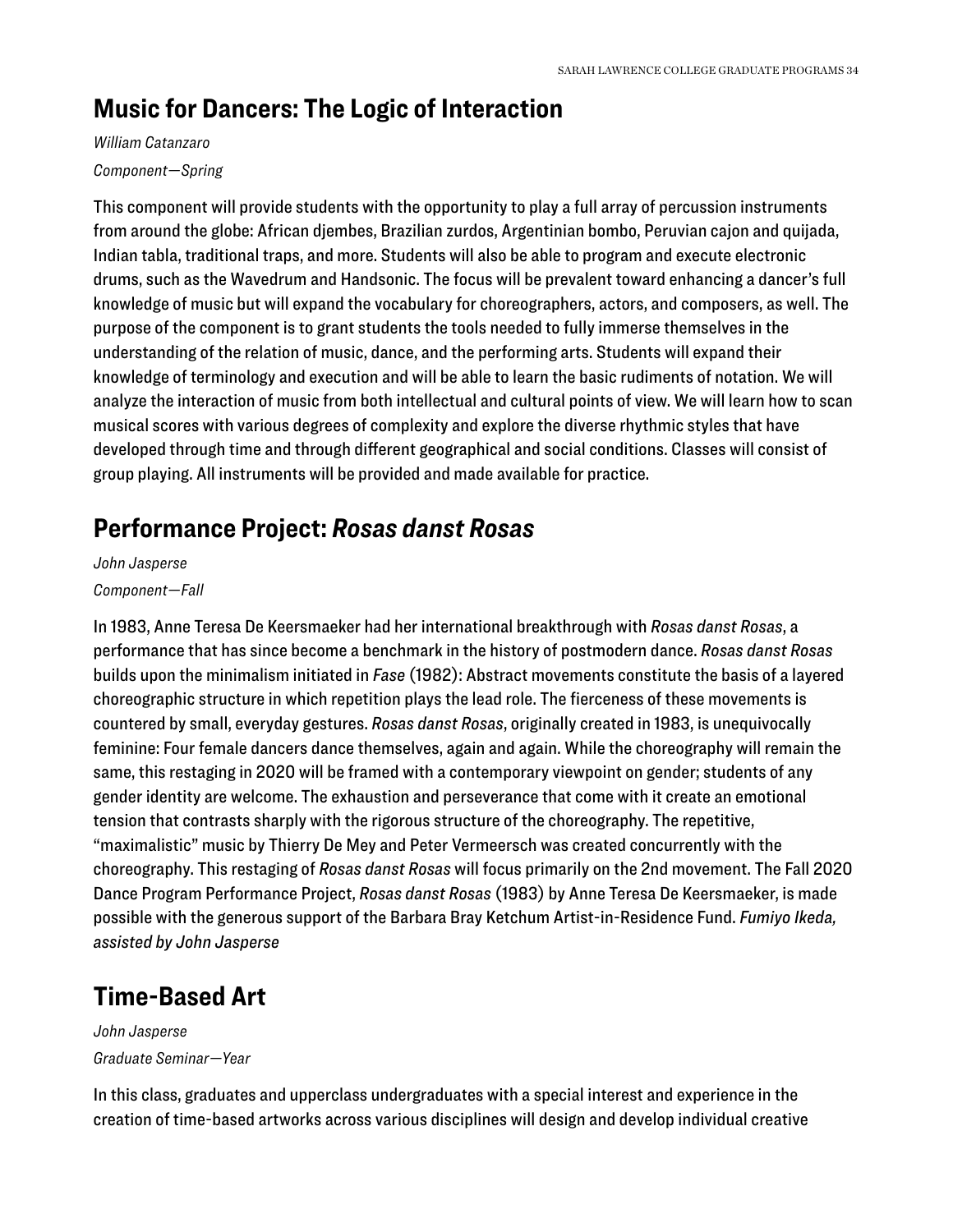projects. Students and faculty will meet weekly to view works-in-progress and discuss relevant artistic and practical problems, both in class and in conferences taking place the following afternoon. Attributes of the work across multiple disciplines of artistic endeavor will be discussed as integral and interdependent elements in the work. Participation in mentored, critical-response feedback sessions with your peers is a key aspect of the course. The engagement with the medium of time will be the sole constraint imposed on the students' artistic proposals. While, typically, many of these works might include embodied action that could fall under the discipline of dance, this course is open to any student who is interested in cultivating discourse across traditional disciplinary artistic boundaries, both in the process of developing the works and in the context of presentation to the public. As such, the inclusion of live performers is not a requirement. If students plan on making works including dance and are living on or near campus, they will have access to the dance studios by booking time in advance and following social distancing and PPE requirements. At the completion of the fall 2020 semester, all student works will be exhibited virtually in screenings and/or postings in an online platform.

#### **West African Dance**

*Darian Marcel Parker Component—Year* 

This yearlong course will use physical embodiment as a mode of learning about and understanding African diasporic cultures. In addition to physical practice, master classes led by artists and teachers regarded as masters in the field of African diasporic dance and music, along with supplementary study materials, will be used to explore the breadth, diversity, history, and technique of dances derivative of the Africa diaspora. Afro Haitian, West African, Orisha dances (Lucumi, Afro Cuban), and social dance are some genres that will be explored. Participation in year-end showings will provide students with the opportunity to apply studies in a performative context.

#### **Yoga**

*Patti Bradshaw Component—Fall* 

This yoga class is designed with the interests of dancers and theatre students in mind. Various categories of postures will be practiced, with attention to alignment, breath awareness, strength, and flexibility. The physical practice includes seated and standing poses, twists, forward bends and backbends, traditional yogic breathing practices, and short meditations. Emphasis is placed on mindfulness and presence. This approach allows the student to gain tools for reducing stress and addressing unsupportive habits to carry into other aspects of their lives. Attention will be given to the chakra system as a means and metaphor for postural, movement, and character choices. The instructor has a background in dance and object theatre, in addition to various somatically-based practices that she draws upon for designing the classes to meet the individual needs of the class members. Virtual attendance is a requirement.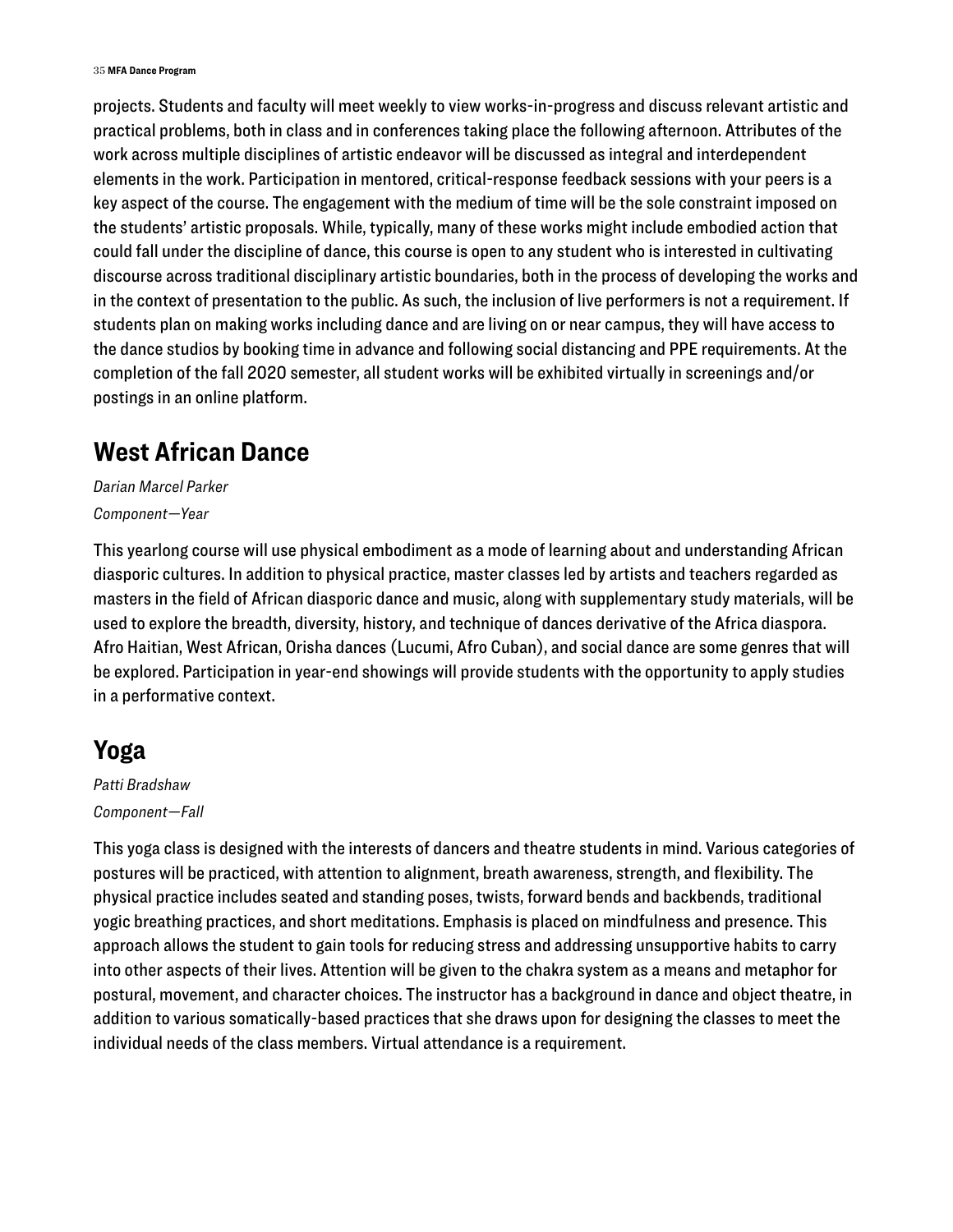# <span id="page-36-0"></span>**MFA THEATRE PROGRAM**

The Sarah Lawrence College theatre program embraces the collaborative nature of theatre. Our objective is to create theatre artists who are skilled in many disciplines: actors who write; directors who act; theatre makers who create their own projects; and sound, set, and lighting designers who are well-versed in new media and puppetry.

Students have the advantage of choosing from a multidisciplinary curriculum taught by working theatre professionals that also draws on the resources of the College's theatre, music, and dance programs. At the heart of this curriculum are focused programs in acting, directing, playwriting, and design, with supplementary offerings in production and technical work. Theatre students are encouraged to cross disciplines as they investigate all areas of theatre. The faculty is committed to active theatre training—students learn by doing—and have put together a vocabulary that stresses relationships among classical, modern, and original texts. The program uses a variety of approaches to build technique while nurturing individual artistic directions. The theatre program examines not just contemporary American performance but also diverse cultural and historical influences that precede our own. Courses include Alexander Technique, acting, comedic and dramatic improvisation, creation of original work, design, directing, movement, musical theatre, playwriting, puppetry, speech, solo performance, voice, and the art of bringing theatre into the local community.

#### **Contemporary Collaborative Performance**

*David Neumann Component—Year* 

This course will provide a critical and supportive forum for the development of new works of original performance, focusing primarily on where current dance and theatre combinations find inspiration. In the first semester, students will explore contemporary theatre-building techniques and methodologies from Dada to Judson Church and beyond. The majority of time will be devoted to lab work, where students will create their own short performance pieces through a multidisciplinary approach. Students will be asked to devise original theatre pieces that utilize methods such as solo forms, viewpoints, chance operations, and creations from nontheatrical sources. In addition to the laboratory aspect of the class, a number of plays, essays, and artists\* manifestos will be discussed. In the second semester, students will collaborate on a single evening-length work, utilizing theatrical and nontheatrical sources in an attempt to speak to our cultural moment. Please note: The second semester will require additional developmental/rehearsal time outside of class. In addition to classwork, there will be several opportunities to visit rehearsals and performances of professional theatre and dance in New York City. Open only to first-year graduate students and required for all first-year Theatre graduate students. This class meets once a week for two hours.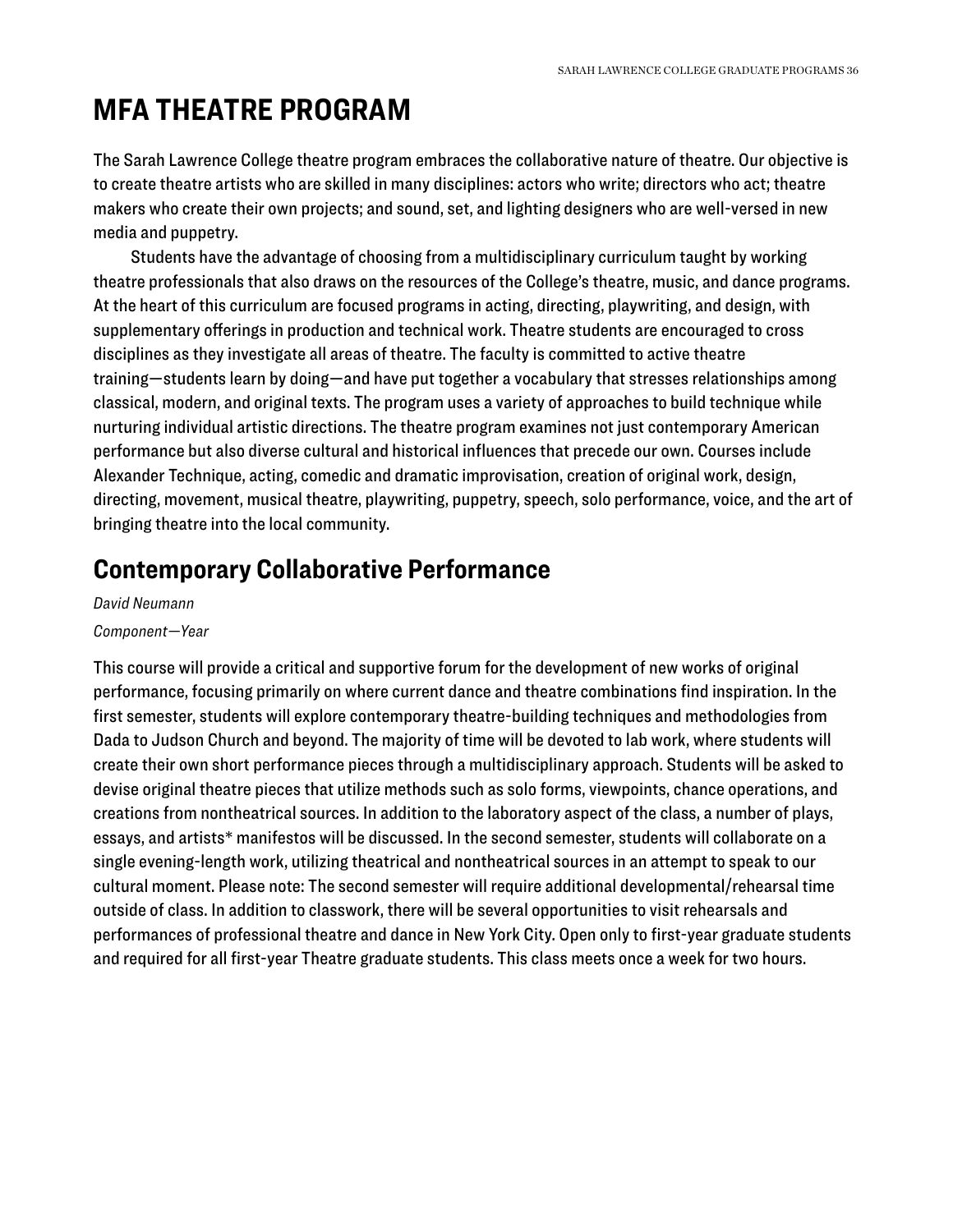# **Graduate Lab**

*Caden Manson Component—Year* 

Taught by a rotating series of Sarah Lawrence faculty and guest artists, this course focuses on developing the skills needed for a wide variety of techniques for the creation and development of new work in theatre and performance. Embodiment, materiality, site, sound, text, technology, light and time are all explored. The class is a forum for workshops, master classes, and open rehearsals, with a focus on the development of critical skills. Students in Grad Lab generate a new piece of theatre or performance to be performed each month for the Sarah Lawrence community. These performances may include graduate and undergraduate students alike. Required for all Theatre graduate students. This class meets once a week.

# **Performance Studio**

*Caden Manson Component—Year* 

Developing a strong artistic practice is a foundational aspect of making work. First-year graduate students will work at least 2 hours in studio and 4 hours out of studio developing personal frameworks for research, embodiment, experimentation, and documentation. Students keep a process journal that is discussed during their advising with the Director of the program and their Thesis Advisors.

# **Practice/Thesis**

*Caden Manson Component—Year* 

This course will provide a critical and supportive forum for the development of new works of original theatre and performance with a focus on conducting research in multiple formats, including historical and artistic research, workshops, improvisations, experiments, and conversation. Each student will focus on creating one original project— a solo—over the course of the full year. During the class, students will show works in progress. During the conference, students and faculty will meet to discuss these showings and any relevant artistic and practical problems that may arise. This class meets once a week and is required for all secondyear Theatre graduate students.

# **Performance Research**

*Caden Manson Advanced, Component—Year* 

How do we, as artists, engage with an accelerating, fractured, technology-infused world? How do we, as creators, produce our work under current economic pressures? Contemporary Practice is a yearlong course that focuses on artists and thinkers dealing with these questions and looks at how we situate our practice in the field. Students will investigate current and emerging practices in performing care, contemporary choreography, speculative theatre, immersive theatre, co-presence, performance cabaret, postdigital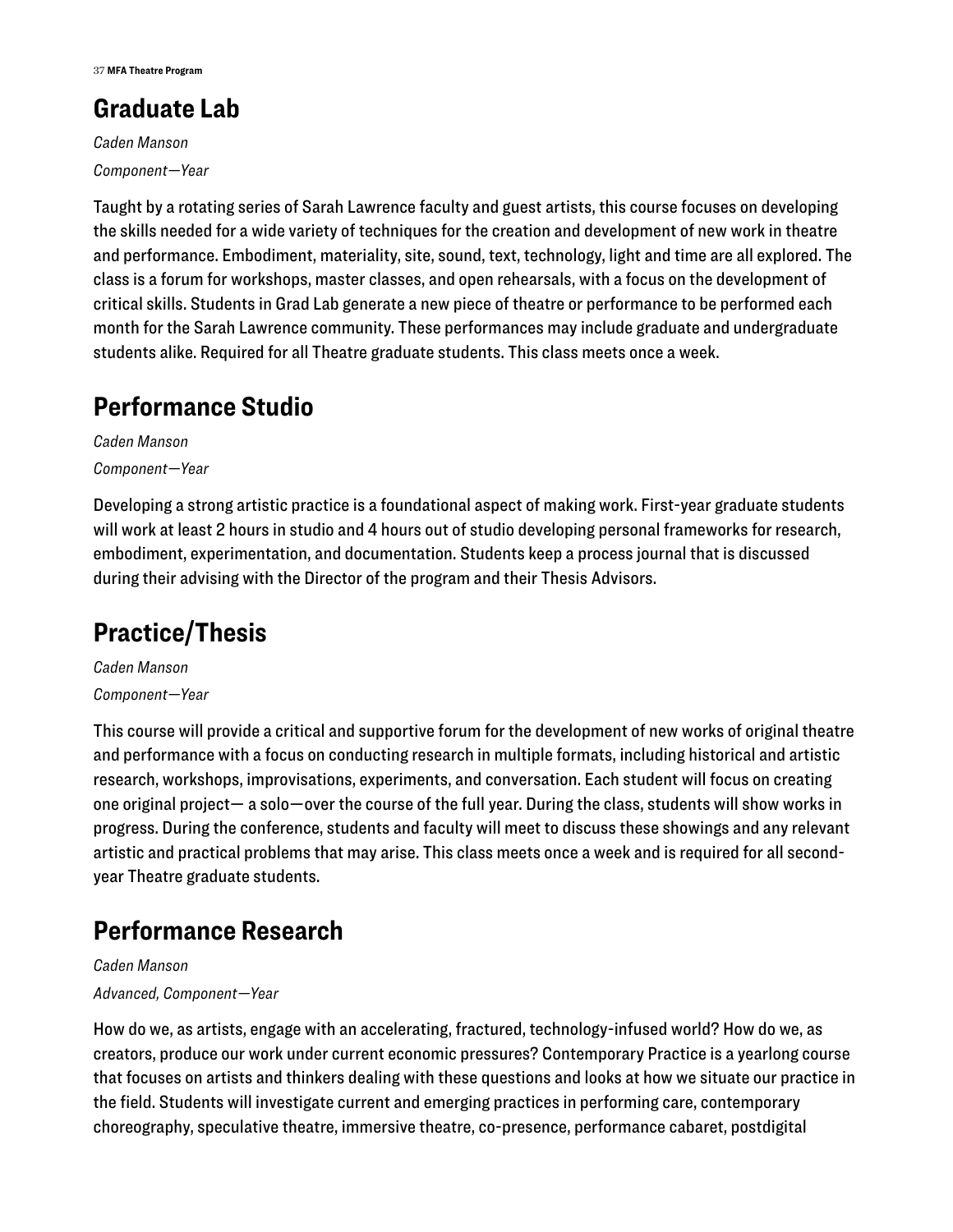strategies, socially-engaged art, mixed-reality performance, and more. Classes will be structured around weekly field research, readings, discussions, presentations, embodied laboratories, and creative/ professional development. We will build a skill set, network, and knowledge base for articulating and supporting our work and for engaging with collaborators, organizations, and audiences. *This class meets once a week.*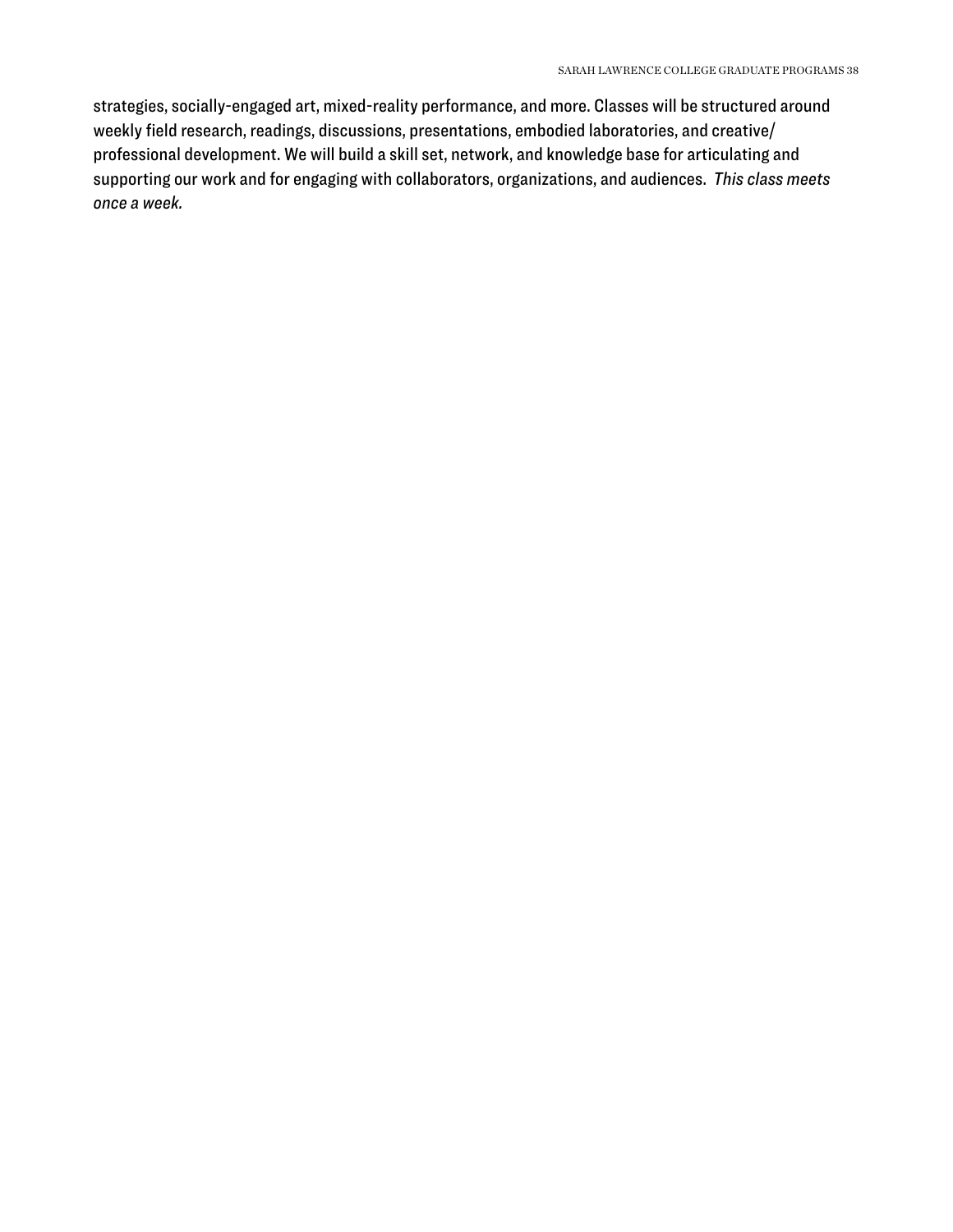# <span id="page-39-0"></span>**MFA WRITING PROGRAM**

One of the oldest programs of its kind in the country, Sarah Lawrence College's nationally recognized graduate writing program brings students into close mentoring relationships with active, distinguished writers. Students concentrate in fiction, poetry, creative nonfiction, or speculative fiction, developing a personal voice while honing their writing and critical abilities.

The program seeks to enroll students who bring rich life experience to the writing process and fosters a stimulating community of writers who get to know one another in workshop discussions and remain connected throughout their lives. In addition to workshops, students benefit from one-on-one biweekly conferences with faculty. There are plenty of opportunities to read, hear, and share work on campus, including a monthly reading series, a festival that brings nationally known writers to campus, and an annual literary publication.

### **"What Do You Know?": A Narrative Laboratory**

*Garth Risk Hallberg Graduate Seminar—Fall* 

"Write what you know" is simultaneously one of the most shopworn maxims of the writing program and one of the fuzziest. It would seem to have little to say about the achievements of novelists as innovative as Octavia Butler or Samuel Beckett - or even those of the farthest-ranging writers of nonfiction, from Hunter S. Thompson to Joan Didion. And what does it mean to "know" something, anyway? What can we postmoderns really claim to "know"? Still, as the recent vogue for "autofiction" suggests, some strange power inheres in first-hand experience, and its transmutation, whether slight or radical, seems to lie at the shadowy heart much of the best imaginative writing.

The purpose of this course is twofold. First, we will interrogate and attempt to shed light on the range of things "knowing" can mean in fiction and nonfiction – where it can enliven and where it can kill. And second, we will try to help each other access the most powerful kinds of "knowing" in our own experiences, and to practice transforming them in writing. Our experiments will encompass readings from a range of fiction and nonfiction writers, likely including Renata Adler, Amit Chaudhuri, John D'Agata, Peter Ho Davies, Mavis Gallant, Sheila Heti, Edward P. Jones, Porochista Khakpour, Ben Lerner, Jonathan Lethem, Grace Paley, Zadie Smith, and Clare Vaye Watkins. And lab participants will be expected to complete short writing assignments and submit a piece for a culminating workshop.

# **Mixed-Genre Craft**

*Vinson Cunningham Craft—Fall* 

The American literary tradition begins with a sermon: a Puritan lawyer named John Winthrop, on the way over the water to the New World, stood up and delivered an address called A Model of Christian Charity. His invocation of "a city upon a hill" is still with us—and so is his speechifying impulse. Despite our fetish for individuality and personal freedom, American writers have always been trying to convince somebody,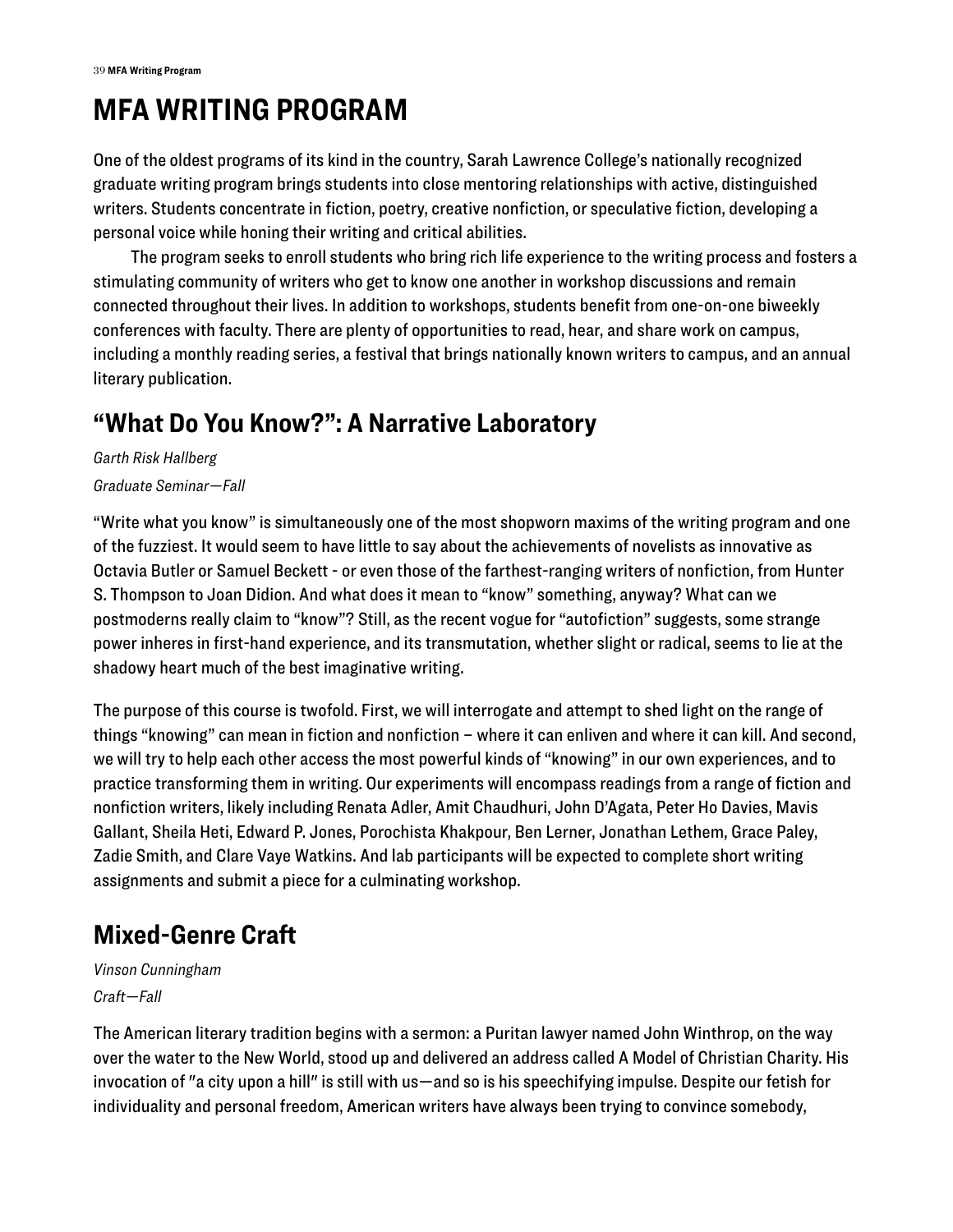somewhere, of something. In this course, we'll focus on how to write public addresses of all kinds (including the related forms of the op-ed, editorial, and "open letter") from our perspective as literary artists—and also explore how the American oratorical tradition has made its way into fiction, poetry, and, perhaps especially, the essay.

We'll pay close attention to the substance of various ideas, assertions, digressions, debates that have obsessed the writers we read. (It's my sense that, craft aside, a deep awareness of these tussles and preoccupations can only be good nourishment for a writer.) We'll also keep close to the page, observing the tactics of writers, thinkers, preachers, and politicians—with an intermittent focus on classical rhetorical devices—and engage in in-class and at-home writing exercises to see how these methods might work for us. Readings will include works by Aristotle, Ralph Waldo Emerson, Frederick Douglass, Harriet Jacobs, Abraham Lincoln, W.E.B. DuBois, Elizabeth Cady Stanton, Abraham Joshua Heschel, Audre Lorde, Angela Davis, Ralph Ellison, Chris Rock, Cheryl A. Wall, and many others.

#### **Cinematic Form in Prose Narrative**

*David Ryan* 

*Craft—Fall* 

This course will approach the craft of creative nonfiction and fiction from the perspective of film theory. We'll learn how our prose can benefit from understanding cinematic focal length, lighting, depth of field, the montage principle, and framing. We'll discuss the ways cinema and prose manipulate time and space, structure types of plot, generate empathy and mediate psychic distance.

To do this, we'll read film and narrative theory, as well as theory that blurs distinctions between psychology, philosophy, and linguistics. We'll watch movies that illustrate the cinematic principles. And we'll read prose that illustrates the film techniques we're learning.

#### **Lost in the Maze: Unseen Forces, Conspiracies and Fate in Speculative Fiction**

*Chandler Klang Smith Craft—Fall* 

"World-building" in speculative fiction often brings to mind the maps on the endpapers of fantasy novels, showing the terrain that characters will traverse on their journeys. But in many great novels and stories, characters start out embedded in the heart of a labyrinth... and never find their way out. In this course, we'll look at fictive universes that trap and delude their inhabitants, sending them on twisting routes to dead ends or keeping them in ignorance of the powers-that-be who are secretly determining the shape of their lives. We'll closely read stories and novel excerpts from authors including Manuel Gonzales, Kelly Link, Victor LaValle, Jonathan Lethem, Kazuo Ishiguro, Samantha Hunt, Mark Z. Danielewski, and others, in order to reverse-engineer the all-encompassing systems they present in their fiction. Ultimately, we'll ponder how writers can use systems to convey meaning, and how characters can find meaning within them.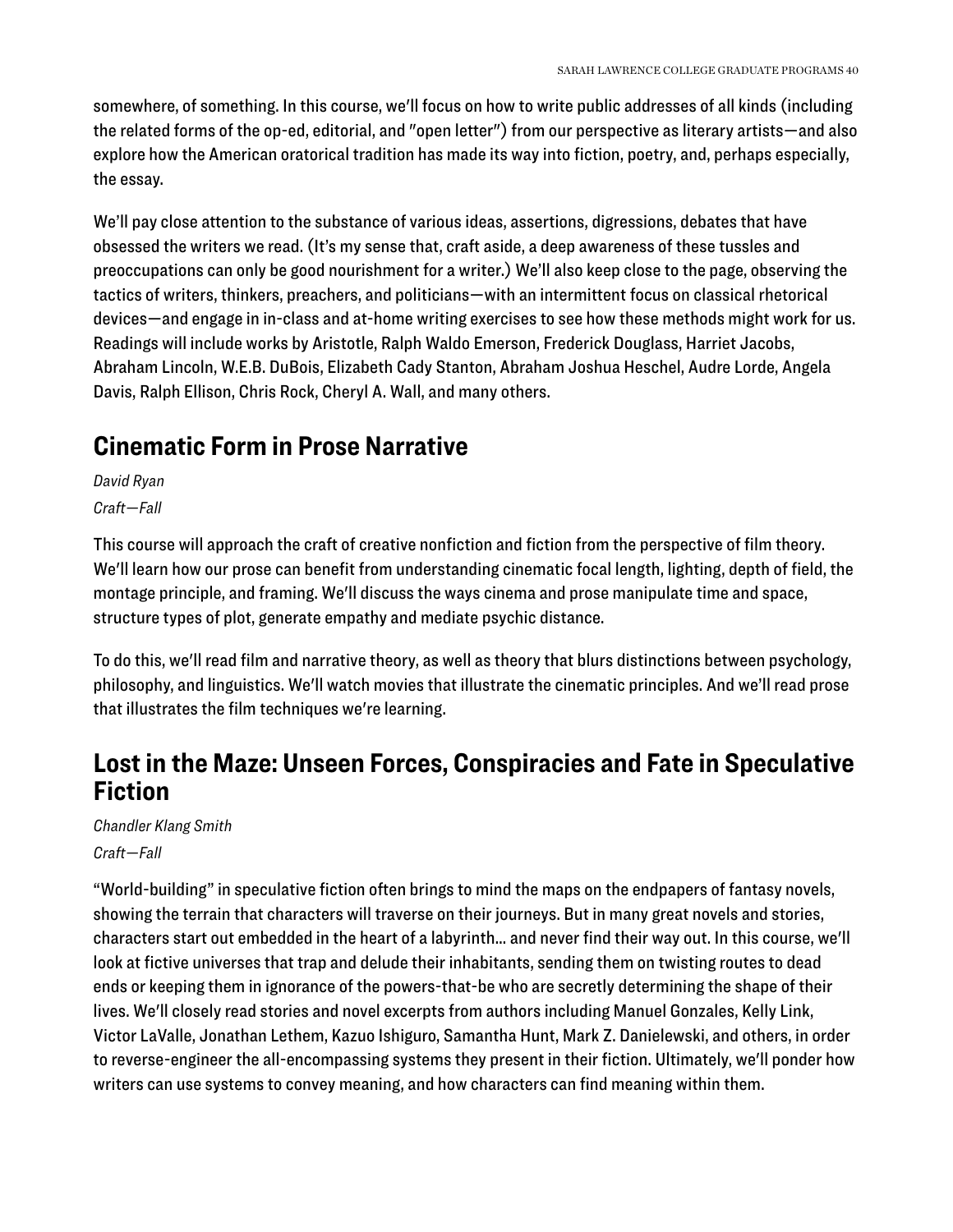# **In My Honest Opinion: Documentary, Identity, and Testimony Poetics**

*Anaïs Duplan Craft—Fall* 

*The truth…is one of those words that constantly crosses our universe in a dazzling wake, but it also pursued by suspicion….truth is what writing wants*. —Hélène Cixous.

*Whatever a person wants to get out of art, life has more of it.*  —manuel arturo abreu

As poets, we have an obligation to writing, not only as a technical skill we continually learn to improve, but as a method of truth-seeking. Rather than an end-point or static entity, the truth is a dynamic process of understanding, relearning, risk-taking, and transformation. Our work during this craft class will challenge us to re-envision what it means to be a truthful speaker in 2020, whether poetry has ethical obligations and to whom, and what role sociality plays in our writing practices. Testimony, documentary, and identity poetics are three literary frameworks we can use to help us answer questions like, "Whose words can we trust in today's political landscape?" and "Whose testimony is valid?" Readings will come from Layli Long Soldier, June Jordan, Theresa Hak Kyung Cha, Cameron Awkward-Rich, Bhanu Khapil, Simone White, and others. Classes will include discussions of outside readings and student work as, throughout the semester, students work toward the completion of a chapbook-length collection of documentarian poems. We will try to uncover how poetry can help us to document the world around us and to redefine ourselves as autonomous individuals and social agents.

# **Storying the Self**

*T Kira Madden Craft—Fall* 

How do we take the sprawl of life—with its many characters, events, timelines, memories—and distill the human experience to a cohesive and gripping story? How do we find the narrative electricity in the mundane? This class will focus on memoir, personal essay, and auto-fiction, with a particular emphasis on structure. We'll study classic forms, episodic timelines, and experimental narratives, with an objective to chisel a dramatic arc from our lives. We'll also discuss the terms on which one forges a relationship of trust between writer and audience—the compromises and the permissions that may or may not be granted by this foundation. We will use the architectures behind the assigned readings as a blueprint and gateway for our own writing exercises. This class will be as much about process as it is about the "finished" work.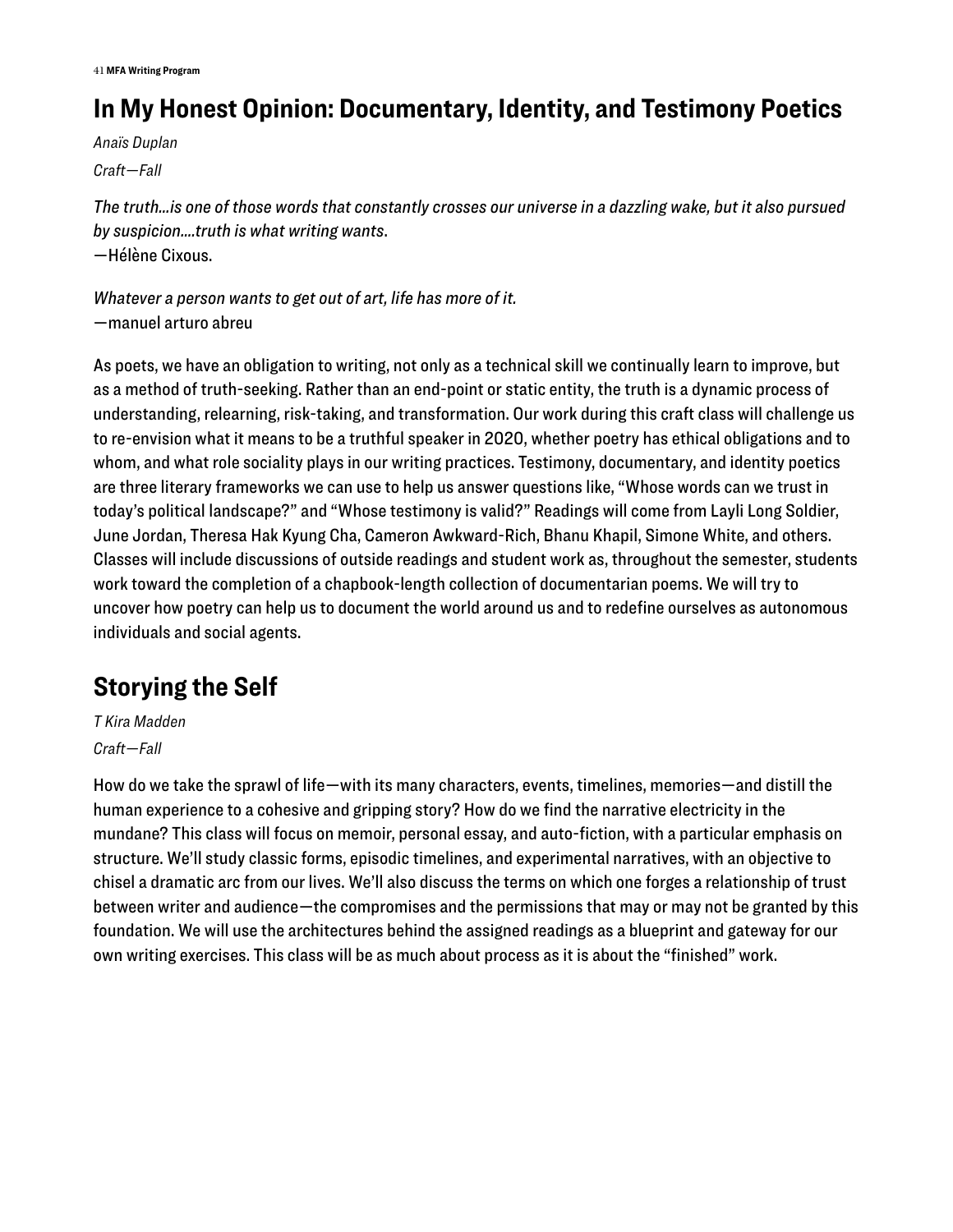### **Visual Storytelling: Writing for the Screen**

#### *K. Lorrel Manning Craft—Fall*

A solid screenplay is the foundation of any great film, television or web series . Though filmmaking is a collaborative medium, the script is the blueprint for what happens on screen. It all begins with the writer and an idea. In this graduate craft class / workshop, students will learn the fundamentals of writing for the screen - story structure, character development, dialogue, outlining, and formatting. Weekly writing assignments will be given, then read and discussed in class. In addition, students will read several featurelength and short form screenplays, as a way to strengthen their script analysis skills. For the final project, students may work on short or feature-length screenplays, webisodes or full television episodes. Overall, the writer will build a screenwriter's tool kit, useful for any future opportunities that may emerge in writing for the screen.

# **Poetry Workshop**

*Afaa Weaver Workshop—Fall* 

In the space and time of the workshop I hope to guide everyone to new writing and engaging discussions of poetry. Each week's session will begin with a brief discussion of the work of a poet from a list to be included with the syllabus. It will be an international list, and one with some poets from earlier points in the twentieth century. I will also suggest readings of prose works about poetry. My hope is that you will be inspired to produce two new poems per week and select from them a portfolio of twenty poems for the final product of the semester. I will also offer prompts and suggestions for writing in forms.

# **The Short Story**

*Rattawut Lapcharoensap Workshop—Fall* 

This workshop will focus on the short story. We will begin with Frank O'Connor's claim, in his introduction to *The Lonely Voice*, that the short story is a form defined not by its length so much as by its subject matter—what he calls the lives of "submerged population groups," individuals in their loneliness for whom a "normal society is the exception rather than the rule." In other words: rebels, losers, the lonely, the lost, the marginalized, the dispossessed. In addition to workshopping student writing, we will examine relatively recent short story collections in the interest of thinking further about the form and its possibilities. Each week we will workshop up to two student manuscripts and discuss one short story collection. A familiarity with canonical short story collections—James Joyce's *Dubliners*, Sherwood Anderson's *Winesburg, Ohio*, and Ernest Hemingway's *In Our Time*, et al.—is recommended. Depending upon the interests of the class, our readings may be drawn from the following list of titles: Alice Munro's *Open Secrets*, Aleksandr Hemon's *The Question of Bruno*, Lorrie Moore's *Birds of America*, Edward P. Jones' *Lost in the City*, Denis Johnson's *Jesus' Son*, Bryan Washington's *Lot*, Junot Diaz's *Drown*, Alistair MacLeod's *Island*, Sherman Alexie's *Ten Little*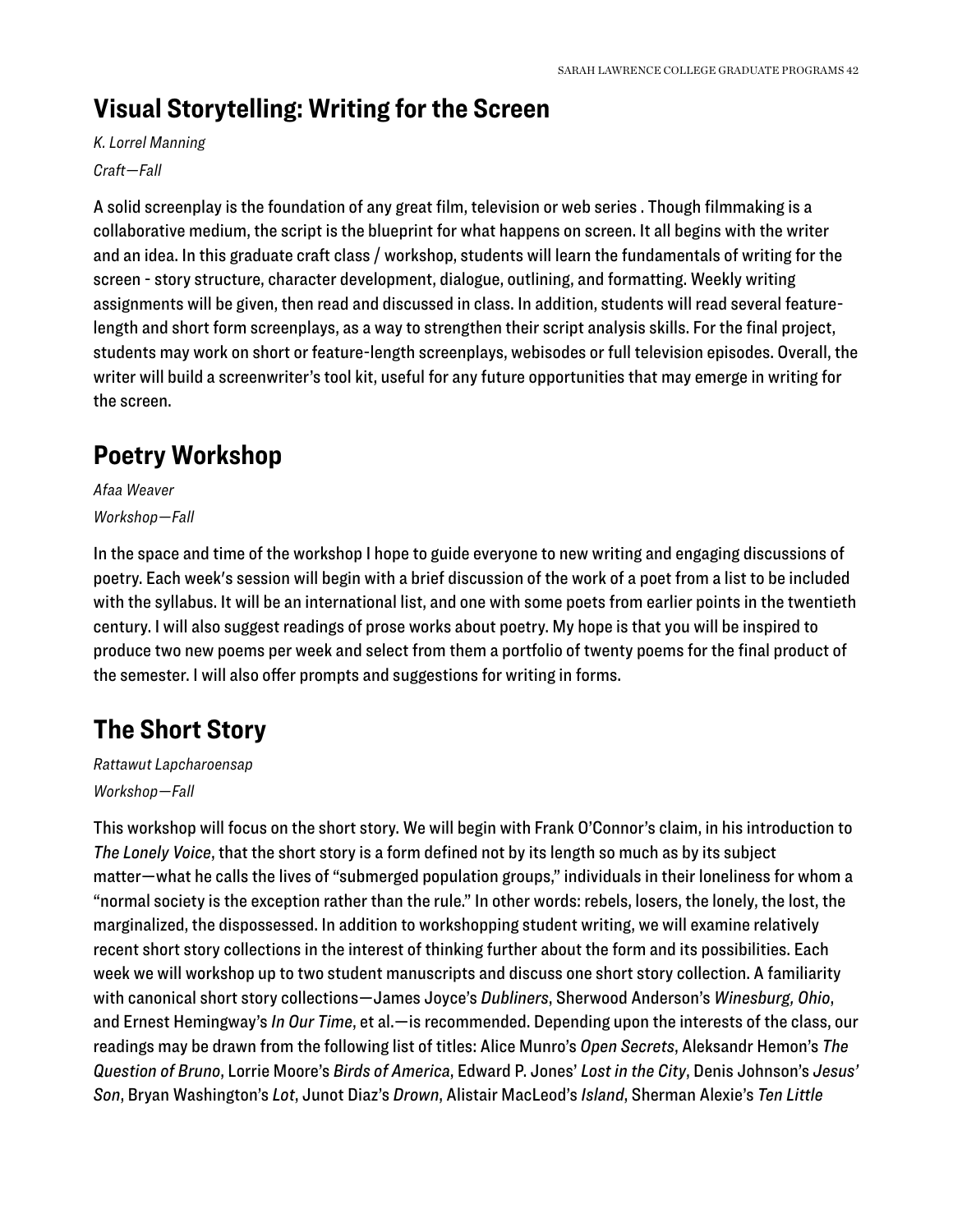43 **MFA Writing Program**

*Indians*, Jenny Zhang's *Sour Heart*, George Saunders' *Pastoralia*, Ottesa Moshfegh's *Homesick for Another World*, James Kelman's *Translated Accounts*, Grace Paley's *Enormous Changes at the Last Minute*, Joan Silber's *Ideas of Heaven*, Charles Baxter's *Believers*, and Colin Barrett's *Young Skins*.

#### **Exteriors, Interiors: Creative Nonfiction as a Two-Step Dance**

*Heather Harpham Workshop—Fall* 

An active workshop (we'll write together every session) designed to grow the writer's capacity to animate inner and outer worlds with equal power. This dual-perspective dance requires, in turn, both nuance and bravado. How can we draw readers' attention to what we most want them to see externally, without breaking faith with the inner world? Conversely, can phenomena as subtle and "intangible" as consciousness leap across the page with such force that a reader feels them physically? We will think collectively about how (and when and if) to tunnel in or zoom out, psychically and environmentally. The aim is for each writer to find freedom in toggling between inner/outer orientations.

We'll also read writers who refuse to toggle, or who toggle minimally, and still make it work. Examples may include Joan Didion's *The Year of Magical Thinking*; Souad Mekhennet's *I Was Told to Come Alone;* Elizabeth Alexander's *The Light of the World;* Maya Angelou's *Singin' and Swingin' and Getting' Merry Like Christmas;* Alexandra Fuller's *Don't Let's Go to the Dogs Tonight:* and selections from Philp Pullman's *Daemon Voices.* 

### **Nonfiction Workshop**

*Jacob Slichter Workshop—Fall* 

This course is intended to help students settle into their voices and produce work that resonates with their experiences, interests, and insights. The prime focus will be personal essay and memoir. The course work will include workshop pieces that students develop in conversation with the instructor and shorter exercises intended to open the student's awareness of his/her process. We will engage in a deepened practice of reading and learn to draw connections between writing and other creative fields, such as music and film.

# **No, Really, Where Do Ideas Come From?**

#### *Myla Goldberg*

#### *Workshop—Fall*

It's not a stupid question, especially at a time when writing may seem harder than ever. We'll spend the first two weeks of the semester engaging in writing exercises, thought experiments, intelligence gathering, and craft discussions designed to get your own ideas flowing and to provide seeds for new stories as well as approaches to deepen writing you may already be doing. The rest of the semester will be devoted to workshopping your stories, with the class coming together to create a constructive community of readers with the kindness, toughness, honesty, and sensitivity that can make a workshop a unique and valuable writing tool. Ambition and risk-taking will be encouraged, as we address a slew of other not-stupid questions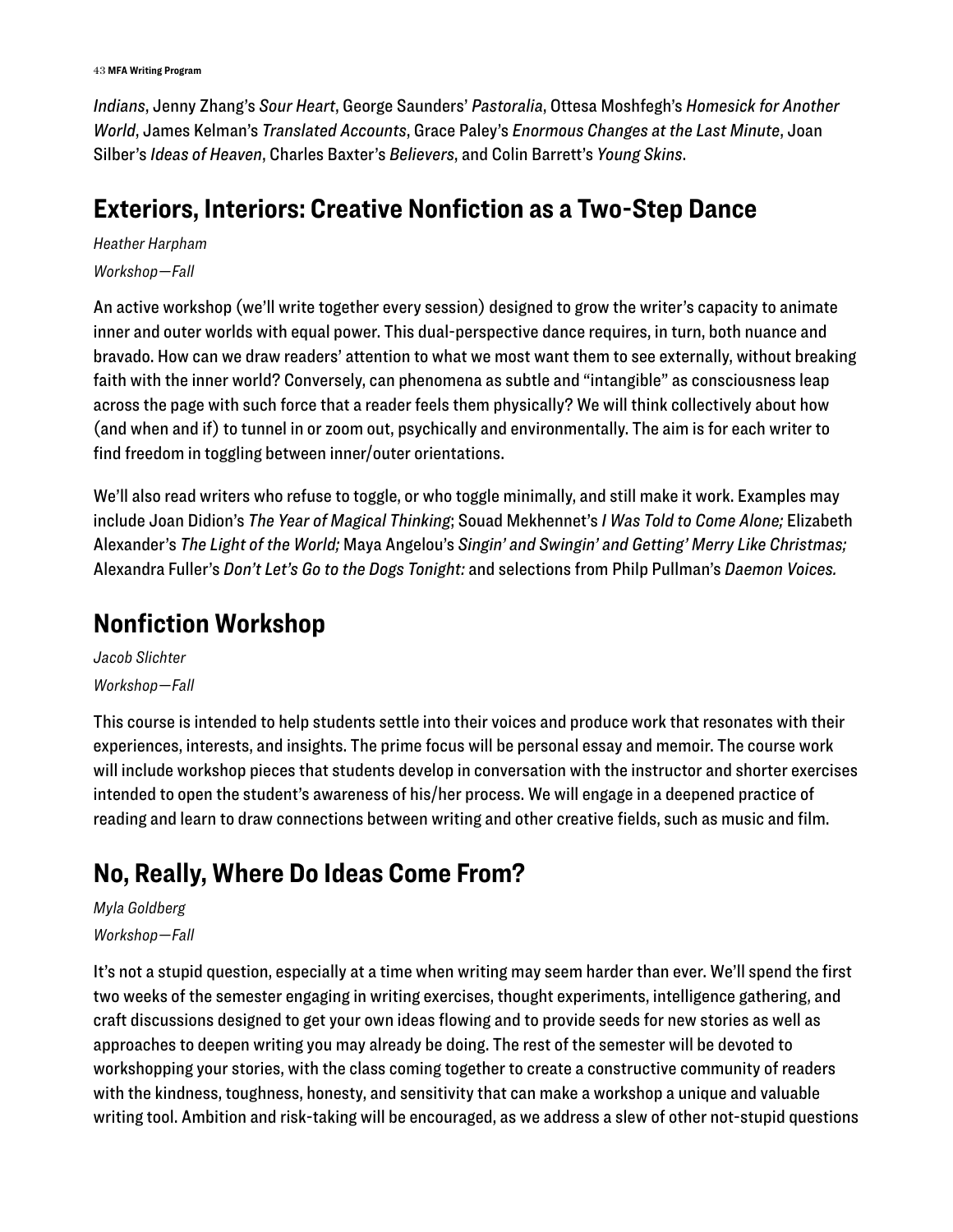such as: What makes a plot strong? Does a character have to be likable? How much fact goes into fiction? Outside reading will be designed to take you in and out of your comfort zones, running the gamut from realism to fabulism and featuring a multitude of rulemakers and rule-breakers for you to admire and inspire, love and loathe—sometimes simultaneously. All flavors of fiction are welcome.

#### **Fiction Is a Speculation**

*David Hollander Workshop—Fall* 

I am amused by the idea that only some fiction is "speculative." A blank page, after all, is not a physical construction site. What a writer puts on that page is a series of hypotheses that sponsor no life and no activity outside the page's confines. Whether the work falls under the umbrella of "psychological realism," or "expressionism," or "science fiction," or "surrealism," or "naturalism," or "fantasy," the goal is the same: to move, change, or otherwise affect the reader.

This is the spirit in which this speculative fiction writing workshop is offered. Our reading list will include everything from the postmodern fracture narratives of Robert Coover to the genre-bending world-inversions of Anne Carson to the surrealism of Rahawa Haile to the madcap speculations of Harlan Ellison to the architecturally unique work of Carmen Maria Machado to the traditional realism of Jhumpa Lahiri. The goal in discussing these works will be to see their underlying patterns, and the ways in which every story—including the realist stories—must "cheat" reality in some way to deliver its message to you.

As for how the class will actually run, here are a few things I'm (relatively) sure about. Each student will bring at least one, and possibly two, stories into the classroom over the course of the semester. Students will often write in response to prompts designed to help them find a voice, take a chance, do something they wouldn't expect of themselves. We will, on two or three occasions, take a break from our routine to discuss a great (and, for those who don't know me, probably unorthodox) novel. We will try to do away with the words, "I want" in our critiques of student stories, and to instead attune ourselves to what each story is trying to do, and to imagine how it might become more purely what it is rather than something we want it to be.

### **Poetry Workshop**

#### *Marie Howe Workshop—Fall*

During our time together we will practice the craft of poetry. We will read a large and wide selection of published poems and study them to learn how to deepen our own poems. We will practice expanding our use of diction, syntax, sound, image, metaphor. We will practice writing in organic forms and in received forms. Writers will keep a weekly journal of observations, read a book length group of poems each week, write a new poem each week, and meet in a thirty-minute poetry date with another writer in the class each week. In addition, each writer will meet with me every other week in a half hour conference. In conference with me each writer will choose mentor writers to read in depth; we will discuss both your reading and your writing in conference as well as in class. At the end of our semester each writer will collect revisions into a chapbook.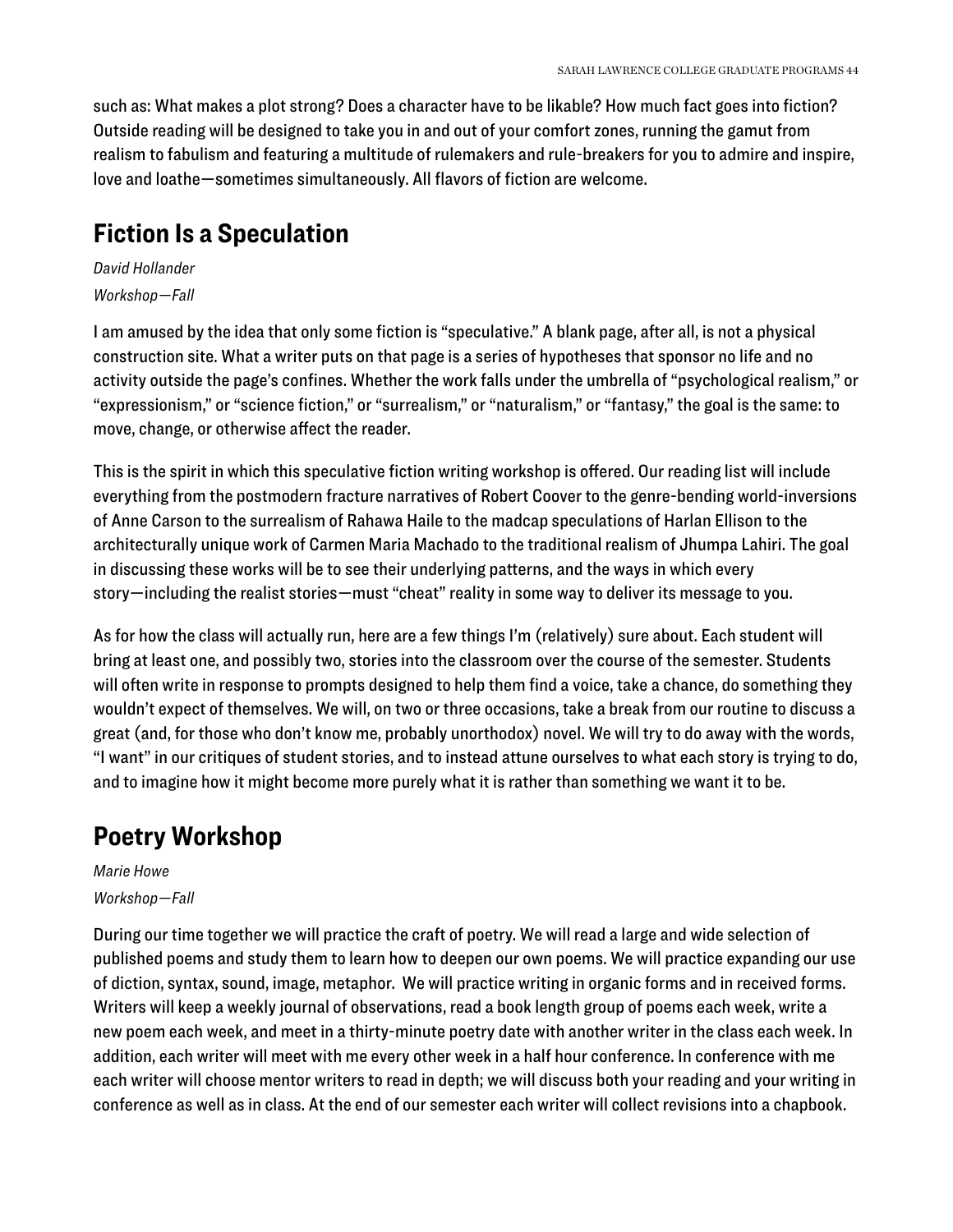My job is to teach you close reading and poetic techniques so that you can use them for your own work. My hope is that you will write poems that will teach you something you did not already know, poems that will astonish you and break your own heart open. Love and Rigor will guide us. Our class will be celebrative and encouraging. Come and be changed.

#### **Art and Activism: Contemporary Black Writers**

*Carolyn Ferrell Workshop—Fall* 

Toni Morrison once wrote, "If writing is thinking and discovery and selection and order and meaning, it is also awe and reverence and mystery and magic." She referred to the interior life of her ancestors as being a large (perhaps the largest?) charge she, as an author, faced; the characters she created, in part from pictures, in part from the imaginative act, yielded "a kind of truth." We are experiencing a new age of Black artists and activists charging the world to heed their own truth; our focus as writers will be to delve into the fullness of their experience. Nana Ama Adjei-Brenyah brings magical realism to the doorstep of quotidien political events; Edward P. Jones establishes setting as character, garnering comparisons to James Joyce. Nafissa Thompson-Spires uses satire to address themes of identity; and both Danielle Evans and Jamel Brinkley write in a charged realist tradition that is RIEBY (my new acronym: right in *everybody's* back yard!). Class readings will include essays on technique, short stories, and memoir; we'll discuss the elements of craft as they pertain to the published literature as well as to our own work. This workshop will also have at its heart the discussion of student manuscripts, and the development of constructive criticism. Talking about race, talking about craft, and talking about our own fiction should occur in an environment where everyone feels valued and supported; the road may be bumpy at times, but how else to get to that truth Toni Morrison so prized?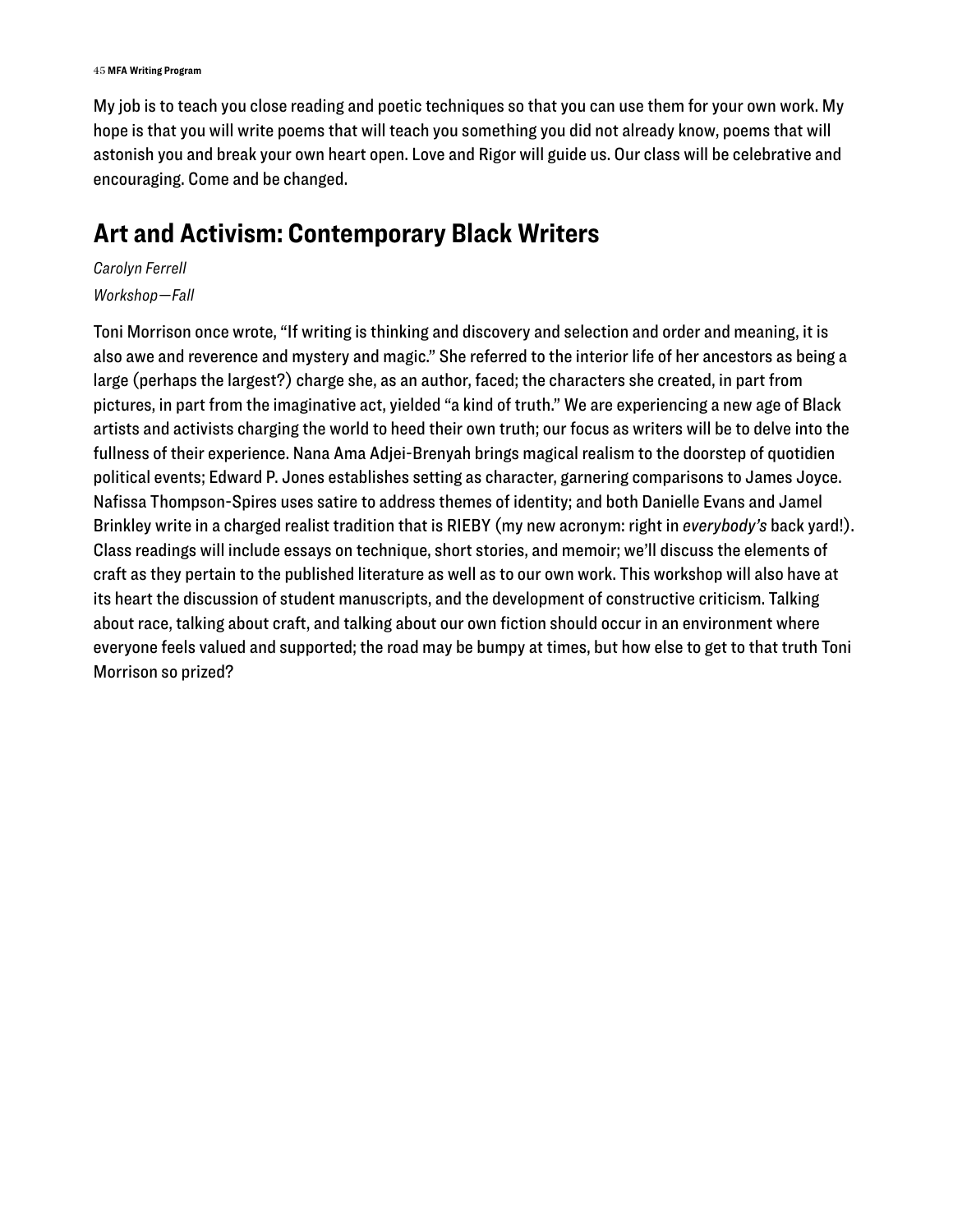# <span id="page-46-0"></span>**WOMEN'S HISTORY PROGRAM**

Sarah Lawrence College's women's history program immerses students in a combination of historical studies, feminist theory, and gender studies. The program also draws extensively upon resources in the social sciences and literature and on a legacy of continuing activism both within and outside the College community.

Students in the program find internship opportunities with groups such as the New York Historical Society, The Tenement Museum, and the Association for Union Democracy. Students also actively promote causes and agendas, including women's equality and reproductive freedom; prison reform; lesbian, gay, and transgender issues; and HIV/AIDS education. Close interaction with faculty members helps students find direction, chart individual paths to the degree, and research and produce original theses.

#### **Visions/Revisions: Examining Histories of Women and Gender**

*Rachelle Sussman Rumph Graduate Seminar—Year* 

This course focuses on writings about women's history and the history of gender. We read a number of different examples of genres that engage in successful history writing: memoirs, novels, political histories, case studies, cultural histories, and biographies. These works are considered with an eye towards developing students' abilities in several critical areas, including analyzing primary sources; developing historiographies; and applying relevant theories in the fields of women's history and gender studies. The required readings represent a range of locations on a global scale as well as historical subjects that fall roughly within the 19th and 20th centuries with a few notable exceptions.

#### **#BlackLivesMatter and #SayHerName: Centering Black Women in the Fight for Racial Justice**

*Nadeen M. Thomas Graduate Seminar—Year* 

Three Black women, Alica Garza, Opal Tometi, and Patrisse Cullors, created #BlackLivesMatter in 2012 to protest George Zimmerman's acquittal in the shooting of Trayvon Martin. Three years later, #BLM became a rallying cry against police brutality across the country, particularly in Ferguson, Staten Island, and Baltimore. The African American Policy Forum created #SayHerName in 2014 to call attention to Black women who have been killed by the police. Once dismissed as "hashtag activism," #BLM has now become a global movement, as people have taken to the streets this summer not only to protest specific incidents of police brutality, such as the killing of George Floyd, but to call for the abolition of the police state itself. Despite the popularity of #BLM, Black women, such as Breonna Taylor, who suffer state and gendered violence have been downplayed or ignored in most media reports on police violence. This course will examine the historical contexts of both movements, focusing on the experiences of Black women as activists and as targets of racial, gendered, and state violence. A core premise of the course is that we gain a much richer understanding of social systems and their problems by paying attention to society's most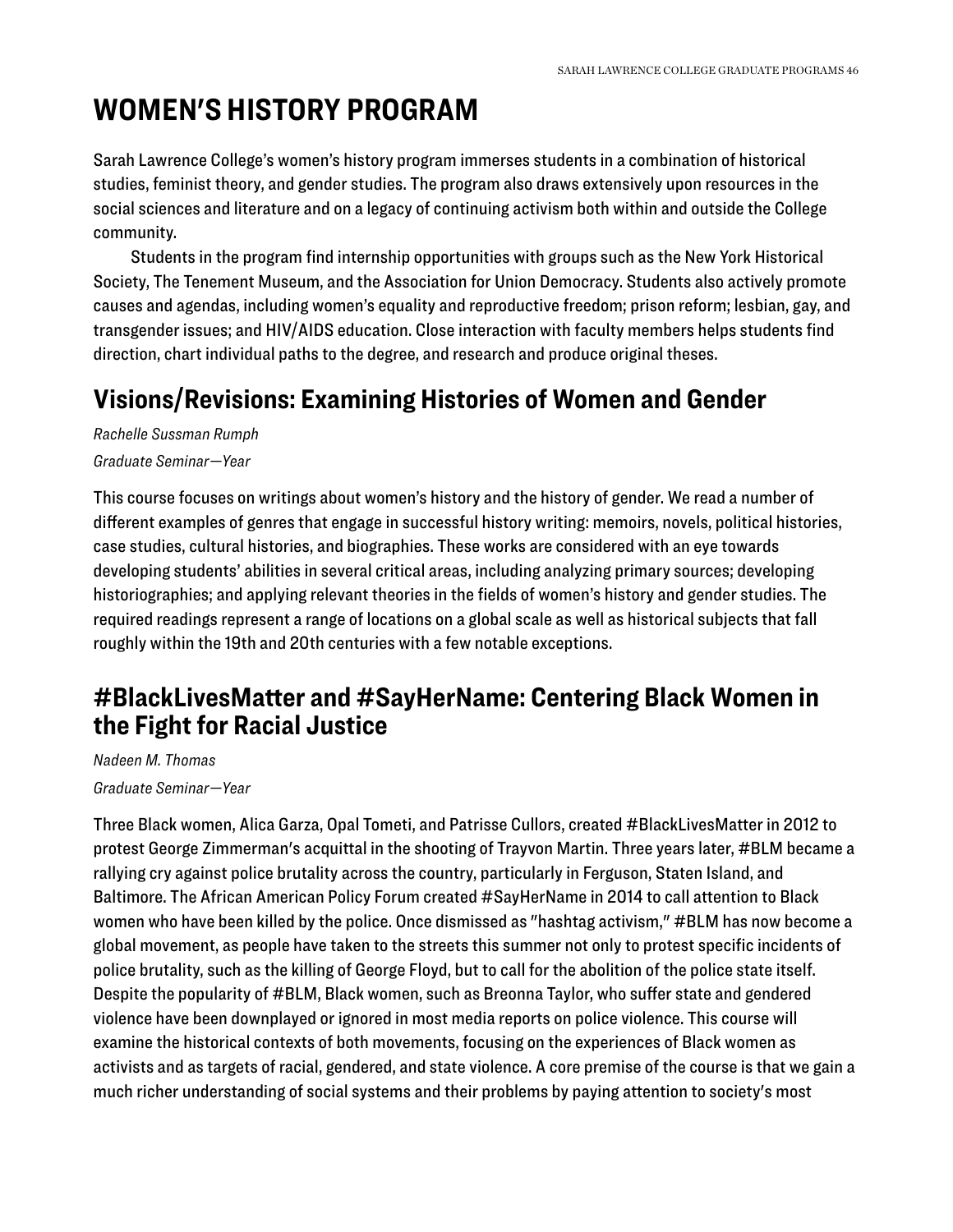vulnerable actors. Through classic and contemporary texts, we will also explore connections among #BLM, #SayHerName, and other social movements for racial justice in housing, health care, education, food, and the environment.

### **Thesis Seminar in Women's and Gender History**

*Priscilla Murolo Graduate Seminar—Year* 

This yearlong course is designed for students who are writing MA theses in women's and gender history. We will discuss the historiographical dimensions of thesis work; assess various research methods, interpretive models, and theories of history; and grapple with practical questions about writing and documentation. Readings include historical scholarship, theoretical works, and research guides. At critical junctures, students will also read and evaluate one another's work.

# **Research Methods Workshop**

*Margot Note Graduate Seminar—Year* 

Students of this course will meet monthly to learn about primary and secondary source analysis and archival collection access practices, as well as historical research and interpretation. The class trains students to advance arguments grounded in historical evidence, using analytical and critical thinking skills. Participants will develop an effective research methodology crafted for their learning styles and preferences and become prepared for thesis work, assessing historiography, interpretive models, and theories of history.

# **History Colloquium**

*Tara Elise James Graduate Seminar—Year* 

History Colloquium convenes several times each term for a lecture and discussion with scholars of women's and gender history. Lectures explore a range of topics that interrogate the interplay between race, gender and sexuality. In addition to their research, students will learn the various ways in which each scholar practices history. What is their research and writing process? How do they create a historical narrative and what is at stake? While lectures are open to the public, discussions are tailored for women's history students.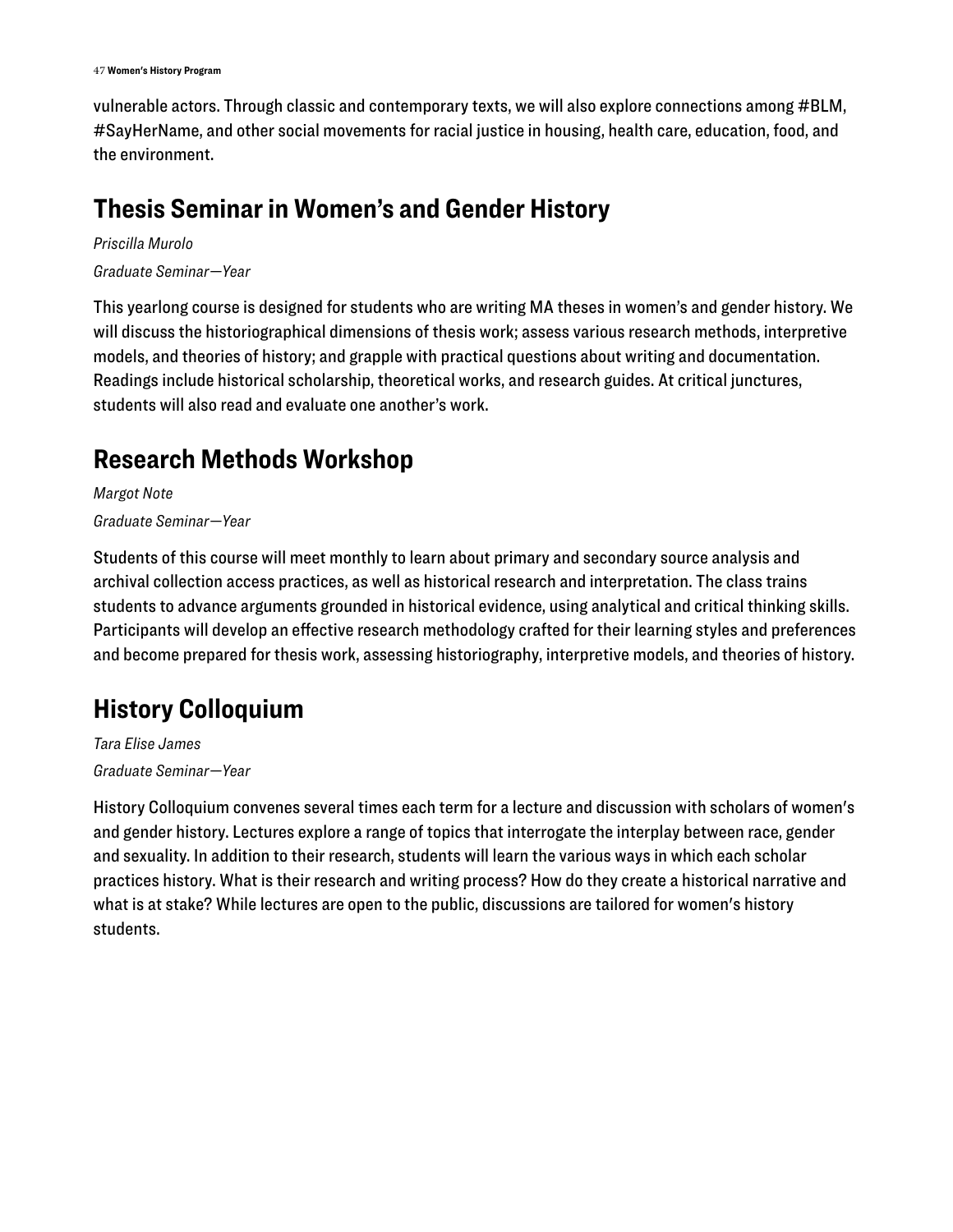L e ft blank for your no tes.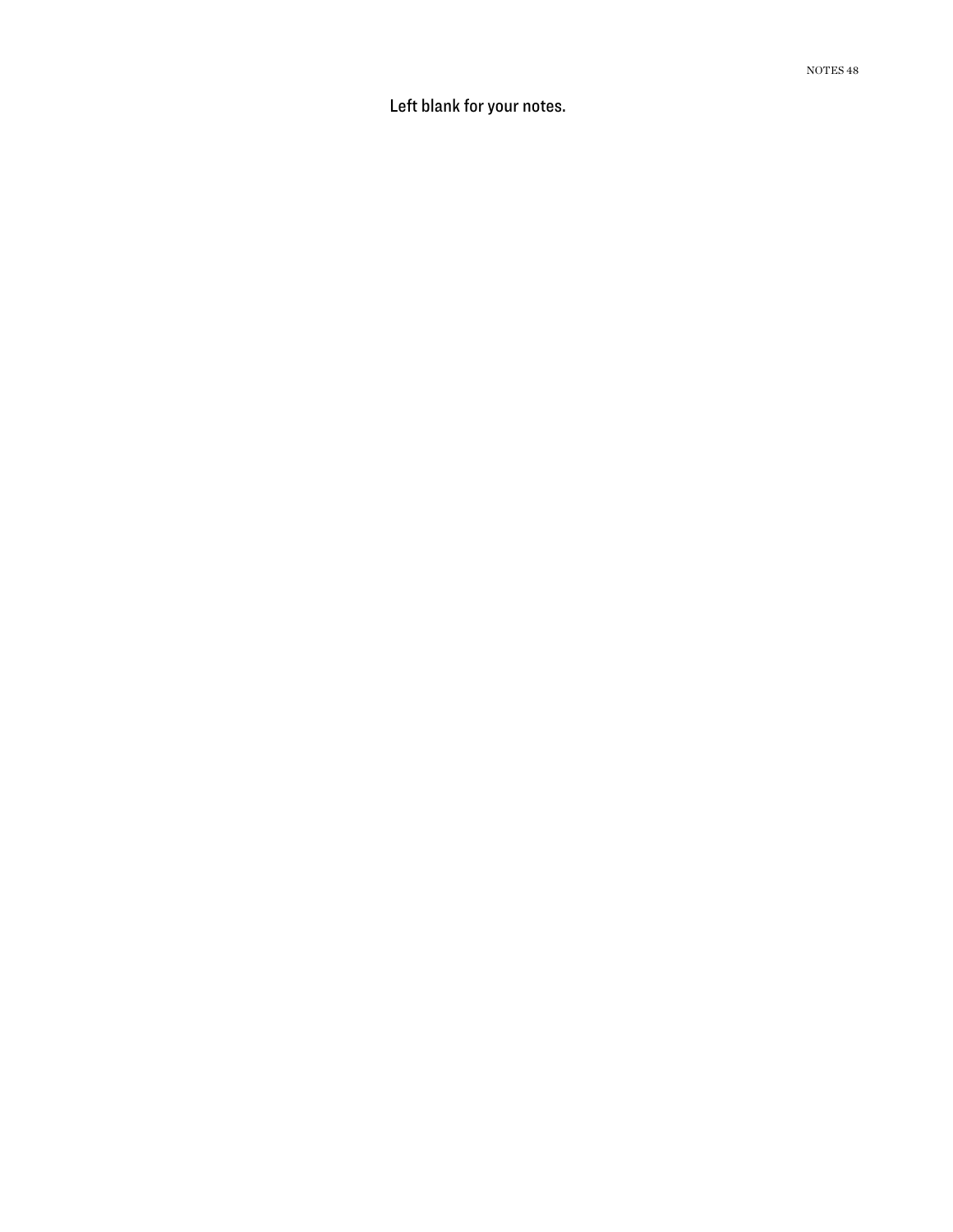49 **No tes**

L e ft blank for your no tes.